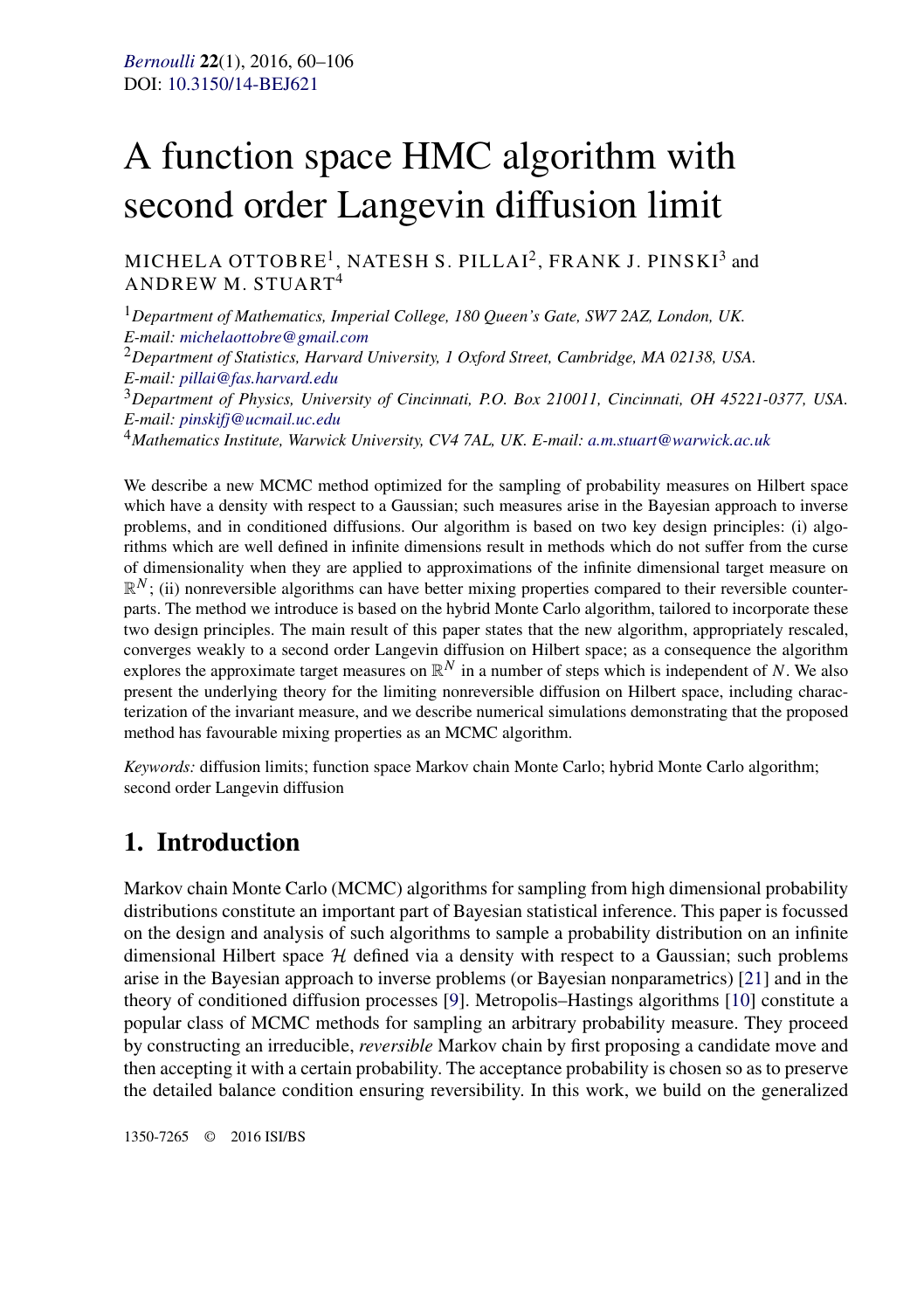Hybrid Monte Carlo (HMC) method of [\[11\]](#page-46-0) to construct a new *nonreversible* MCMC method appropriate for sampling measures defined via density with respect to a Gaussian measure on a Hilbert space. We also demonstrate that, for a particular set of parameter values in the algorithm, there is a natural diffusion limit to the second order Langevin (SOL) equation with invariant measure given by the target. We thus name the new method the SOL-HMC algorithm. Our construction is motivated by the following two key design principles:

- 1. designing proposals which are well-defined on the Hilbert space results in MCMC methods which do not suffer from the curse of dimensionality when applied to sequences of approximating finite dimensional measures on  $\mathbb{R}^N$ ;
- 2. nonreversible MCMC algorithms, which are hence not from the Metropolis–Hastings class, can have better sampling properties in comparison with their reversible counterparts.

The idea behind the first principle is explained in [\[6\]](#page-46-0) which surveys a range of algorithms designed specifically to sample measures defined via a density with respect to a Gaussian; the unifying theme is that the proposal is reversible with respect to the underlying Gaussian so that the accept–reject mechanism depends only on the likelihood function and not the prior distribution. The second principle above is also well-documented: nonreversible Markov chains, often constructed by performing individual time-reversible<sup>1</sup> steps successively  $[12,13]$ , or by building on Hamiltonian mechanics [\[7,11,15\]](#page-46-0), may have better mixing properties.

Since the target distribution has support on an infinite dimensional space, practical implementation of MCMC involves discretizing the parameter space, resulting in a target measure on  $\mathbb{R}^N$ , with  $N \gg 1$ . It is well known that such discretization schemes can suffer from the curse of dimensionality: the efficiency of the algorithm decreases as the dimension *N* of the discretized space grows large. One way of understanding this is through diffusion limits of the algorithm. In the context of measures defined via density with respect to Gaussian, this approach is taken in the papers [\[14,18\]](#page-46-0) which show that the random walk Metropolis and Langevin algorithms require  $O(N)$  and  $O(N^{1/3})$  steps respectively, to sample the approximating target measure in  $\mathbb{R}^N$ . If, however, the algorithm is defined on Hilbert space then it is possible to explore the target in  $\mathcal{O}(1)$  steps and this may also be demonstrated by means of a diffusion limit. The paper [\[17\]](#page-46-0) uses this idea to study a Metropolis–Hastings algorithm which is defined on Hilbert space and is a small modification of the random walk Metropolis method; the diffusion limit is a first order reversible Langevin diffusion. Moreover the diffusion limits in [\[14,18\]](#page-46-0) are derived under stationarity whereas the results in [\[18\]](#page-46-0) hold for *any* initial condition. The above discussion has important practical consequences: as implied by the above diffusion limits, algorithms which are well defined on the function spaces show an order of magnitude improvement in the mixing time in these high dimensional sampling problems.

Here we employ similar techniques as that of [\[17\]](#page-46-0) to study our new nonreversible MCMC method, and show that, after appropriate rescaling, it converges to a second order nonreversible Langevin diffusion. Our new algorithm is inspired by similar algorithms in finite dimensions, starting with the work of [\[11\]](#page-46-0), who showed how the momentum updates could be correlated in the original HMC method of [\[8\]](#page-46-0), and the more recent work [\[5\]](#page-46-0) which made the explicit connection to second order Langevin diffusions; a helpful overview and discussion may be found in [\[15\]](#page-46-0).

<sup>&</sup>lt;sup>1</sup>For a definition of time-reversibility, see Section [2.3.](#page-6-0)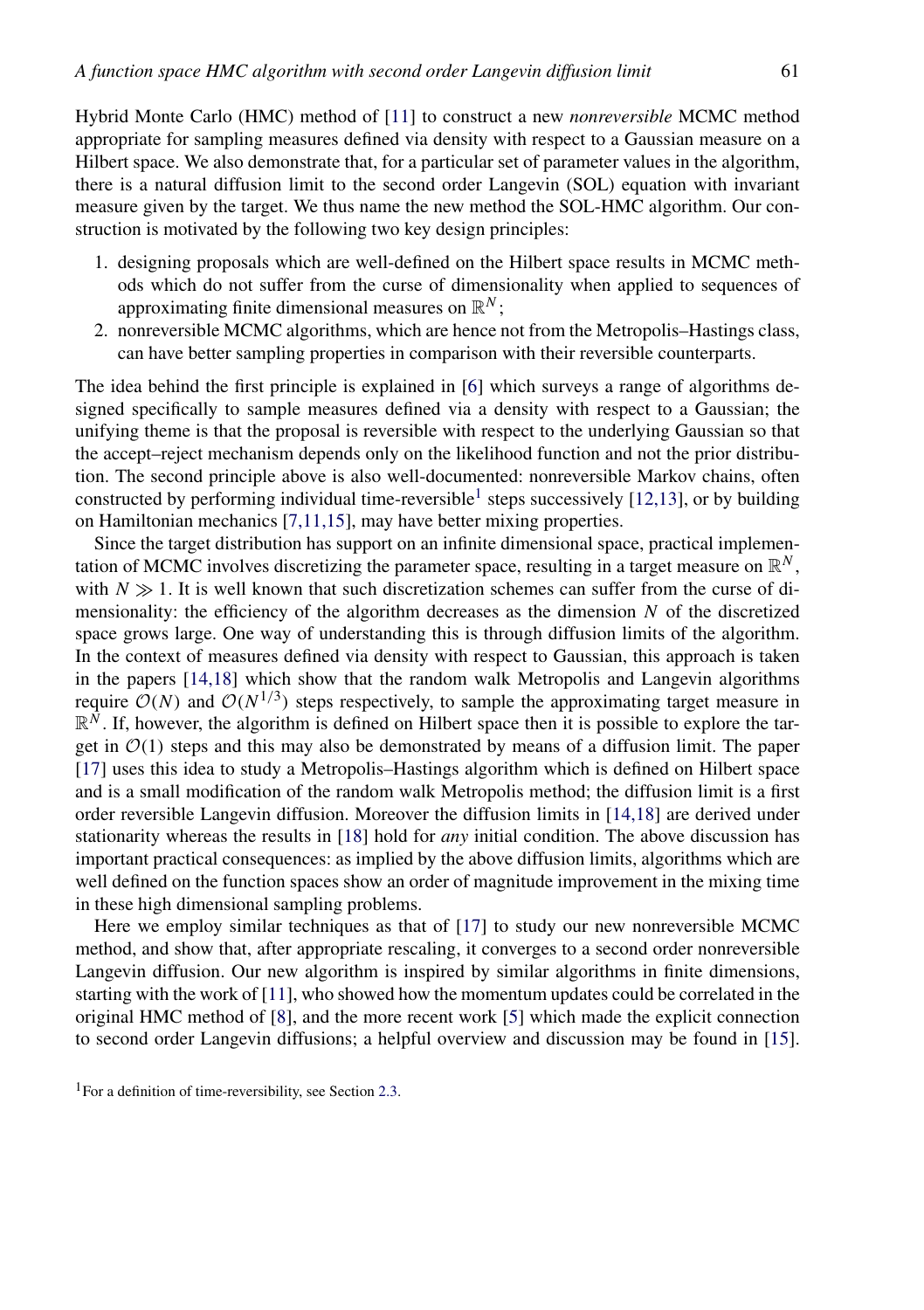<span id="page-2-0"></span>Diffusion limit results similar to ours are proved in [\[4,5\]](#page-45-0) for finite dimensional problems. In those papers, an accept–reject mechanism is appended to various standard integrators for the first and second order Langevin equations, and shown not to destroy the strong pathwise convergence of the underlying methods. The reason for this is that rejections are rare when small time-steps are used. The same reasoning underlies the results we present here, although we consider an infinite dimensional setting and use only weak convergence. Another existing work underpinning that presented here is the paper [\[2\]](#page-45-0) which generalizes the hybrid Monte Carlo method for measures defined via density with respect to a Gaussian so that it applies on Hilbert space. Indeed the algorithm we introduce in this paper includes the one from [\[2\]](#page-45-0) as a special case and uses the split-step (non-Verlet) integrator first used there. The key idea of the splitting employed is to split according to linear and nonlinear dynamics within the numerical Hamiltonian integration step of the algorithm, rather than according to position and momentum. This allows for an algorithm which exactly preserves the underlying Gaussian reference measure, without rejections, and is key to the fact that the methods are defined on Hilbert space even in the non-Gaussian case.

We now define the class of models to which our main results are applicable. Let  $\pi_0$  and  $\pi$ be two measures on a Hilbert space  $(H, \langle \cdot, \cdot \rangle, \| \cdot \|)$  and assume that  $\pi_0$  is Gaussian so that  $\pi_0 = N(0, C)$ , with *C* a covariance operator. The target measure  $\pi$  is assumed to be absolutely continuous with respect to  $\pi_0$  and given by the identity

$$
\frac{d\pi}{d\pi_0}(x) = M_{\Psi} \exp(-\Psi(x)), \qquad x \in \mathcal{H}
$$
 (1.1)

for a real valued functional  $\Psi$  (which denotes the negative log-likelihood in the case of Bayesian inference) and  $M_{\Psi}$  a normalizing constant. Although the above formulation may appear quite abstract, we emphasize that this points to the wide-ranging applicability of our theory: the setting encompasses a large class of models arising in practice, including nonparametric regression using Gaussian random fields and statistical inference for diffusion processes and bridge sampling [\[9,](#page-46-0) [21\]](#page-46-0).

In Section [2,](#page-3-0) we introduce our new algorithm. We start in a finite dimensional context and then explain parametric choices made with reference to the high or infinite dimensional setting. We demonstrate that various other algorithms defined on Hilbert space, such as the function space MALA [\[3\]](#page-45-0) and function space HMC algorithms [\[2\]](#page-45-0), are special cases. In Section [3,](#page-10-0) we describe the infinite dimensional setting in full and, in particular, detail the relationship between the change of measure, encapsulated in  $\Psi$ , and the properties of the Gaussian prior  $\pi_0$ . Section [4](#page-14-0) contains the theory of the SPDE which both motivates our class of algorithms, and acts as a limiting process for a specific instance of our algorithm applied on a sequence of spaces of increasing dimension *N*. We prove existence and uniqueness of solutions to the SPDE and characterize its invariant measure. Section [5](#page-17-0) contains statement of the key diffusion limit Theorem [5.1.](#page-19-0) Whilst the structure of the proof is outlined in some detail, various technical estimates are left for Appendices [A](#page-34-0) and [B.](#page-36-0) Section [6](#page-30-0) contains some numerics illustrating the new algorithm in the context of a problem from the theory of conditioned diffusions. We make some brief concluding remarks in Section [7.](#page-32-0)

The new algorithm proposed and analyzed in this paper is of interest for two primary reasons. Firstly, it contains a number of existing function space algorithms as special cases and hence plays a useful conceptual role in unifying these methods. Secondly, numerical evidence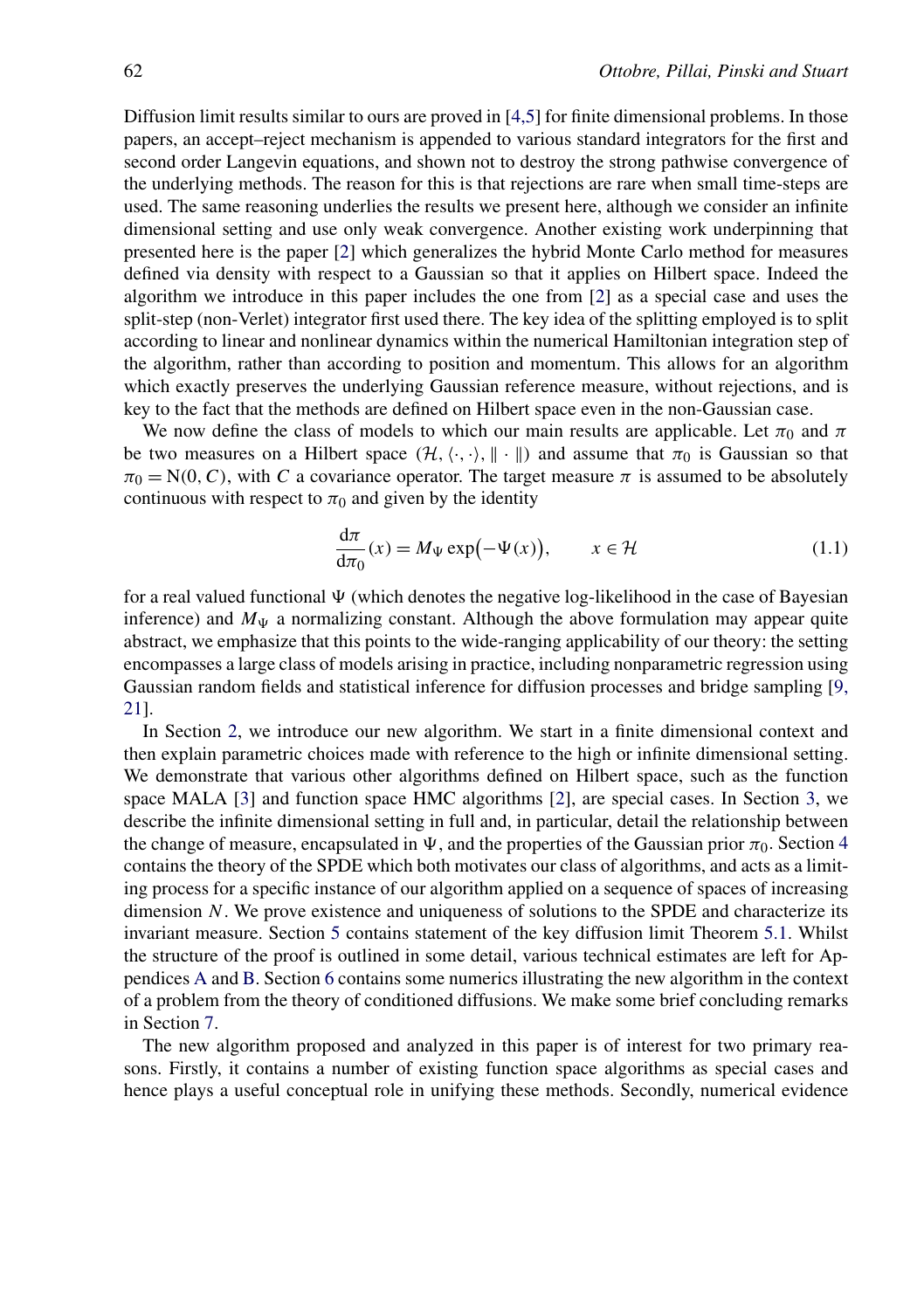<span id="page-3-0"></span>demonstrates that the method is comparable in efficiency to the function space HMC method introduced in [\[2\]](#page-45-0) for a test problem arising in conditioned diffusions; until now, the function space HMC method was the clear best choice as demonstrated numerically in [\[2\]](#page-45-0). Furthermore, our numerical results indicate that for certain parameter choices in the SOL-HMC algorithm, and for certain target measures, we are able to improve upon the performance of the function space HMC algorithm, corroborating a similar observation made in [\[11\]](#page-46-0) for the finite dimensional samplers that form motivation for the new family of algorithms that we propose here. From a technical point of view, the diffusion limit proved in this paper is similar to that proved for the function space MALA in [\[18\]](#page-46-0), extending to the nonreversible case; however significant technical issues arise which are not present in the reversible case and, in particular, incorporating momentum flips into the analysis, which occur for every rejected step, requires new ideas.

# **2. The SOL-HMC algorithm**

In this section, we introduce the SOL-HMC algorithm studied in this paper. We first describe the basic ideas from stochastic dynamics underlying this work, doing so in the finite dimensional setting of  $\mathcal{H} = \mathbb{R}^N$ , i.e., when the target measure  $\pi(q)$  is a probability measure on  $\mathbb{R}^N$  of the form

$$
\frac{\mathrm{d}\pi}{\mathrm{d}\pi_0}(q) \propto \exp(-\Psi(q)),
$$

where  $\pi_0$  is a mean zero Gaussian with covariance matrix C and  $\Psi(q)$  is a function defined on  $\mathbb{R}^N$ . A key idea is to work with an extended phase space in which the original variables are viewed as 'positions' and then 'momenta' are added to complement each position. We then explain the advantages of working with 'velocities' rather than 'momenta', in the large dimension limit. And then finally we introduce our proposed algorithm, which is built on the measure preserving properties of the second order Langevin equation. As already mentioned, our algorithm will build on some basic facts about Hamiltonian mechanics. For a synopsys about the Hamiltonian formalism see Appendix [C.](#page-44-0)

#### **2.1. Measure preserving dynamics in an extended phase space**

Introduce the auxiliary variable  $p$  ('momentum') and  $M$  a user-specified, symmetric positive definite 'mass' matrix. Let  $\Pi'_0$  denote the Gaussian on  $\mathbb{R}^{2N}$  defined as the independent product of Gaussians  $N(0, C)$  and  $N(0, M)$  on the *q* and *p* coordinates, respectively, and define  $\Pi'$  by

$$
\frac{\mathrm{d}\Pi'}{\mathrm{d}\Pi'_0}(q,p)\propto \exp(-\Psi(q)).
$$

A key point to notice is that the marginal of  $\Pi'(q, p)$  with respect to q is the target measure  $\pi(q)$ . Define the Hamiltonian in H:  $\mathbb{R}^{2N} \to \mathbb{R}$  given by

$$
H(q, p) = \frac{1}{2} \langle p, \mathcal{M}^{-1} p \rangle + \frac{1}{2} \langle q, \mathcal{L} q \rangle + \Psi(q),
$$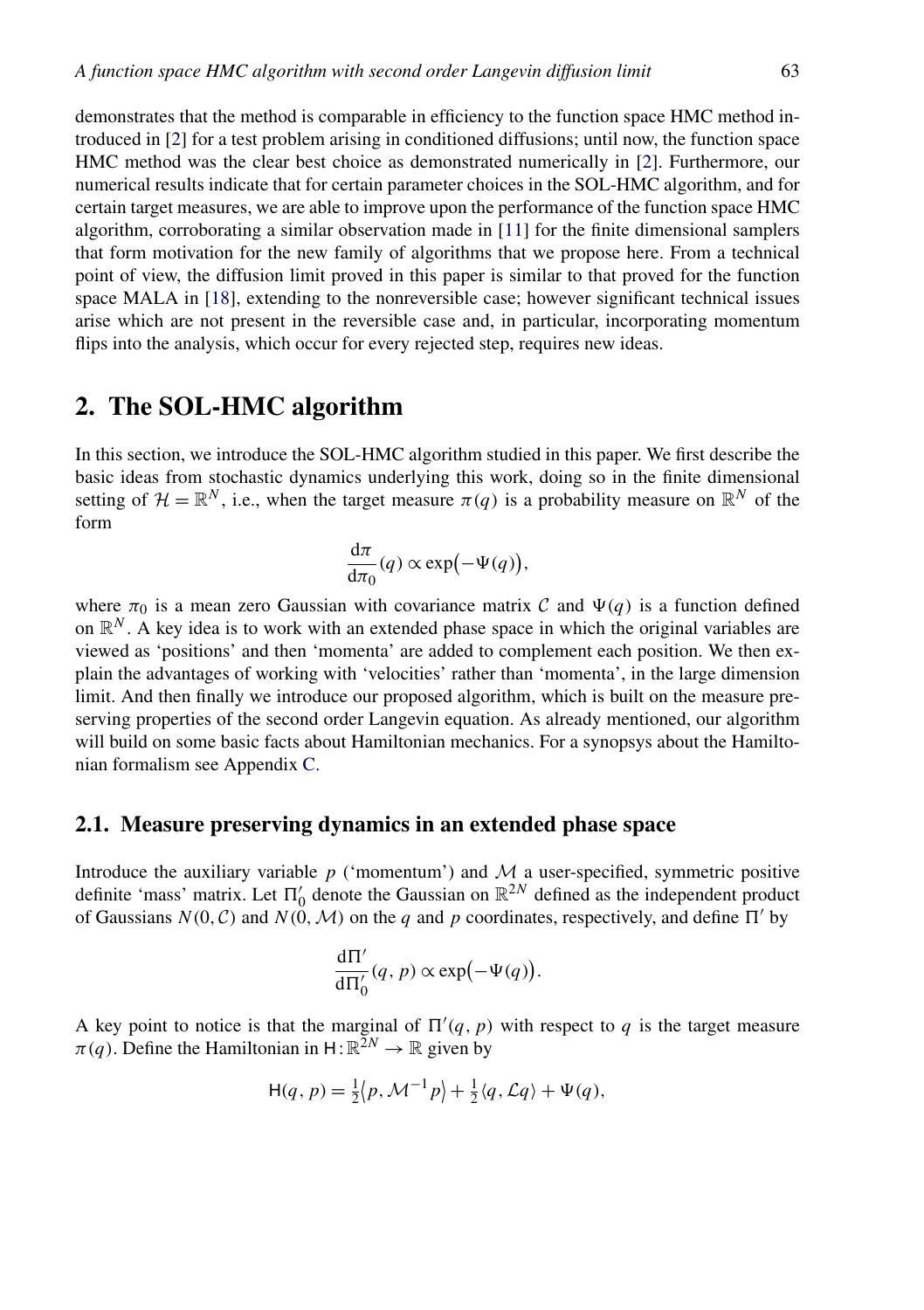where  $\mathcal{L} = \mathcal{C}^{-1}$ . The corresponding canonical Hamiltonian differential equation is given by

$$
\frac{dq}{dt} = \frac{\partial H}{\partial p} = \mathcal{M}^{-1}p, \qquad \frac{dp}{dt} = -\frac{\partial H}{\partial q} = -\mathcal{L}q - D\Psi(q). \tag{2.1}
$$

This equation preserves any smooth function of  $H(q, p)$  and, as a consequence, the Liouville equation corresponding to (2.1) preserves the probability density of  $\Pi'(q, p)$ , which is proportional to  $exp(-H(q, p))$ . This fact is the basis for HMC methods [\[8\]](#page-46-0) which randomly sample momentum from the Gaussian  $N(0, \mathcal{M})$  and then run the Hamiltonian flow for *T* time units; the resulting Markov chain on *q* is *π(q)* invariant. In practice, the Hamiltonian flow must be integrated numerically, but if a suitable integrator is used (volume-preserving and time-reversible) then a simple accept–reject compensation corrects for numerical error.

Define

$$
z = \left(\begin{matrix} q \\ p \end{matrix}\right)
$$

and

$$
J = \begin{pmatrix} 0 & I \\ -I & 0 \end{pmatrix}.
$$

Then the Hamiltonian system can be written as

$$
\frac{\mathrm{d}z}{\mathrm{d}t} = JDH(z),\tag{2.2}
$$

where, abusing notation,  $H(z) := H(q, p)$ . The equation (2.2) preserves the measure  $\Pi'$ .

Now define the matrix

$$
\mathcal{K} = \begin{pmatrix} \mathcal{K}_1 & 0 \\ 0 & \mathcal{K}_2 \end{pmatrix},
$$

where both  $\mathcal{K}_1$  and  $\mathcal{K}_2$  are symmetric. The following SDE also preserves the measure  $\Pi'$ :

$$
\frac{\mathrm{d}z}{\mathrm{d}t} = -\mathcal{K}D\mathsf{H}(z) + \sqrt{2\mathcal{K}}\frac{\mathrm{d}W}{\mathrm{d}t}.
$$

Here  $W = (W_1, W_2)$  denotes a standard Brownian motion on  $\mathbb{R}^{2N}$ . This SDE decouples into two independent equations for  $q$  and  $p$ ; the equation for  $q$  is what statisticians term the Langevin equation [\[18\]](#page-46-0), namely

$$
\frac{\mathrm{d}q}{\mathrm{d}t} = -\mathcal{K}_1 \big( \mathcal{L}q + D\Psi(q) \big) + \sqrt{2\mathcal{K}_1} \frac{\mathrm{d}W_1}{\mathrm{d}t},
$$

whilst the equation for *p* is simply the Ornstein–Uhlenbeck process:

$$
\frac{\mathrm{d}p}{\mathrm{d}t} = -\mathcal{K}_2 \mathcal{M}^{-1} p + \sqrt{2\mathcal{K}_2} \frac{\mathrm{d}W_2}{\mathrm{d}t}.
$$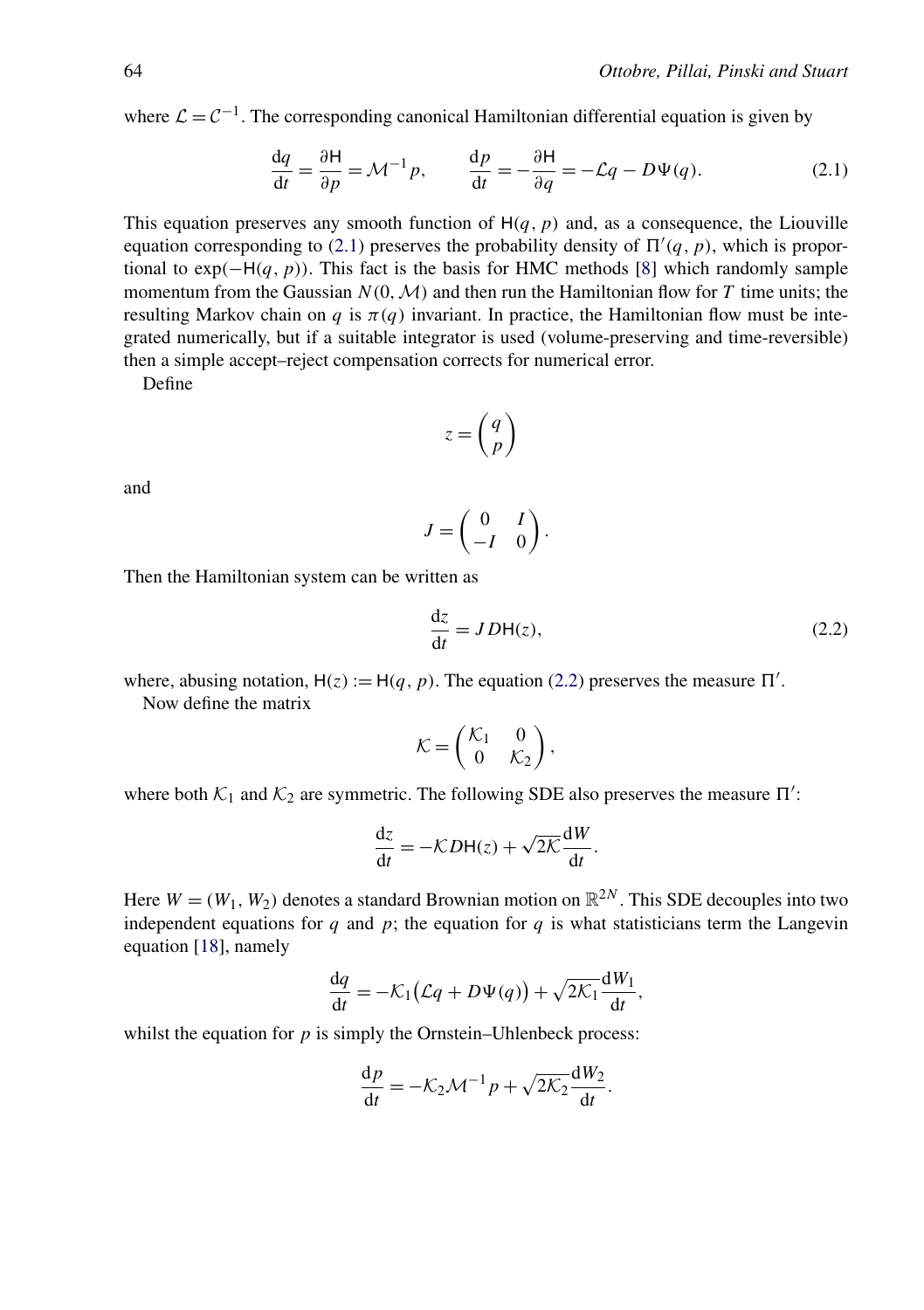<span id="page-5-0"></span>Discretizing the Langevin equation (resp., the random walk found by ignoring the drift) and adding an accept–reject mechanism, leads to the Metropolis–Adjusted Langevin (MALA) (resp., the Random Walk Metropolis (RWM) algorithm).

A natural idea is to try and combine benefits of the HMC algorithm, which couples the position and momentum coordinates, with the MALA and RWM methods. This thought experiment suggests considering the second order Langevin equation<sup>2</sup>

$$
\frac{dz}{dt} = JDH(z) - KDH(z) + \sqrt{2K} \frac{dW}{dt},
$$
\n(2.3)

which also preserves  $\Pi'$  as a straightforward calculation with the Fokker–Planck equation shows.

#### **2.2. Velocity rather than momentum**

Our paper is concerned with using the equation (2.3) to motivate proposals for MCMC. In particular, we will be interested in choices of the matrices  $M$ ,  $K_1$  and  $K_2$  which lead to well-behaved algorithms in the limit of large *N*. To this end, we write the equation (2.3) in position and momentum coordinates as

$$
\frac{dq}{dt} = \mathcal{M}^{-1}p - \mathcal{K}_1(\mathcal{L}q + D\Psi(q)) + \sqrt{2\mathcal{K}_1}\frac{dW_1}{dt},
$$

$$
\frac{dp}{dt} = -(\mathcal{L}q + D\Psi(q)) - \mathcal{K}_2\mathcal{M}^{-1}p + \sqrt{2\mathcal{K}_2}\frac{dW_2}{dt}.
$$

In our subsequent analysis, which concerns the large *N* limit, it turns out to be useful to work with velocity rather than momentum coordinates; this is because the optimal algorithms in this limit are based on ensuring that the velocity and position coordinates all vary on the same scale. For this reason, we introduce  $v = \mathcal{M}^{-1}p$  and rewrite the equations as

$$
\frac{dq}{dt} = v - \mathcal{K}_1(\mathcal{L}q + D\Psi(q)) + \sqrt{2\mathcal{K}_1}\frac{dW_1}{dt},
$$

$$
\mathcal{M}\frac{dv}{dt} = -(\mathcal{L}q + D\Psi(q)) - \mathcal{K}_2v + \sqrt{2\mathcal{K}_2}\frac{dW_2}{dt}.
$$

In the infinite dimensional setting, i.e., when  $H$  is an infinite dimensional Hilbert space, this equation is still well posed (see  $(2.5)$  below and Theorem [4.1\)](#page-14-0). However in this case  $W_1$  and *W*<sub>2</sub> are cylindrical Wiener processes on H (see Section [3.1\)](#page-10-0) and  $\mathcal{L} = \mathcal{C}^{-1}$  is necessarily an unbounded operator on  $H$  because the covariance operator  $C$  is trace class on  $H$ . The unbounded operators introduce undesirable behaviour in the large *N* limit when we approximate them; thus we choose  $M$  and the  $K_i$  to remove the appearance of unbounded operators. To this end, we

<sup>&</sup>lt;sup>2</sup>Physicists often refer to this as *the* Langevin equation for the choice  $K_1 \equiv 0$  which leads to noise only appearing in the momentum equation.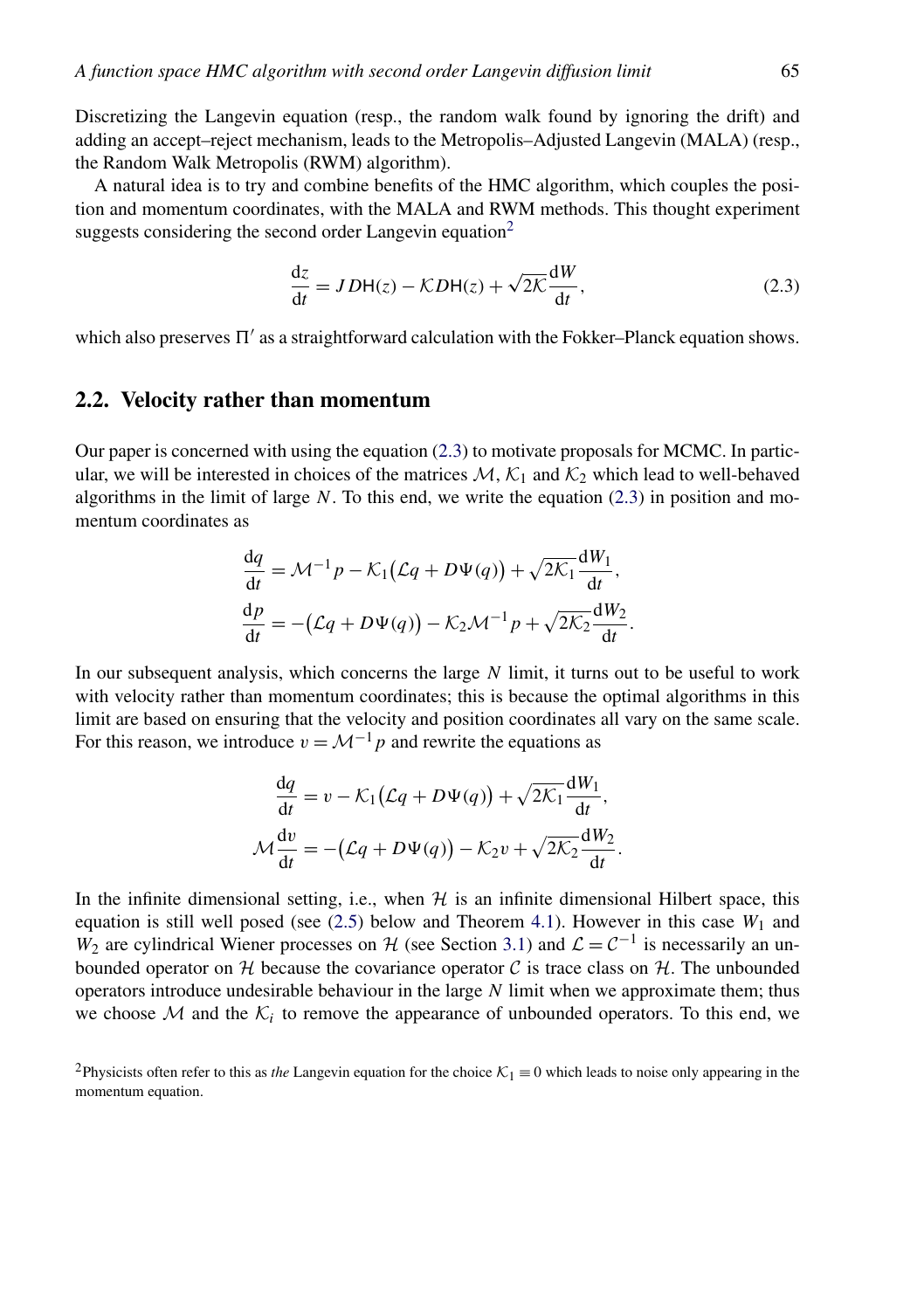<span id="page-6-0"></span>set  $M = \mathcal{L} = \mathcal{C}^{-1}$ ,  $\mathcal{K}_1 = \Gamma_1 \mathcal{C}$  and  $\mathcal{K}_2 = \Gamma_2 \mathcal{C}^{-1}$  and assume that  $\Gamma_1$  and  $\Gamma_2$  commute with  $\mathcal C$  to obtain the equations

$$
\frac{dq}{dt} = v - \Gamma_1 \left( q + CD\Psi(q) \right) + \sqrt{2\Gamma_1 C} \frac{dW_1}{dt},\tag{2.4a}
$$

$$
\frac{dv}{dt} = -(q + CD\Psi(q)) - \Gamma_2 v + \sqrt{2\Gamma_2 C} \frac{dW_2}{dt},
$$
\n(2.4b)

or simply

$$
\frac{dq}{dt} = v - \Gamma_1 \left( q + CD\Psi(q) \right) + \sqrt{2\Gamma_1} \frac{dB_1}{dt},\tag{2.5a}
$$

$$
\frac{dv}{dt} = -(q + CD\Psi(q)) - \Gamma_2 v + \sqrt{2\Gamma_2} \frac{dB_2}{dt}.
$$
\n(2.5b)

In the above,  $B_1$  and  $B_2$  are  $H$ -valued Brownian motions with covariance operator C. This equation is well-behaved in infinite dimensions provided that the  $\Gamma_i$  are bounded operators, and under natural assumptions relating the reference measure, via its covariance  $\mathcal{C}$ , and the log density  $\Psi$ , which is a real valued functional defined on an appropriate subspace of  $H$ . Detailed definitions and assumptions regarding (2.5) are contained in the next Section [3.](#page-10-0) Under such assumptions, the function

$$
F(q) := q + CD\Psi(q)
$$
\n<sup>(2.6)</sup>

has desirable properties (see Lemma [3.4\)](#page-13-0), making the existence theory for (2.5) straightforward. We develop such theory in Section  $4 4 -$  see Theorem [4.1.](#page-14-0) Furthermore, in Theorem [4.2](#page-15-0) we will also prove that equation (2.5) preserves the measure  $\Pi(dq, dv)$  defined by

$$
\frac{d\Pi}{d\Pi_0}(q,\nu)\propto \exp(-\Psi(q)),\tag{2.7}
$$

where  $\Pi_0$  is the independent product of  $N(0, C)$  with itself. The measure  $\Pi$  (resp.,  $\Pi_0$ ) is simply the measure  $\Pi'$  (resp.,  $\Pi'_0$ ) in the case  $\mathcal{M} = \mathcal{C}^{-1}$  and rewritten in *(q, v)* coordinates instead of  $(q, p)$ . In finite dimensions, the invariance of  $\Pi$  follows from the discussions concerning the invariance of  $\Pi'$ .

#### **2.3. Function space algorithm**

We note that the choice  $\Gamma_1 \equiv 0$  gives the standard (physicists) Langevin equation

$$
\frac{\mathrm{d}^2 q}{\mathrm{d}t} + \Gamma_2 \frac{\mathrm{d}q}{\mathrm{d}t} + \left(q + CD\Psi(q)\right) = \sqrt{2\Gamma_2 C} \frac{\mathrm{d}W_2}{\mathrm{d}t}.
$$
 (2.8)

In this section, we describe an MCMC method designed to sample the measure  $\Pi$  given by (2.7) and hence, by marginalization, the measure  $\pi$  given by [\(1.1\)](#page-2-0). The method is based on discretization of the second order Langevin equation (2.8), written as the hypo-elliptic first order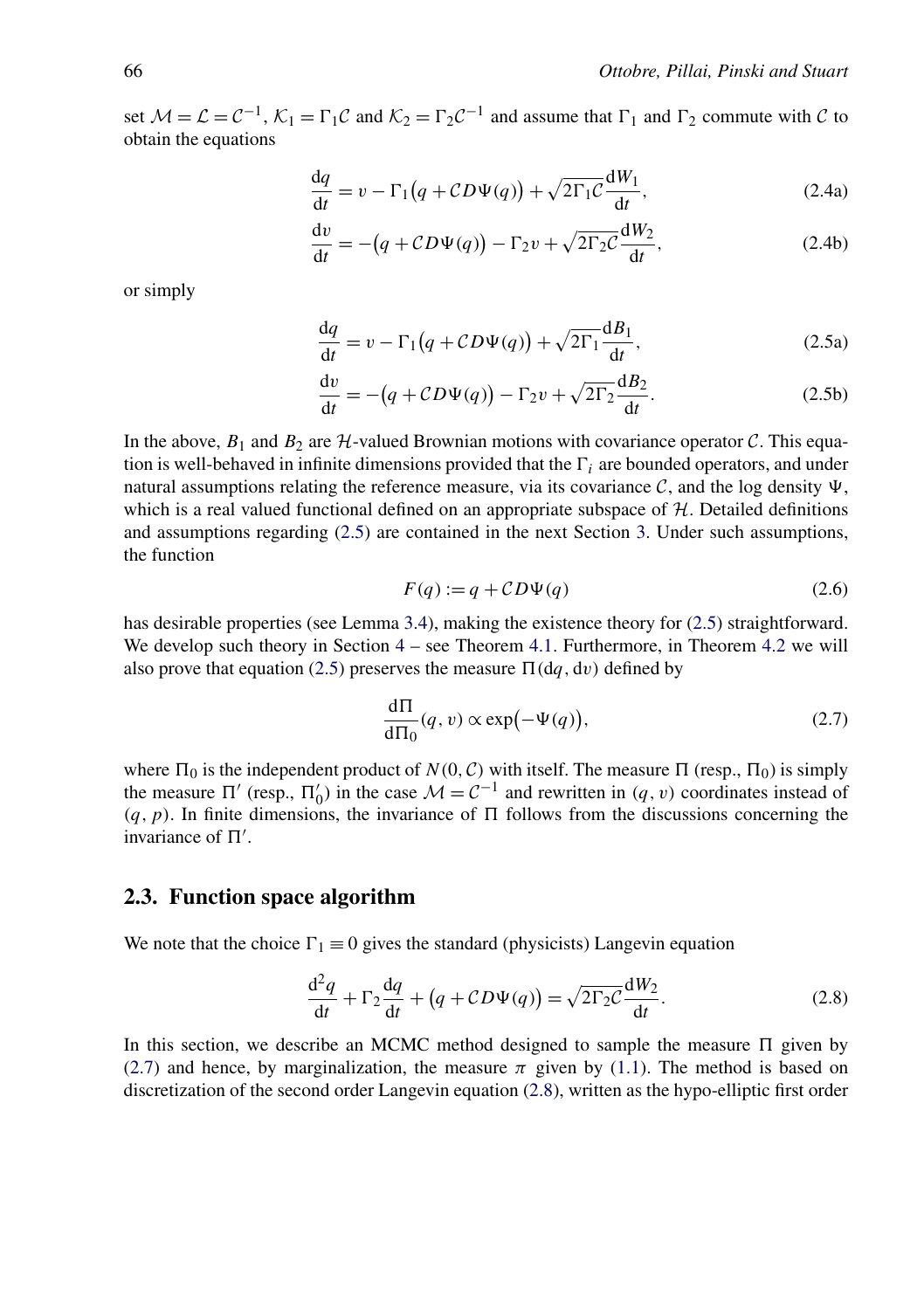<span id="page-7-0"></span>equation (2.9) below. In the finite dimensional setting, a method closely related to the one that we introduce was proposed in [\[11\]](#page-46-0); however we will introduce different Hamiltonian solvers which are tuned to the specific structure of our measure, in particular to the fact that it is defined via density with respect to a Gaussian. We will be particularly interested in choices of parameters in the algorithm which ensure that the output (suitability interpolated to continuous time) behaves like [\(2.8\)](#page-6-0) whilst, as is natural for MCMC methods, exactly preserving the invariant measure. This perspective on discretization of the (physicists) Langevin equation in finite dimensions was introduced in [\[4,5\]](#page-45-0).

In position/velocity coordinates, and using [\(2.6\)](#page-6-0), [\(2.5\)](#page-6-0) becomes

$$
\frac{dq}{dt} = v,
$$
  
\n
$$
\frac{dv}{dt} = -F(q) - \Gamma_2 v + \sqrt{2\Gamma_2 C} \frac{dW_2}{dt}.
$$
\n(2.9)

The algorithm we use is based on splitting (2.9) into an Ornstein–Uhlenbeck (OU) process and a Hamiltonian ODE. The OU process is

$$
\frac{dq}{dt} = 0,
$$
  
\n
$$
\frac{dv}{dt} = -\Gamma_2 v + \sqrt{2\Gamma_2 C} \frac{dW_2}{dt},
$$
\n(2.10)

and the Hamiltonian ODE is given by

$$
\frac{dq}{dt} = v,
$$
  
\n
$$
\frac{dv}{dt} = -F(q).
$$
\n(2.11)

The solution of the OU process (2.10) is denoted by  $(q(t), v(t)) = \Theta_0(q(0), v(0); \xi^t)$ ; here  $\xi^t$  is a mean zero Gaussian random variable with covariance operator  $C(I - \exp(-2t\Gamma_2))$ . Notice that the dynamics given by both (2.10) and by (2.11) preserve the target measure  $\Pi$  given in [\(2.7\)](#page-6-0). This naturally suggests constructing an algorithm based on alternating the above two dynamics. However, note that whilst  $(2.10)$  can be solved exactly,  $(2.11)$  requires a further numerical approximation. If the numerical approximation is based on a volume-preserving and time-reversible numerical integrator, then the accept–reject criterion for the resulting MCMC algorithm can be easily expressed in terms of the energy differences in H. A flow  $\varphi^t$  on  $\mathbb{R}^{2N}$  is said to be timereversible if  $\varphi^t(q(0), v(0)) = (q(t), v(t))$  implies  $\varphi^t(q(t), -v(t)) = (q(0), -v(0))$ . Defintion of time-reversible and discussion of the roles of time-reversible and volume-preserving integrators may be found in [\[20\]](#page-46-0).

To construct volume-preserving and time-reversible integrators, the Hamiltonian integration will be performed by a further splitting of (2.11). The usual splitting for the widely used Verlet method is via the velocity and the position coordinates [\[11\]](#page-46-0). Motivated by our infinite dimensional setting, we replace the Verlet integration by the splitting method proposed in [\[2\]](#page-45-0); this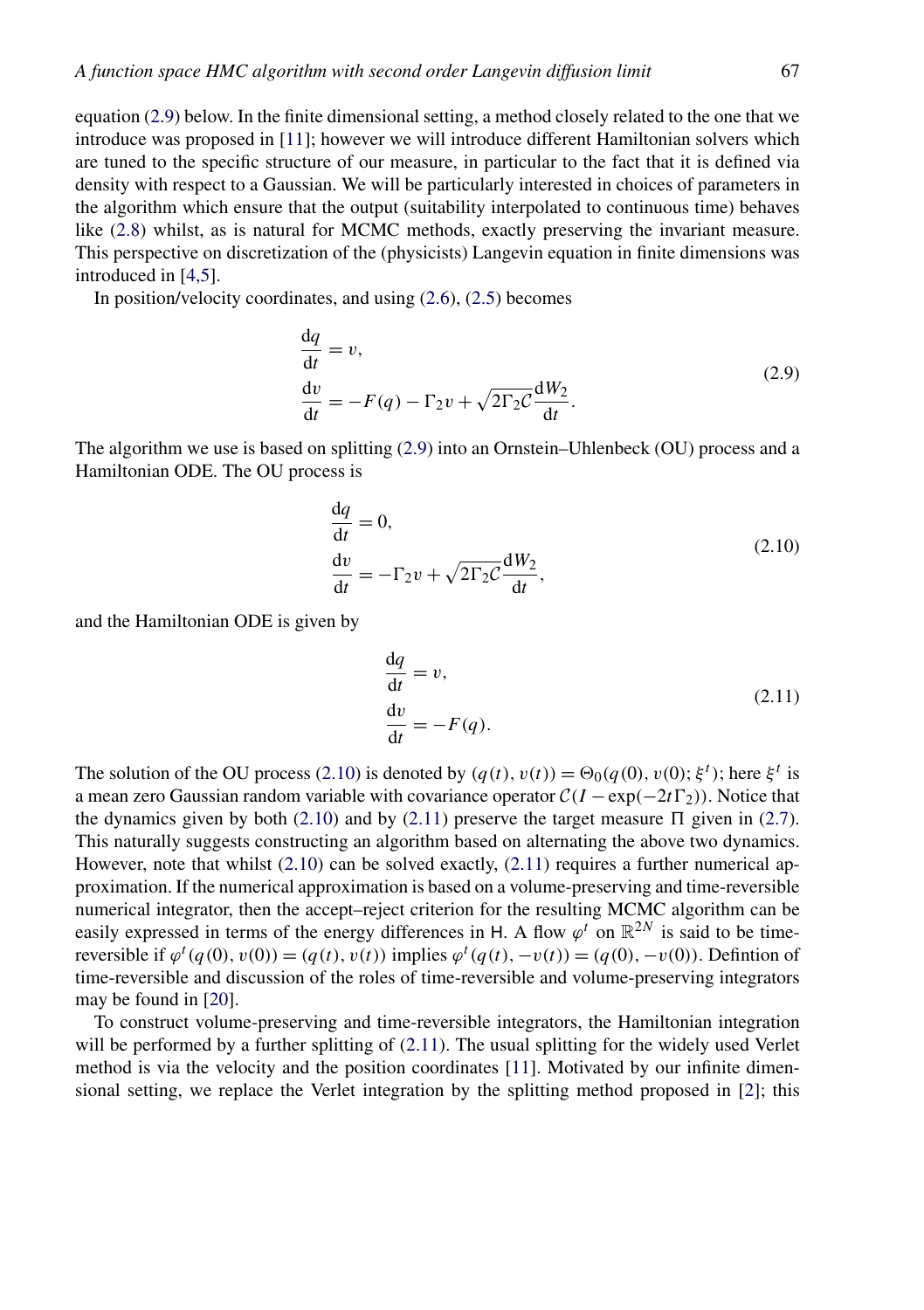<span id="page-8-0"></span>leads to an algorithm which is exact (no rejections) in the purely Gaussian case where  $\Psi \equiv 0$ . The splitting method proposed in [\[2\]](#page-45-0) is via the linear and nonlinear parts of the problem, leading us to consider the two equations

$$
\frac{dq}{dt} = v, \qquad \frac{dv}{dt} = -q, \tag{2.12}
$$

with solution denoted as  $(q(t), v(t)) = \mathsf{R}^t(q(0), v(0))$ ; and

$$
\frac{dq}{dt} = 0, \qquad \frac{dv}{dt} = -CD\Psi(q), \tag{2.13}
$$

with solution denoted as  $(q(t), v(t)) = \Theta_1^t(q(0), v(0))$ . We note that the map

$$
\chi^t = \Theta_1^{t/2} \circ \mathsf{R}^t \circ \Theta_1^{t/2}
$$

is a volume-preserving and time-reversible second order accurate approximation of the Hamiltonian ODE [\(2.11\)](#page-7-0). We introduce the notation

$$
\chi^t_\tau = (\chi^t \circ \cdots \circ \chi^t), \qquad \left\lfloor \frac{\tau}{t} \right\rfloor \text{ times}
$$

to denote integration, using this method, up to time *τ* . This integrator can be made to preserve the measure  $\Pi$  if appended with a suitable accept–reject rule as detailed below. On the other hand the stochastic map  $\Theta_0^t$  preserves  $\Pi$  since it leaves *q* invariant and since the OU process, which is solved exactly, preserves  $\Pi_0$ . We now take this idea to define our MCMC method. The infinite dimensional Hilbert space  $\mathcal{H}^s \times \mathcal{H}^s$  in which the chain is constructed will be properly defined in the next section. Here we focus on the algorithm, which will be explained in more details and analyzed in Section [5.](#page-17-0)

Define the operation ' so that *v'* is the velocity component of  $\Theta_0^{\delta}(q, v)$ . The preceding considerations suggest that from point  $(q^0, v^0) \in \mathcal{H}^s \times \mathcal{H}^s$  we make the proposal

$$
(q_*^1, v_*^1) = \chi_\tau^h \circ \Theta_0^\delta(q^0, v^0)
$$

and that the acceptance probability is given by

$$
\alpha(x^{0}, \xi^{\delta}) := 1 \wedge \exp(H(q^{0}, (v^{0})') - H(q_{*}^{1}, v_{*}^{1})),
$$

where

$$
H(q, v) = \frac{1}{2} \langle q, C^{-1} q \rangle + \frac{1}{2} \langle v, C^{-1} v \rangle + \Psi(q),
$$
 (2.14)

 $\langle \cdot, \cdot \rangle$  denoting scalar product in H. One step of the resulting MCMC method is then defined by setting

$$
(q1, v1) = (q*1, v*1) \twith probability  $\alpha(x0, \xi{\delta})$   
= (q<sup>0</sup>, -(v<sup>0</sup>)') \totherwise. (2.15)
$$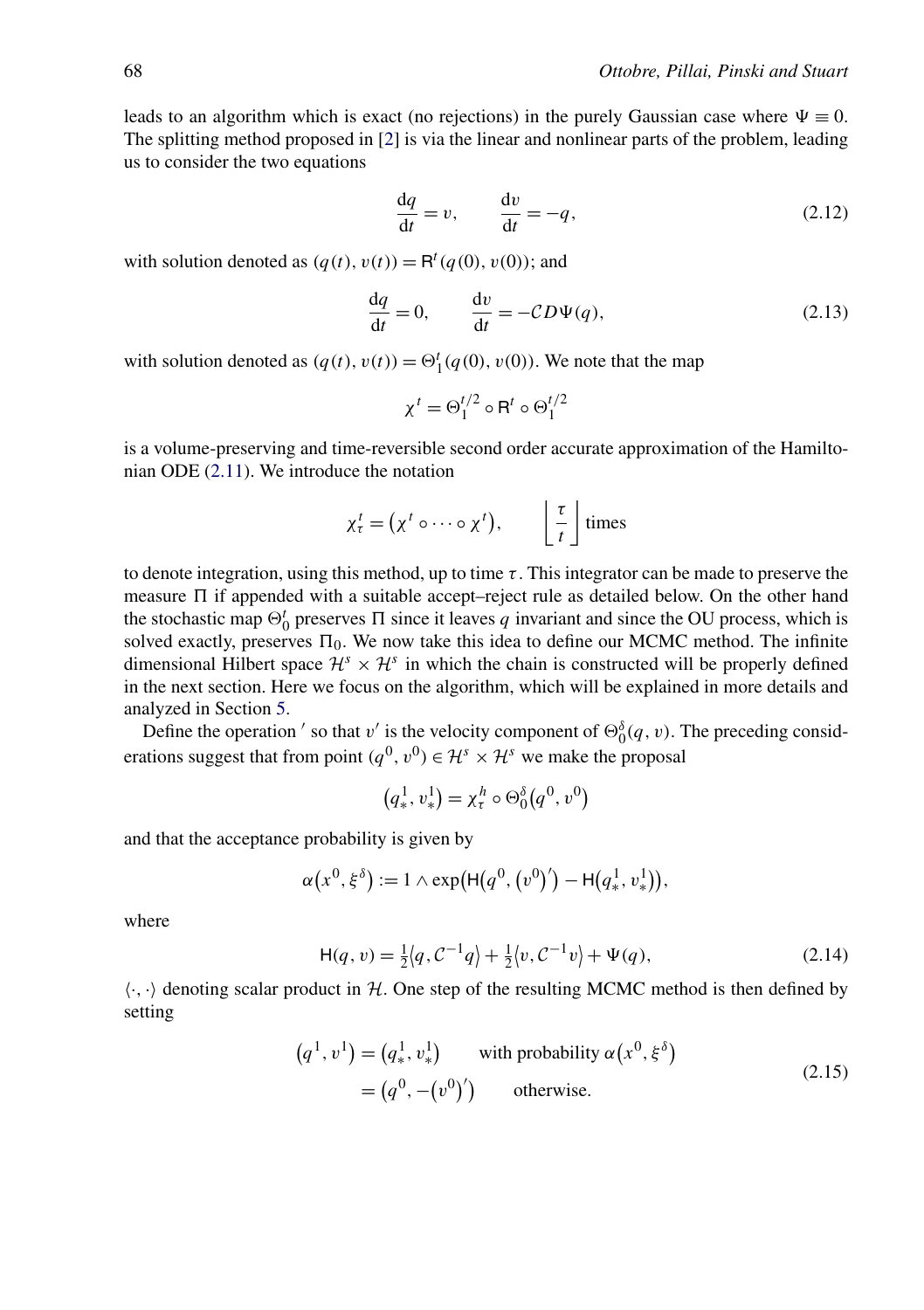<span id="page-9-0"></span>We will make further comments on this algorithm and on the expression  $(2.14)$  for the Hamiltonian in Section [5,](#page-17-0) see Remark [5.6.](#page-21-0) Here it suffices simply to note that whilst *H* will be almost surely infinite, the energy difference is well-defined for the algorithms we employ. We stress that when the proposal is rejected the chain does not remain in  $(q^0, v^0)$  but it moves to  $(q^0, -(v^0)')$ ; i.e., the position coordinate stays the same while the velocity coordinate is first evolved according to [\(2.10\)](#page-7-0) and then the sign is flipped. This flipping of the sign, needed to preserve reversibility, leads to some of the main technical differences with respect to [\[17\]](#page-46-0); see Remark [5.13.](#page-26-0) For the finite dimensional case with Verlet integration the form of the accept–reject mechanism and, in particular, the sign-reversal in the velocity, was first derived in [\[11\]](#page-46-0) and is discussed in further de-tail in Section 5.3 of [\[15\]](#page-46-0). The algorithm [\(2.15\)](#page-8-0) preserves  $\Pi$  and we refer to it as the SOL-HMC algorithm. Recalling that *v'* denotes the velocity component of  $\Theta_0^{\delta}(q, v)$ , we can equivalently use the notations  $\alpha(x, \xi^{\delta})$  and  $\alpha(q, v')$ , for  $x = (q, v)$  (indeed, by the definition of  $\Theta_0^{\delta}$ ,  $v'$  depends on  $\xi^{\delta}$ ). With this in mind, the pseudo-code for the SOL-HMC is as follows.

#### SOL-HMC in  $\mathcal{H}^s$ :

- 1. Pick  $(q^0, v^0) \in \mathcal{H}^s \times \mathcal{H}^s$  and set  $k = 0$ :
- 2. given  $(q^k, v^k)$ , define  $(v^k)'$  to be the *v*-component of  $\Theta_0^{\delta}(q^k, v^k)$  and calculate the proposal

$$
(q_*^{k+1}, v_*^{k+1}) = \chi_\tau^h(q^k, (v^k)');
$$

3. define the acceptance probability  $\alpha(q^k, (v^k)')$ ; 4. set  $(q^{k+1}, v^{k+1}) = (q^{k+1}, v^{k+1})$  with probability  $\alpha(q^k, (v^k)')$ ; otherwise set  $(q^{k+1}, v^{k+1}) = (q^k, -(v^k)')$ ; 5. set  $k \rightarrow k+1$  and go to (2).

**Theorem 2.1.** *Let Assumption* [3.1](#page-13-0) *hold. For any*  $\delta$ ,  $h, \tau > 0$ , *the Markov chain defined by* [\(2.15\)](#page-8-0) *is invariant with respect to*  $\Pi$  *given by* [\(2.7\)](#page-6-0).

**Proof.** See Appendix [A.](#page-34-0)  $\Box$ 

*Remark 2.2.* We first note that if  $\delta \to \infty$  then the algorithm [\(2.15\)](#page-8-0) is that introduced in the paper [\[2\]](#page-45-0). From this it follows that, if  $\delta = \infty$  and  $\tau = h$ , then the algorithm is simply the function-space Langevin introduced in [\[3\]](#page-45-0).

Secondly, we mention that, in the numerical experiments reported later, we will choose  $\Gamma_2 = I$ . The solution of the OU process  $(2.10)$  for *v* is thus given as

$$
v(\delta) = (1 - \iota^2)^{1/2} v(0) + \iota w,\tag{2.16}
$$

where  $w \sim N(0, C)$  and  $e^{-2\delta} = (1 - \iota^2)$ . The numerical experiments will be described in terms of the parameter *ι* rather than *δ*.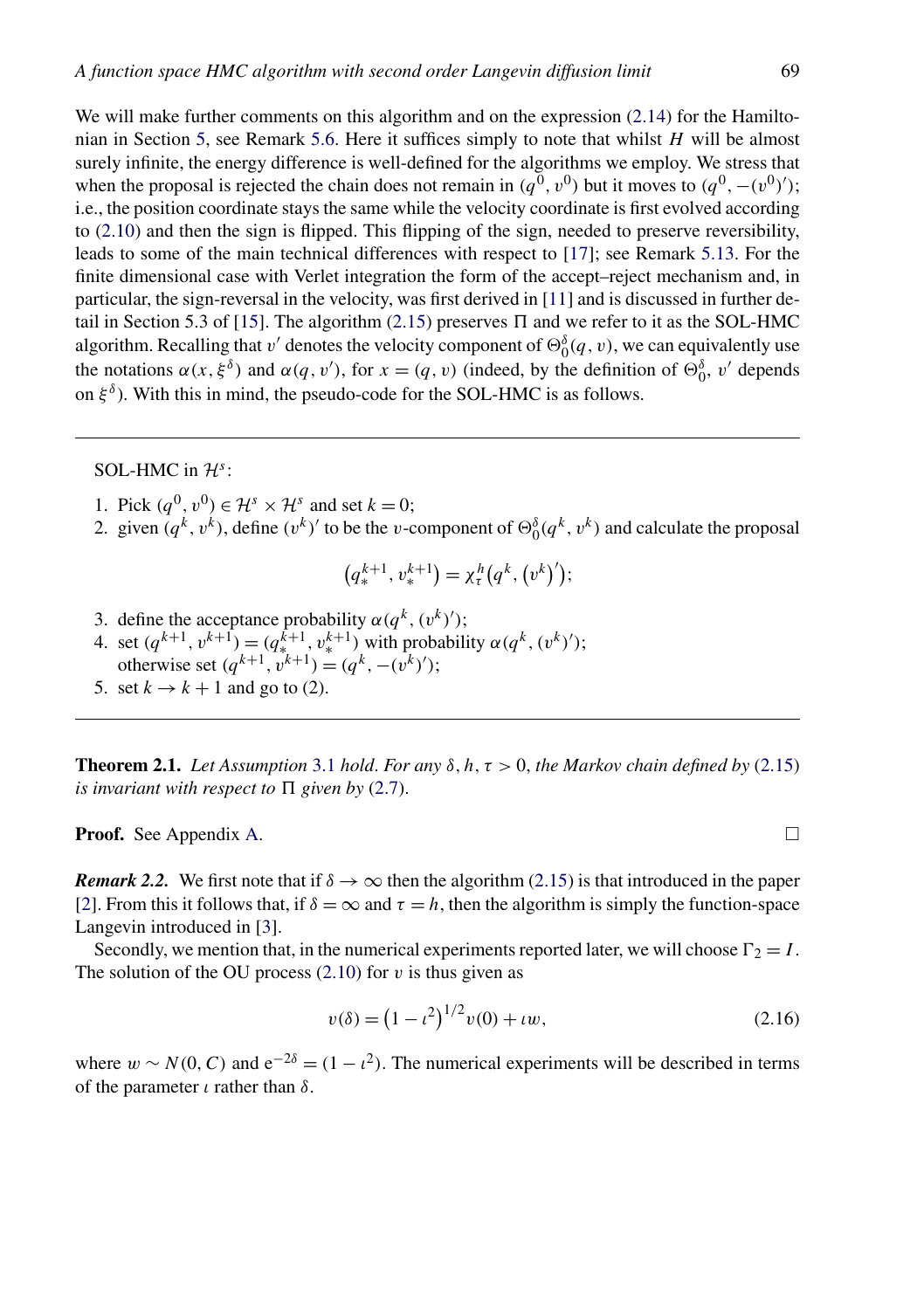# <span id="page-10-0"></span>**3. Preliminaries**

In this section, we detail the notation and the assumptions (Section 3.1 and Section [3.2,](#page-12-0) resp.) that we will use in the rest of the paper.

#### **3.1. Notation**

Let  $(H, \langle \cdot, \cdot \rangle, \|\cdot\|)$  denote a separable Hilbert space of real valued functions with the canonical norm derived from the inner-product. Let  $C$  be a positive, trace class operator on  $H$  and  $\{\varphi_j, \lambda_j^2\}_{j \geq 1}$  be the eigenfunctions and eigenvalues of C, respectively, so that

$$
\mathcal{C}\varphi_j = \lambda_j^2 \varphi_j \qquad \text{for } j \in \mathbb{N}.
$$

We assume a normalization under which  ${\{\varphi_j\}}_{j\geq1}$  forms a complete orthonormal basis in H. For every  $x \in \mathcal{H}$  we have the representation  $x = \sum_j x_j \varphi_j$ , where  $x_j = \langle x, \varphi_j \rangle$ . Using this notation, we define Sobolev-like spaces  $\mathcal{H}^r$ ,  $r \in \mathbb{R}$ , with the inner products and norms defined by

$$
\langle x, y \rangle_r = \sum_{j=1}^{\infty} j^{2r} x_j y_j
$$
 and  $||x||_r^2 = \sum_{j=1}^{\infty} j^{2r} x_j^2$ .

Notice that  $\mathcal{H}^0 = \mathcal{H}$ . Furthermore,  $\mathcal{H}^r \subset \mathcal{H} \subset \mathcal{H}^{-r}$  for any  $r > 0$ . The Hilbert–Schmidt norm  $\|\cdot\|_{\mathcal{C}}$  is defined as

$$
||x||_C^2 = ||C^{-1/2}x||^2 = \sum_{j=1}^{\infty} \lambda_j^{-2} x_j^2.
$$

For  $r \in \mathbb{R}$ , let  $Q_r : \mathcal{H} \mapsto \mathcal{H}$  denote the operator which is diagonal in the basis  $\{\varphi_j\}_{j\geq 1}$  with diagonal entries  $j^{2r}$ , i.e.,

$$
Q_r \varphi_j = j^{2r} \varphi_j
$$

so that  $Q_t^{1/2} \varphi_i = j^r \varphi_i$ . The operator  $Q_r$  lets us alternate between the Hilbert space  $\mathcal H$  and the interpolation spaces  $\mathcal{H}^r$  via the identities:

$$
\langle x, y \rangle_r = \langle Q_r^{1/2} x, Q_r^{1/2} y \rangle
$$
 and  $||x||_r^2 = ||Q_r^{1/2} x||^2$ .

Since  $\|Q_r^{-1/2} \varphi_k\|_r = \|\varphi_k\| = 1$ , we deduce that  $\{Q_r^{-1/2} \varphi_k\}_{k \ge 1}$  forms an orthonormal basis for *H<sup>r</sup>*. A function *y* ∼ *N*(0*, C*) can be expressed as

$$
y = \sum_{j=1}^{\infty} \lambda_j \rho_j \varphi_j \quad \text{with } \rho_j \stackrel{\mathcal{D}}{\sim} N(0, 1) \text{ i.i.d};
$$
 (3.1)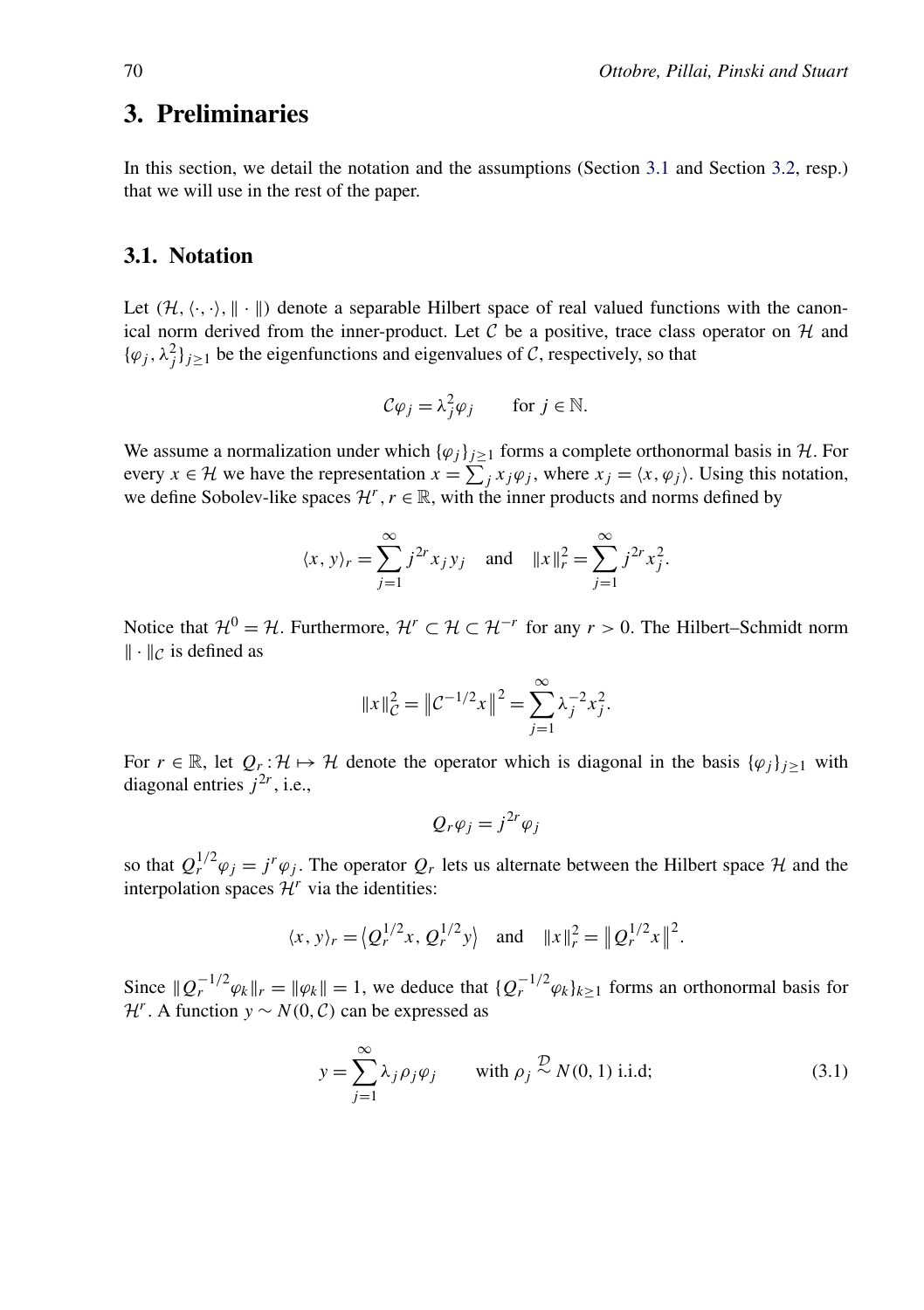<span id="page-11-0"></span>if  $\sum_{j} \lambda_j^2 j^{2r} < \infty$  then *y* can be equivalently written as

$$
y = \sum_{j=1}^{\infty} (\lambda_j j^r) \rho_j (Q_r^{-1/2} \varphi_j) \quad \text{with } \rho_j \stackrel{\mathcal{D}}{\sim} N(0, 1) \text{ i.i.d.}
$$
 (3.2)

For a positive, self-adjoint operator  $D: \mathcal{H} \mapsto \mathcal{H}$ , its trace in  $\mathcal{H}$  is defined as

Trace<sub>H</sub>(D) 
$$
\stackrel{\text{def}}{=} \sum_{j=1}^{\infty} \langle \varphi_j, D\varphi_j \rangle
$$
.

We stress that in the above  $\{\varphi_j\}_{j\in\mathbb{N}}$  is an orthonormal basis for  $(\mathcal{H}, \langle \cdot, \cdot \rangle)$ . Therefore if  $\tilde{D}: \mathcal{H}^r \to$  $\mathcal{H}^r$ , its trace in  $\mathcal{H}^r$  is

Trace
$$
_{\mathcal{H}'}(\tilde{D}) \stackrel{\text{def}}{=} \sum_{j=1}^{\infty} \langle Q_r^{-1/2} \varphi_j, \tilde{D} Q_r^{-1/2} \varphi_j \rangle_r.
$$

Since Trace<sub>H</sub><sup>r</sup> ( $\tilde{D}$ ) does not depend on the orthonormal basis, the operator  $\tilde{D}$  is said to be trace class in  $\mathcal{H}^r$  if Trace $\mathcal{H}^r(\tilde{D}) < \infty$  for some, and hence any, orthonormal basis of  $\mathcal{H}^r$ .

Because  $\mathcal C$  is defined on  $\mathcal H$ , the covariance operator

$$
\mathcal{C}_r = Q_r^{1/2} \mathcal{C} Q_r^{1/2} \tag{3.3}
$$

is defined on  $\mathcal{H}^r$ . With this definition, for all the values of *r* such that  $\text{Trace}_{\mathcal{H}^r}(\mathcal{C}_r) = \sum_j \lambda_j^2 j^{2r} <$ ∞, we can think of *y* as a mean zero Gaussian random variable with covariance operator C in H and  $C_r$  in  $\mathcal{H}^r$  (see [\(3.1\)](#page-10-0) and (3.2)). In the same way, if Trace $\mathcal{H}^r(\mathcal{C}_r) < \infty$  then

$$
B_2(t) = \sum_{j=1}^{\infty} \lambda_j \beta_j(t) \varphi_j = \sum_{j=1}^{\infty} \lambda_j j^r \beta_j(t) \hat{\varphi}_j,
$$

with  ${\{\beta_j(t)\}}_{j \in \mathcal{N}}$  a collection of i.i.d. standard Brownian motions on R, can be equivalently understood as an  $H$ -valued C-Brownian motion or as an  $H<sup>r</sup>$ -valued  $C<sub>r</sub>$ -Brownian motion. In the next section, we will need the cylindrical Wiener process  $W(t)$  which is defined via the sum

$$
W(t) := \sum_{j=1}^{\infty} \beta_j(t)\varphi_j.
$$

This process is  $\mathcal{H}^r$ -valued for any  $r < -\frac{1}{2}$ . Observe now that if  $\{\hat{\varphi}_j\}_{j\in\mathbb{N}}$  is an orthonormal basis of  $\mathcal{H}^r$  then, denoting  $\mathcal{H}^r \times \mathcal{H}^r \ni \hat{\varphi}_j^1 = (\hat{\varphi}_j, 0)$  and  $\mathcal{H}^r \times \mathcal{H}^r \ni \hat{\varphi}_j^2 = (0, \hat{\varphi}_j), \mathfrak{F} = {\{\hat{\varphi}_j^1, \hat{\varphi}_j^2\}}_{j \in \mathbb{N}}$  is an orthonormal basis for  $\mathcal{H}^r \times \mathcal{H}^r$ . Let  $\mathfrak{C}_r : \mathcal{H}^r \times \mathcal{H}^r \to \mathcal{H}^r \times \mathcal{H}^r$  be the diagonal operator such that

$$
\mathfrak{C}_r \hat{\varphi}_j^1 = (0, 0), \qquad \mathfrak{C}_r \hat{\varphi}_j^2 = j^{2r} \lambda_j^2 \hat{\varphi}_j^2 = (0, \mathcal{C}_r \hat{\varphi}_j) \qquad \forall j \in \mathbb{N}
$$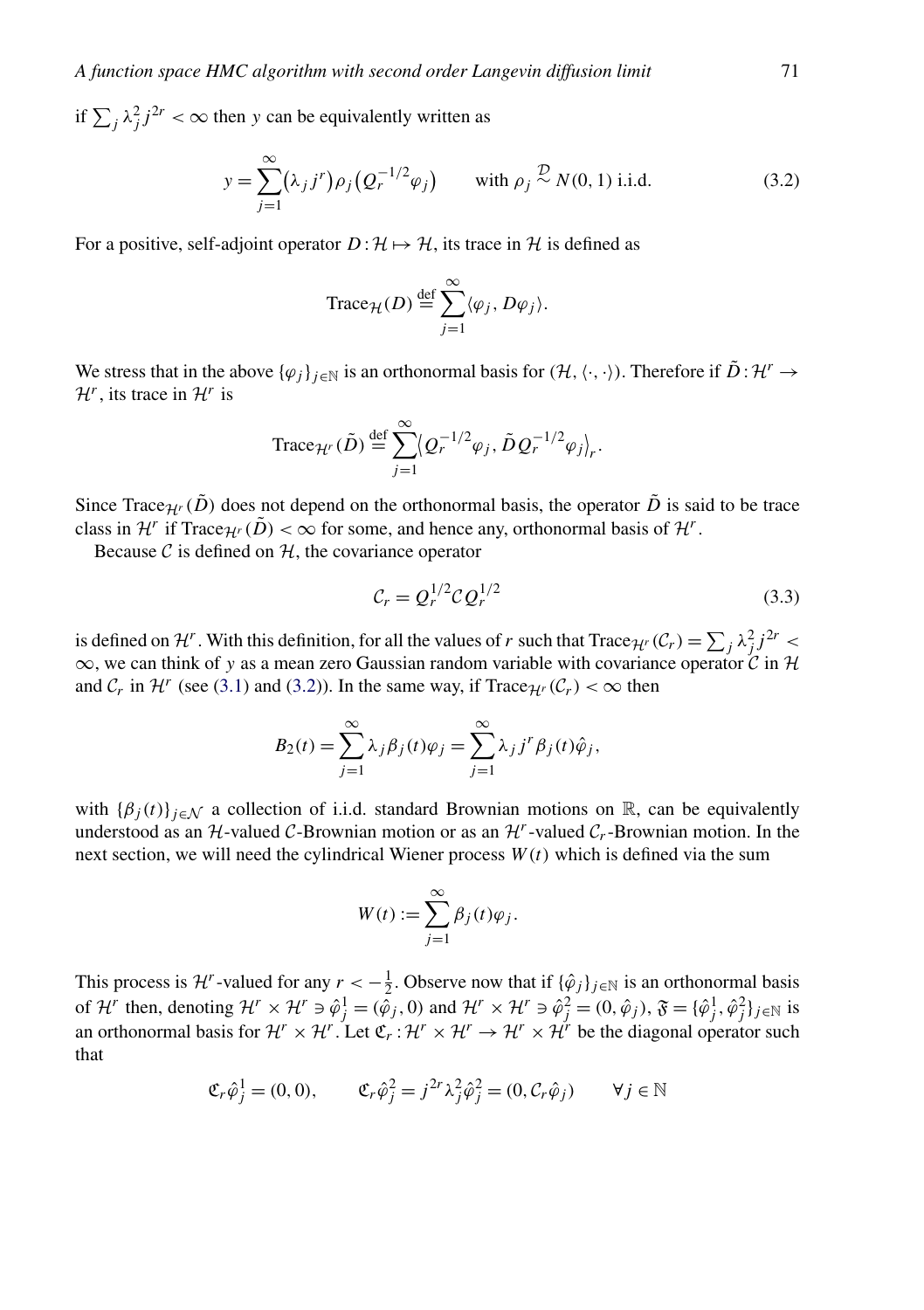<span id="page-12-0"></span>and  $\tilde{\mathfrak{C}}_r : \mathcal{H}^r \times \mathcal{H}^r \to \mathcal{H}^r \times \mathcal{H}^r$  be the diagonal operator such that

$$
\tilde{\mathfrak{C}}_r \hat{\varphi}_j^1 = j^{2r} \lambda_j^2 \hat{\varphi}_j^1 = (\mathcal{C}_r \hat{\varphi}_j, 0), \qquad \tilde{\mathfrak{C}}_r \hat{\varphi}_j^2 = j^{2r} \lambda_j^2 \hat{\varphi}_j^2 = (0, \mathcal{C}_r \hat{\varphi}_j) \qquad \forall j \in \mathbb{N}.
$$
 (3.4)

Consistently,  $B(t) := (0, B_2(t))$  will denote an  $\mathcal{H}^r \times \mathcal{H}^r$  valued Brownian motion with covariance operator  $\mathfrak{C}_r$  and  $\tilde{B}(t) := (B_1(t), B_2(t))$  will denote a  $\mathcal{H}^r \times \mathcal{H}^r$  valued Brownian motion with covariance operator  $\tilde{\mathfrak{C}}_r$ . In other words,  $B_1(t)$  and  $B_2(t)$  are independent  $\mathcal{H}^r$ -valued  $\mathcal{C}_r$ -Brownian motions.

Throughout, we use the following notation.

- Two sequences of nonnegative real numbers  $\{\alpha_n\}_{n\geq 0}$  and  $\{\beta_n\}_{n\geq 0}$  satisfy  $\alpha_n \lesssim \beta_n$  if there exists a constant  $K > 0$  satisfying  $\alpha_n \leq K\beta_n$  for all  $n \geq 0$ . The notations  $\alpha_n \approx \beta_n$  means that  $\alpha_n \lesssim \beta_n$  and  $\beta_n \lesssim \alpha_n$ .
- Two sequences of nonnegative real functions  ${f_n}_{n>0}$  and  ${g_n}_{n>0}$  defined on the same set  $\Omega$  satisfy  $f_n \leq g_n$  if there exists a constant  $K > 0$  satisfying  $f_n(x) \leq K g_n(x)$  for all  $n \geq 0$ and all  $x \in \Omega$ . The notations  $f_n \approx g_n$  means that  $f_n \lesssim g_n$  and  $g_n \lesssim f_n$ .
- The notation  $\mathbb{E}_x[f(x,\xi)]$  denotes expectation with variable x fixed, while the randomness present in *ξ* is averaged out.

Also, let  $\otimes_{\mathcal{H}^r}$  denote the outer product operator in  $\mathcal{H}^r$  defined by

$$
(x \otimes_{\mathcal{H}'} y)z \stackrel{\text{def}}{=} \langle y, z \rangle_r x \qquad \forall x, y, z \in \mathcal{H}^r.
$$

For an operator  $A: \mathcal{H}^r \mapsto \mathcal{H}^l$ , we denote its operator norm by  $\|\cdot\|_{\mathcal{L}(\mathcal{H}^r,\mathcal{H}^l)}$  defined by

$$
||A||_{\mathcal{L}(\mathcal{H}^r,\mathcal{H}^l)} \stackrel{\text{def}}{=} \sup_{||x||_r=1} ||Ax||_l.
$$

For self-adjoint *A* and  $r = l = 0$  this is, of course, the spectral radius of *A*. Finally, in the following we will consider the product space  $\mathcal{H}^r \times \mathcal{H}^r$ . The norm of  $w = (w_1, w_2) \in \mathcal{H}^r \times \mathcal{H}^r$ is

$$
||w||_{r \times r}^{2} := ||w_1||_{r}^{2} + ||w_2||_{r}^{2}.
$$

#### **3.2. Assumptions**

In this section, we describe the assumptions on the covariance operator  $\mathcal C$  of the Gaussian measure  $\pi_0 \sim N(0, C)$  and the functional  $\Psi$ . We fix a distinguished exponent *s* > 0 and assume that  $\Psi: \mathcal{H}^s \to \mathbb{R}$  and Trace  $\mathcal{H}^s(\mathcal{C}_s) < \infty$ . For each  $x \in \mathcal{H}^s$  the derivative  $D\Psi(x)$  is an element of the dual  $(H<sup>s</sup>)$ <sup>\*</sup> of  $H<sup>s</sup>$  (dual with respect to the topology induced by the norm in H), comprising the linear functionals on  $\mathcal{H}^s$ . However, we may identify  $(\mathcal{H}^s)^* = \mathcal{H}^{-s}$  and view  $D\Psi(x)$  as an element of  $\mathcal{H}^{-s}$  for each  $x \in \mathcal{H}^s$ . With this identification, the following identity holds:

$$
\big\|D\Psi(x)\big\|_{\mathcal{L}(\mathcal{H}^s,\mathbb{R})}=\big\|D\Psi(x)\big\|_{-s};
$$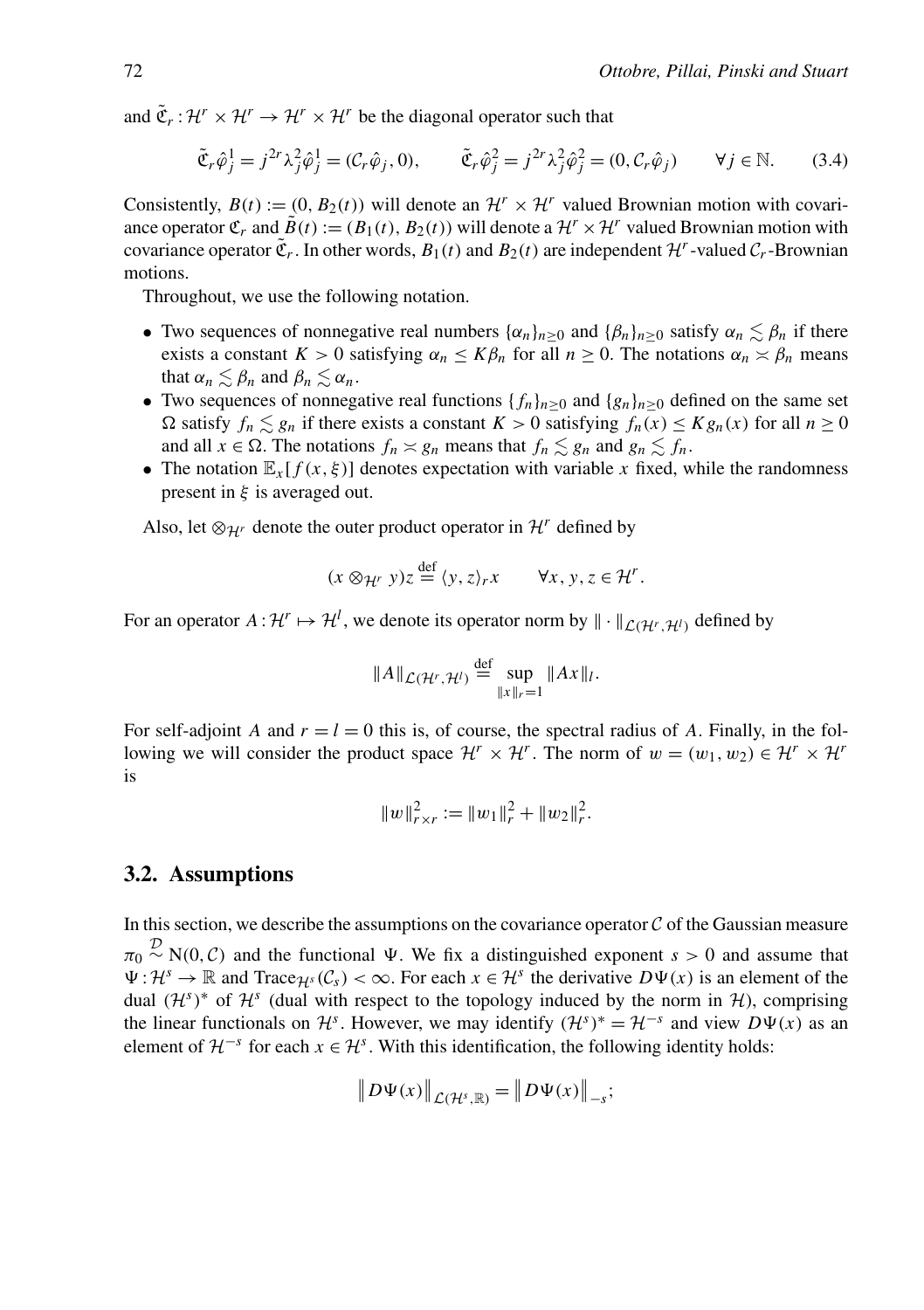<span id="page-13-0"></span>furthermore, the second derivative  $\partial^2 \Psi(x)$  can be identified with an element of  $\mathcal{L}(\mathcal{H}^s, \mathcal{H}^{-s})$ . To avoid technicalities, we assume that  $\Psi(x)$  is quadratically bounded, with first derivative linearly bounded and second derivative globally bounded. Weaker assumptions could be dealt with by use of stopping time arguments.

**Assumption 3.1.** The functional  $\Psi$ , *covariance operator* C *and the operators*  $\Gamma_1$ ,  $\Gamma_2$  *satisfy the following assumptions*.

1. Decay of Eigenvalues  $\lambda_j^2$  of C: *there exists a constant*  $\kappa > \frac{1}{2}$  such that

$$
\lambda_j \asymp j^{-\kappa}.
$$

- 2. Domain of  $\Psi$ : *there exists an exponent*  $s \in [0, \kappa 1/2)$  *such that*  $\Psi$  *is defined everywhere on*  $H^s$ .
- 3. Size of  $\Psi$ : *the functional*  $\Psi$  :  $\mathcal{H}^s \to \mathbb{R}$  *satisfies the growth conditions*

$$
0 \le \Psi(x) \lesssim 1 + \|x\|_s^2.
$$

4. Derivatives of  $\Psi$ : *The derivatives of*  $\Psi$  satisfy

$$
\|D\Psi(x)\|_{-s} \lesssim 1 + \|x\|_{s} \quad \text{and} \quad \|\partial^{2}\Psi(x)\|_{\mathcal{L}(\mathcal{H}^{s}, \mathcal{H}^{-s})} \lesssim 1. \tag{3.5}
$$

5. Properties of the  $\Gamma_i$ : *The operators*  $\Gamma_1$ ,  $\Gamma_2$  *commute with* C *and are bounded linear operators from* <sup>H</sup>*<sup>s</sup> into itself*.

*Remark 3.2.* The condition  $\kappa > \frac{1}{2}$  ensures that Trace $\mathcal{H}$ <sup>*r*</sup> ( $\mathcal{C}_r$ ) <  $\infty$  for any  $r < \kappa - \frac{1}{2}$ : this implies that  $\pi_0(\mathcal{H}^r) = 1$  for any  $\tau > 0$  and  $r < \kappa - \frac{1}{2}$ .

*Remark 3.3.* The functional  $\Psi(x) = \frac{1}{2} ||x||_s^2$  is defined on  $\mathcal{H}^s$  and its derivative at  $x \in \mathcal{H}^s$  is given by  $D\Psi(x) = \sum_{j\geq 0} j^{2s} x_j \varphi_j \in \mathcal{H}^{-s}$  with  $\|D\Psi(x)\|_{-s} = \|x\|_s$ . The second derivative  $\partial^2 \Psi(x) \in$  $\mathcal{L}(\mathcal{H}^s, \mathcal{H}^{-s})$  is the linear operator that maps  $u \in \mathcal{H}^s$  to  $\sum_{j\geq 0} j^{2s} \langle u, \varphi_j \rangle \varphi_j \in \mathcal{H}^{-s}$ : its norm satisfies  $\|\partial^2 \Psi(x)\|_{\mathcal{L}(\mathcal{H}^s, \mathcal{H}^{-s})} = 1$  for any  $x \in \mathcal{H}^s$ .

The Assumption 3.1 ensure that the functional  $\Psi$  behaves well in a sense made precise in the following lemma.

**Lemma 3.4.** *Let Assumption* 3.1 *hold*.

1. *The function*  $F(x)$  *given by* [\(2.6\)](#page-6-0) *is globally Lipschitz on*  $\mathcal{H}^s$ :

$$
\left\|F(x) - F(y)\right\|_s \lesssim \|x - y\|_s \quad \forall x, y \in \mathcal{H}^s.
$$

2. *The second order remainder term in the Taylor expansion of satisfies*

$$
\left|\Psi(y) - \Psi(x) - \langle D\Psi(x), y - x \rangle\right| \lesssim \|y - x\|_{s}^{2} \qquad \forall x, y \in \mathcal{H}^{s}.
$$
 (3.6)

**Proof.** See [\[14,17\]](#page-46-0).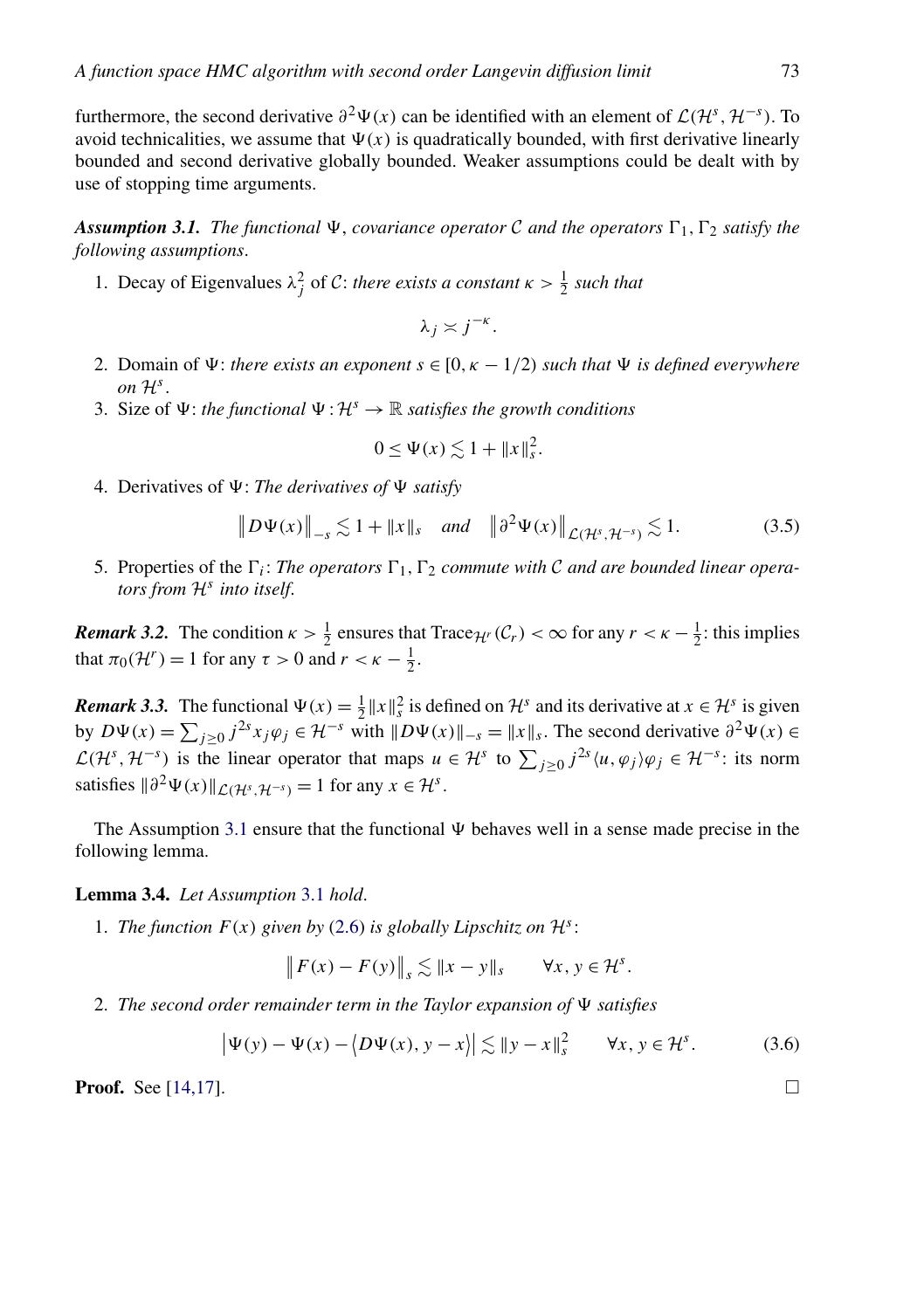# <span id="page-14-0"></span>**4. SPDE theory**

In this section, we study the SDE [\(2.5\)](#page-6-0) in the infinite dimensional Hilbert space setting; we work under the assumptions specified in the previous section. Recall that our goal is to sample the measure  $\pi$  in [\(1.1\)](#page-2-0), but that we have extended our state space to obtain the measure  $\Pi$  given by [\(2.7\)](#page-6-0), with *q* marginal given by  $\pi$ . Here  $\Pi_0$  is the independent product of  $\pi_0 = N(0, C)$  with itself in the *q* and *p* coordinates. The finite dimensional arguments in Section [2](#page-3-0) show that the equation [\(2.5\)](#page-6-0) preserves  $\Pi_0$ . The aim of this section is to show that these steps all make sense in the infinite dimensional context, under the assumptions laid out in the previous section.

**Theorem 4.1.** *Let Assumption* [3.1](#page-13-0) *hold. Then, for any initial condition*  $(q(0), v(0)) \in H^s \times H^s$ , *any*  $T > 0$  *and almost every*  $\mathcal{H}^s \times \mathcal{H}^s$ *-valued*  $\tilde{\mathfrak{C}}_s$ *-Brownian motion*  $\tilde{B}(t) = (B_1(t), B_2(t))$ *, there exists a unique solution of the SDE* [\(2.5\)](#page-6-0) *in the space*  $C([0, T], \mathcal{H}^s \times \mathcal{H}^s)$ . *Furthermore, the Itô*  $map (B_1, B_2) \in C([0, T]; \mathcal{H}^s \times \mathcal{H}^s) \mapsto (q, v) \in C([0, T]; \mathcal{H}^s \times \mathcal{H}^s)$  *is Lipschitz.* 

**Proof.** If we define

$$
x = \left(\begin{matrix} q \\ v \end{matrix}\right),
$$

together with the operator

$$
\Gamma = \begin{pmatrix} \Gamma_1 & 0 \\ 0 & \Gamma_2 \end{pmatrix},
$$

then equation [\(2.5\)](#page-6-0) takes the form

$$
\frac{dx}{dt} = G(x) + \sqrt{2\Gamma} \frac{d\tilde{B}}{dt},
$$
\n(4.1)

where

$$
G(x) = \begin{pmatrix} v - \Gamma_1 F(q) \\ -F(q) - \Gamma_2 v \end{pmatrix}.
$$
 (4.2)

A solution of [\(2.5\)](#page-6-0) satisfies the integral equation

$$
x(t) = x_0 + \int_0^t G(x(s)) ds + \sqrt{2\Gamma} \tilde{B}(t),
$$

where  $x(0) = x_0$ . By virtue of Lemma [3.4,](#page-13-0) we see that  $G: \mathcal{H}^s \times \mathcal{H}^s \to \mathcal{H}^s \times \mathcal{H}^s$  is glob-ally Lipschitz. Furthermore, Remark [3.2](#page-13-0) shows that  $\tilde{B} \in C([0, T]; \mathcal{H}^s \times \mathcal{H}^s)$  almost surely. To prove existence and uniqueness of a solution, we consider the map  $\Xi$ :  $C([0, T]; H^s \times H^s) \mapsto$  $C([0, T]; \mathcal{H}^s \times \mathcal{H}^s)$  defined by

$$
\Xi(x)(t) := x_0 + \int_0^t G(x(s)) \, ds + \sqrt{2\Gamma} \tilde{B}(t).
$$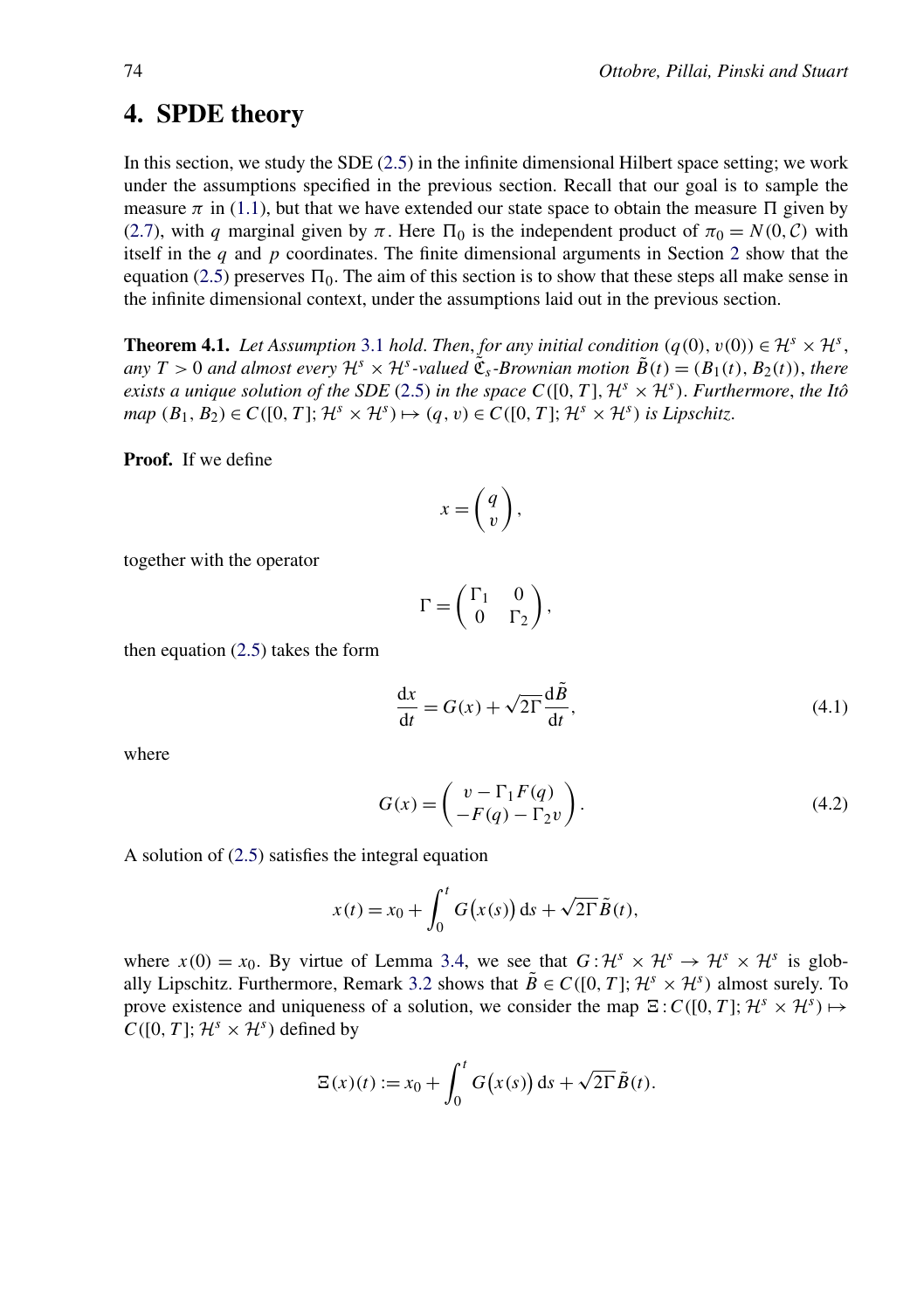<span id="page-15-0"></span>Since *F* is globally Lipschitz from  $\mathcal{H}^s$  into itself, it follows that *G* is globally Lipschitz from  $\mathcal{H}^s \times \mathcal{H}^s$  into itself. This in turn implies that  $\Xi$  is Lipschitz and that, furthermore, the Lipschitz constant may be made less than one, by choosing *t* sufficiently small. From this existence and uniqueness of a solution follows by the contraction mapping principle, on time-intervals sufficiently small. The argument may then be repeated on successive time-intervals to prove the result on any time-interval [0*,T* ].

Now let

$$
\Upsilon : (x_0, \tilde{B}) \in \mathcal{H}^s \times \mathcal{H}^s \times C([0, T]; \mathcal{H}^s \times \mathcal{H}^s) \mapsto x \in C([0, T]; \mathcal{H}^s \times \mathcal{H}^s).
$$
 (4.3)

The arguments used in Lemma 3.7 of [\[14\]](#page-46-0) show that *ϒ* is Lipschitz continuous and hence the desired properties of the Itô map follow.  $\Box$ 

For  $N \in \mathbb{N}$ , let  $\mathcal{H}^N$  denote the linear span of the first *N* eigenfunctions of C,  $P^N: \mathcal{H} \mapsto \mathcal{H}^N$ denote the projection map and  $\Psi^N = \Psi \circ P^N$ . Define  $Q^N = I - P^N$ . Recall equations [\(2.4\)](#page-6-0). Let  $\Upsilon^N$  denote the Ito map obtained by replacing  $D\Psi$  by  $\widetilde{P}^N D\Psi^N$  in [\(2.4\)](#page-6-0).

The following is the key result of this section. Our choices of measure [\(2.7\)](#page-6-0) and dynamics  $(2.4)$  have been coordinated to ensure that the resulting stochastic dynamics preserves  $\Pi$ :

**Theorem 4.2.** *For any initial condition*  $(q(0), v(0)) \sim \Pi$  *and any*  $T > 0$ *, the equation* [\(2.4\)](#page-6-0) *preserves*  $\Pi$ :  $(q(T), v(T)) \sim \Pi$ .

**Proof.** The proof follows along the lines of Theorem 3.1 of [\[2\]](#page-45-0). The key idea is to exploit the fact that for finite dimensional H, the invariance of  $\Pi$  under the dynamics  $(q(T), v(T))$  follows easily. From this, the invariance for an infinite dimensional  $H$  follows from an application of the dominated convergence theorem which we outline below.

We let W denote the Weiner measure on  $X = C([0, T]; \mathcal{H}^s \times \mathcal{H}^s)$  induced by Brownian motions with covariance the same as that of  $\Pi_0$ . For any continuous, bounded function  $g: \mathcal{H}^s \times \mathcal{H}^s \mapsto \mathbb{R}$  and  $T > 0$ , we need to show that

$$
\int_{\mathcal{H}\times X} g(\Upsilon(q, v, W)) \exp(-\Psi(q)) d\Pi_0(q, v) dW(W)
$$
\n
$$
= \int_{\mathcal{H}} g(q, v) \exp(-\Psi(q)) d\Pi_0(q, v).
$$
\n(4.4)

First, we claim that for any  $N \in \mathbb{N}$ ,

$$
\int_{\mathcal{H}\times X} g(\Upsilon^N(q, v, W)) \exp(-\Psi^N(q)) d\Pi_0(q, v) dW(W)
$$
\n
$$
= \int_{\mathcal{H}} g(q, v) \exp(-\Psi^N(q)) d\Pi_0(q, v).
$$
\n(4.5)

This follows from the fact that the flow  $\Upsilon^N$  preserves the invariant measure proportional to  $\exp(-\Psi^N)\Pi_0$  as obtained below in Lemma [4.3.](#page-16-0)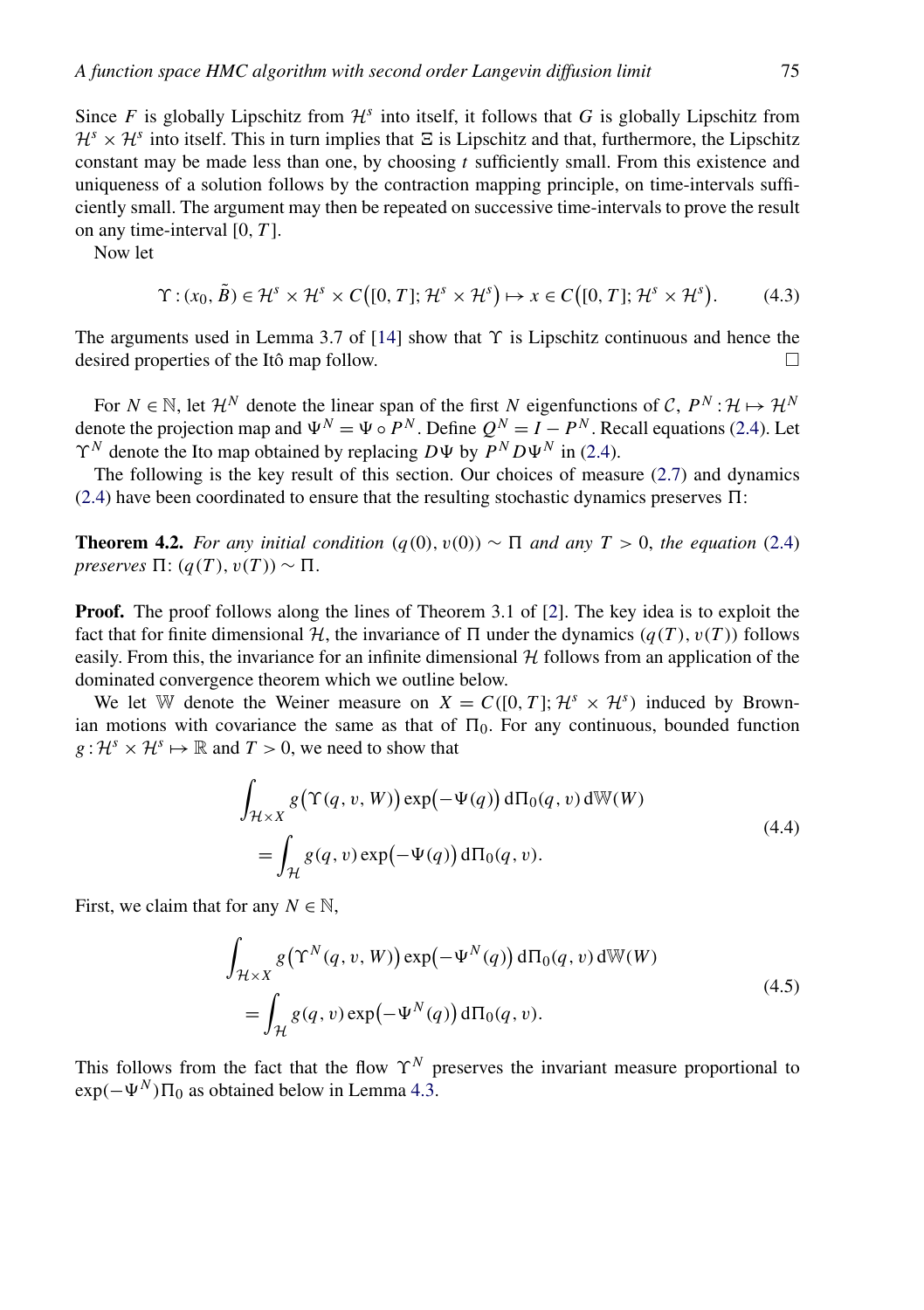<span id="page-16-0"></span>In Lemma 4.4 below, we will show that  $\Upsilon^N$  converges pointwise to  $\Upsilon$ . Thus by the continuity of *g*,  $g(\Upsilon^N(q, v, W))$  converges pointwise to  $g(\Upsilon(q, v, W))$ . Clearly,  $exp(-\Psi^N(q))$  converges to  $\exp(-\Psi(q))$  pointwise. Since *g* is bounded and  $\Psi$ ,  $\Psi^N$  are positive, by the dominated convergence theorem the right, respectively, left-hand side of [\(4.5\)](#page-15-0) converges to the right, respectively, left-hand side of  $(4.4)$  and the claim follows.

**Lemma 4.3.** *Let Assumption* [3.1](#page-13-0) *hold. The measure*  $\Pi^N \propto \exp(-\Psi^N) \Pi_0$  *factors as the product of two measures on*  $P^N\mathcal{H}^s$  *and*  $Q^N\mathcal{H}^s$ . The measure  $\Pi^N \propto \exp(-\Psi^N)\Pi_0$  is preserved by  $\Upsilon^N$ .

**Proof.** By construction, the measure  $\Pi_0$  factors as the product of two measures  $\mu_0 =$  $N(0, P^N \mathcal{C} P^N)$  and  $\mu_0^{\perp} = N(0, Q^N \mathcal{C} Q^N)$ . Since  $\Psi^N$  is 0 on  $Q^N$ , it follows that  $\Pi^N$  factors into  $\mu_1 \propto \exp(-\Psi^N)\mu_0$  on  $P^N\mathcal{H}^s$  and  $\mu_1^{\perp} = \mu_0^{\perp}$  on  $Q^N\mathcal{H}^s$ .

Now, as explained in Section [2](#page-3-0) for any *N*,  $\mu_1$  is invariant for  $P^N \Upsilon^N$ . Also setting  $\Psi = 0$  in [\(2.4\)](#page-6-0) results in an OU flow on  $\mathcal{H}^s$  for which  $\Pi_0$  is invariant. Thus if  $D\Psi$  is replaced by  $P^N D\Psi^N$ in [\(2.4\)](#page-6-0), the resulting flow on  $Q^N$  is an Orstein–Uhlenbeck process with invariant measure  $\mu_1^{\perp}$ . Since  $\Pi^N$  is a product of  $\mu_1$  and  $\mu_1^{\perp}$ , the result follows.

The following result shows the pointwise convergence of  $\Upsilon^N$  to  $\Upsilon$ .

**Lemma 4.4.** *Let Assumption* [3.1](#page-13-0) *hold. As*  $N \to \infty$ ,  $\Upsilon^N(x_0, \tilde{B})$  *converges to*  $\Upsilon(x_0, \tilde{B})$  *for every*  $(x_0, \tilde{B}) \in \mathcal{H}^s \times \mathcal{H}^s \times C([0, T]; \mathcal{H}^s \times \mathcal{H}^s).$ 

**Proof.** Proceeding similarly as in Theorem [4.1,](#page-14-0) set

$$
\frac{\mathrm{d}x^N}{\mathrm{d}t} = G^N(x) + \sqrt{2\Gamma} \frac{\mathrm{d}\tilde{B}}{\mathrm{d}t},
$$

where

$$
G^{N}(x) = \begin{pmatrix} v - \Gamma_1 F^{N}(q) \\ -F^{N}(q) - \Gamma_2 v \end{pmatrix}
$$
 (4.6)

with  $F^{N}(q) = q + CP^{N}D\Psi^{N}(q)$ . Let  $x(t)$  denote the solution of [\(2.4\)](#page-6-0) and  $x^{N}$  above satisfies

$$
x^{N}(t) = x_{0} + \int_{0}^{t} G^{N}(x^{N}(s)) ds + \sqrt{2\Gamma} \tilde{B}(t),
$$
 (4.7)

where  $x(0) = x_0$ . Set  $e = x - x^N$ . The pointwise convergence of  $\Upsilon^N$  to  $\Upsilon$  is established by showing that  $e \rightarrow 0$  in the path space  $C([0, T]; \mathcal{H}^s \times \mathcal{H}^s)$ . We first decompose:

$$
G(x) - GN(xN) = (G(x) - GN(x)) + (GN(x) - GN(xN)).
$$
\n(4.8)

Next, it can be shown that *GN* is globally Lipschitz with the Lipschitz constant *L* independent of *N* (see [\[18\]](#page-46-0), Lemma 4.1). Thus we have  $||G^N(x(t)) - G^N(x^{\hat{N}}(t))||_s \leq L ||e(t)||_s$ . Combining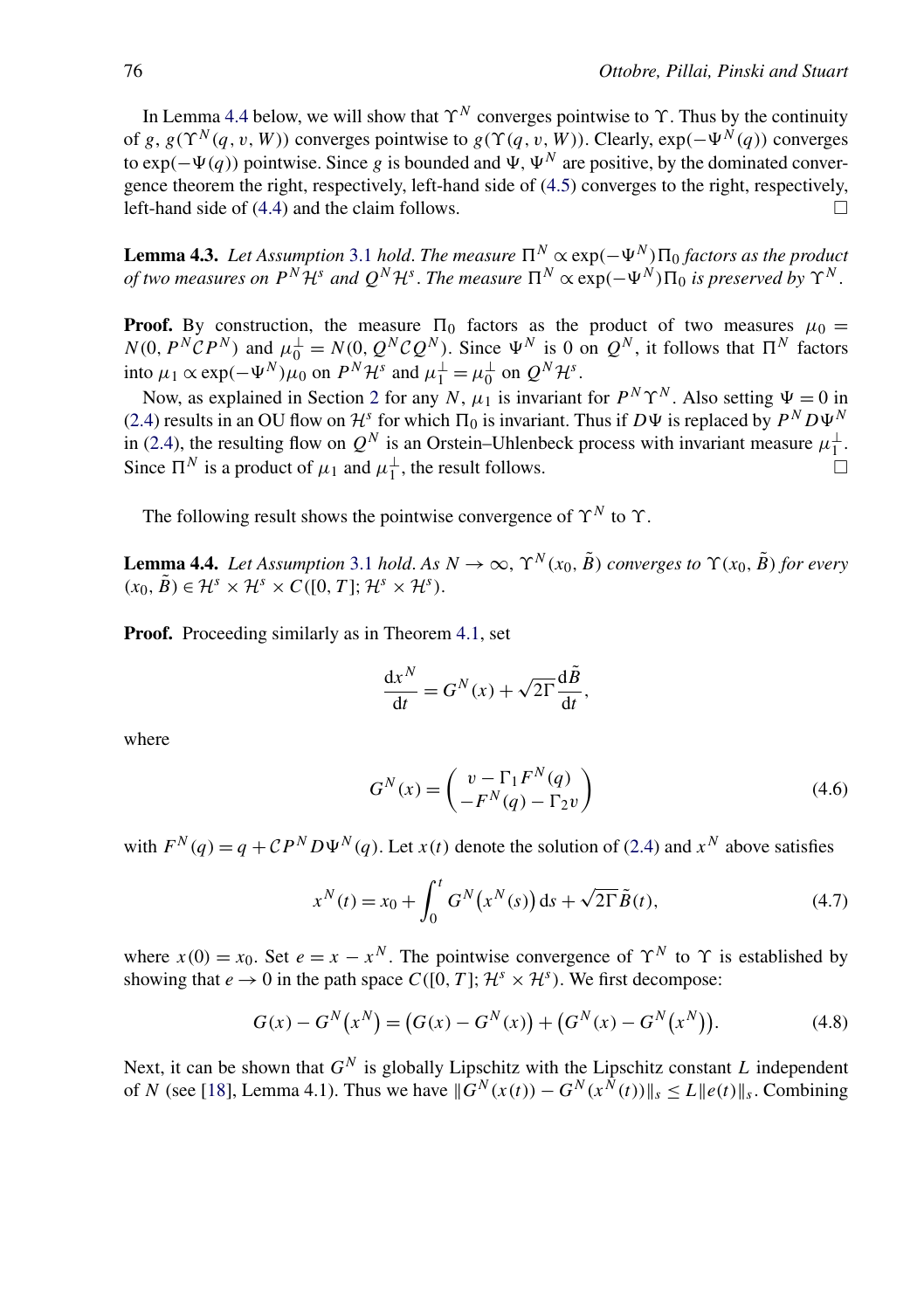<span id="page-17-0"></span>this bound with  $(4.7)$  and  $(4.8)$ ,

$$
||e(t)||_s \leq \int_0^t L||e(u)||_s du + \int_0^t ||G(x(u)) - G^N(x(u))||_s du.
$$

Thus by Gronwall's inequality, it suffices to show that

$$
\sup_{0 \le t \le T} \left\| G(x(t)) - G^N(x(t)) \right\|_s \to 0
$$

as  $N \to \infty$ . To this end, write

$$
F(x) - FN(x) = (CD\Psi(x) - CPND\Psi(x)) + (CPND\Psi(x) - CPND\PsiN(x)).
$$

Since  $CD\Psi$  is globally Lipschitz,

$$
\|G(x(t)) - G^N(x(t))\|_{s} \lesssim \left\| (I - P^N)CD\Psi(x(t)) \right\|_{s} + \left\| (I - P^N)x(t) \right\|_{s}.
$$
 (4.9)

From the existence of a global solution for [\(2.4\)](#page-6-0) as shown in Theorem [4.1,](#page-14-0) it follows that  $\sup_{0 \le t \le T} ||x(t)||_s < \infty$ . Thus from (4.9) we infer that  $\sup_{0 \le t \le T} ||G(x(t)) - G^N(x(t))||_s \to 0$ , and the claim follows and the claim follows.

## **5. Diffusion limit of algorithms**

The main result of this section is the diffusion limit Theorem [5.1:](#page-19-0) using the prescription [\(2.15\)](#page-8-0) and setting  $\delta = h = \tau$ , we construct a sequence of Markov chains  $x^{\overline{k},\delta}$  (i.e., for every fixed delta,  $\{x^{k,\delta}\}\$ k is a Markov chain) and consider the process  $z^{\delta}(t)$  which is the continuous time interpolant of the chain  $x^{k,\delta}$ . Then  $z^{\delta}(t)$  converges to the solution of the SDE [\(5.9\)](#page-19-0), which is a specific instance of [\(4.1\)](#page-14-0), when  $\Gamma_1 = 0$ . By Theorem [4.2,](#page-15-0) the flow [\(5.9\)](#page-19-0) preserves the measure  $\Pi$ defined in [\(2.7\)](#page-6-0).

More precisely, for  $q, v \in \mathcal{H}^s$ , let  $x \in \mathcal{H}^s \times \mathcal{H}^s$  denote the pair  $x = (q, v)$ ; we recall that the norm of *x* is then

$$
||x||_{s \times s}^{2} := ||q||_{s}^{2} + ||v||_{s}^{2}.
$$

With the algorithm described in Section [2.3,](#page-6-0) taking  $\delta = h = \tau$  we construct the Markov chain  $x^{k+1,\delta} := (q^{k+1,\delta}, v^{k+1,\delta})$  as follows

$$
(q^{k+1,\delta}, v^{k+1,\delta}) = (q^{k+1,\delta}, v^{k+1,\delta}) \qquad \text{with probability } \alpha^{k,\delta}
$$
  
=  $(q^{k,\delta}, -(v^{k,\delta})')$  otherwise, (5.1)

where

$$
\alpha^{k,\delta} = \alpha(x^{k,\delta},\xi^{\delta}) := 1 \wedge \exp\left(\mathsf{H}(q^{k,\delta}, (v^{k,\delta})') - \mathsf{H}(q^{k+1,\delta}_*, v^{k+1,\delta}_*)\right).
$$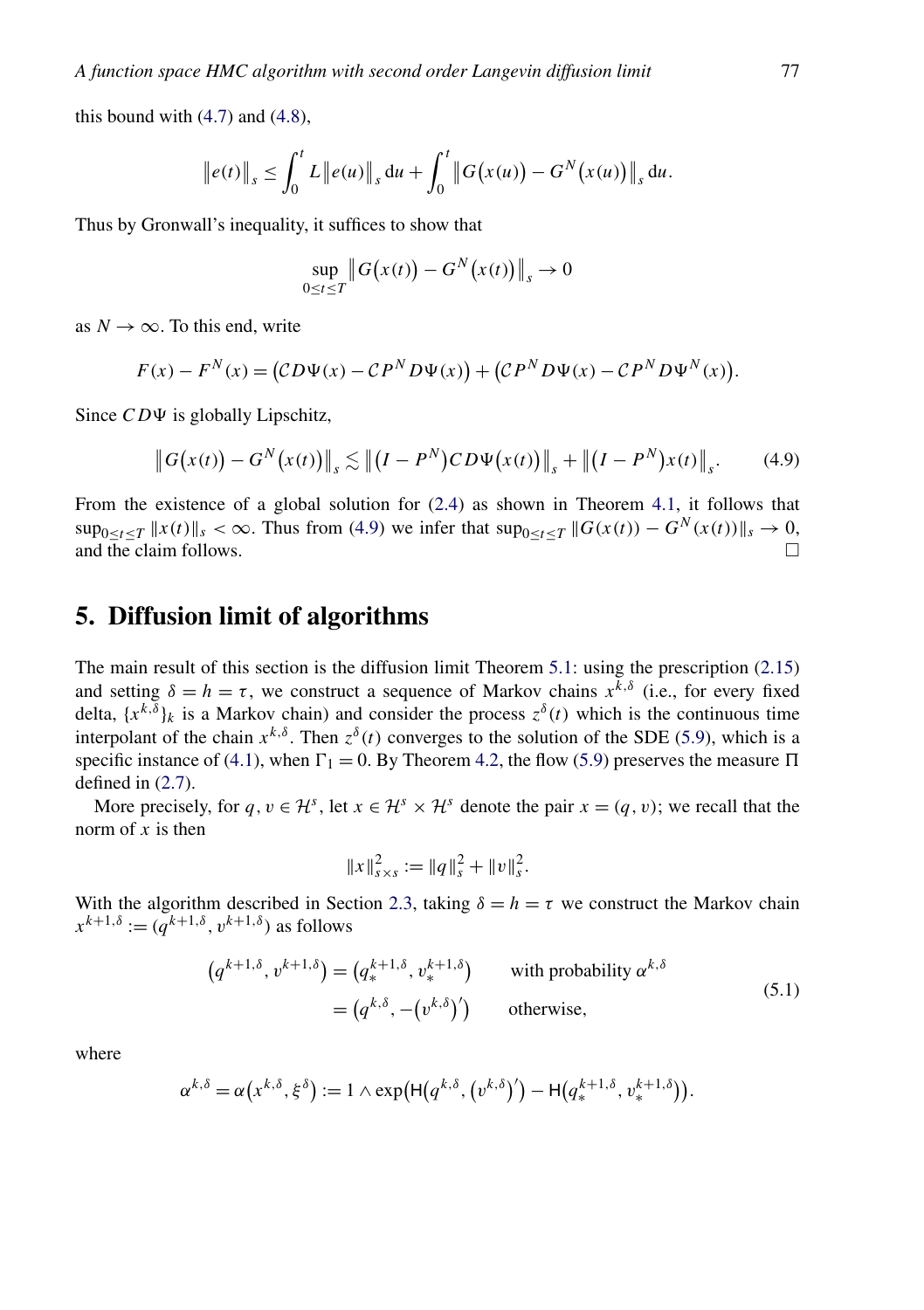<span id="page-18-0"></span>We specify that in the above

$$
(q^{k+1,\delta}, v^{k+1,\delta}) = \chi^{\delta} \circ \Theta_0^{\delta}(q^{k,\delta}, v^{k,\delta}) \text{ and}
$$

$$
((q^{k,\delta})', -(v^{k,\delta})') = (q^{k,\delta}, -\mathcal{P}_v(\Theta_0^{\delta}(q^{k,\delta}, v^{k,\delta}))),
$$

where for  $x \in \mathcal{H}^s \times \mathcal{H}^s$ , we denote by  $\mathcal{P}_q(x)$  and  $\mathcal{P}_v(x)$  the projection of *x* on the *q* and *v* component, respectively. Notice that introducing *γ k,δ* ∼ Bernoulli*(αk,δ )*, the algorithm [\(5.1\)](#page-17-0) can be also written as

$$
(q^{k+1,\delta}, v^{k+1,\delta}) = \gamma^{k,\delta} (q^{k+1,\delta}, v^{k+1,\delta}) + (q^{k,\delta}, -(v^{k,\delta})').
$$

Following [\[17\]](#page-46-0), we consider the piecewise linear and the piecewise constant interpolant of the chain  $x^{k,\delta}$ ,  $z^{\delta}(t)$  and  $\overline{z}^{\delta}(t)$ , respectively:

$$
z^{\delta}(t) := \frac{1}{\delta}(t - t_k)x^{k+1,\delta} + \frac{1}{\delta}(t_{k+1} - t)x^{k,\delta}, \qquad t_k \le t < t_{k+1}, t_k = k\delta,\tag{5.2}
$$

$$
\bar{z}^{\delta}(t) := x^{k,\delta}, \qquad t_k \le t < t_{k+1}, t_k = k\delta. \tag{5.3}
$$

Decompose the chain  $x^{k,\delta}$  into its drift and martingale part:

$$
x^{k+1,\delta} = x^{k,\delta} + \delta G^{\delta}(x^{k,\delta}) + \sqrt{2\delta S}M^{k,\delta},
$$

where

$$
S = \begin{bmatrix} \mathrm{Id} & 0 \\ 0 & \Gamma_2 \end{bmatrix},
$$

$$
G^{\delta}(x) := \frac{1}{\delta} \mathbb{E}_x \left[ x^{k+1,\delta} - x^{k,\delta} | x^{k,\delta} = x \right],\tag{5.4}
$$

$$
M^{k,\delta} := \frac{S^{-1/2}}{\sqrt{2\delta}} \left( x^{k+1,\delta} - x^{k,\delta} - \delta G^{\delta} \left( x^{k,\delta} \right) \right),\tag{5.5}
$$

$$
M^{\delta}(x) := \mathbb{E}\big[M^{k,\delta}|x^{k,\delta} = x\big].\tag{5.6}
$$

Notice that with this definition, if  $\mathcal{F}^{k,\delta}$  is the filtration generated by  $\{x^{j,\delta}, \gamma^{j,\delta}, \xi^{\delta}, j = 0, \ldots, k\}$ , we have  $\mathbb{E}[M^{k,\delta}|\mathcal{F}^{k,\delta}] = 0$ . Also, let us introduce the rescaled noise process

$$
\tilde{B}^{\delta}(t) := \sqrt{2\mathcal{S}\delta} \sum_{j=0}^{k-1} M^{j,\delta} + \sqrt{\frac{2\mathcal{S}}{\delta}} (t - t_k) M^{k,\delta}, \qquad t_k \le t < t_{k+1}.\tag{5.7}
$$

A simple calculation, which we present in Appendix [A,](#page-34-0) shows that

$$
z^{\delta}(t) = \Upsilon(x_0, \hat{B}^{\delta}), \qquad (5.8)
$$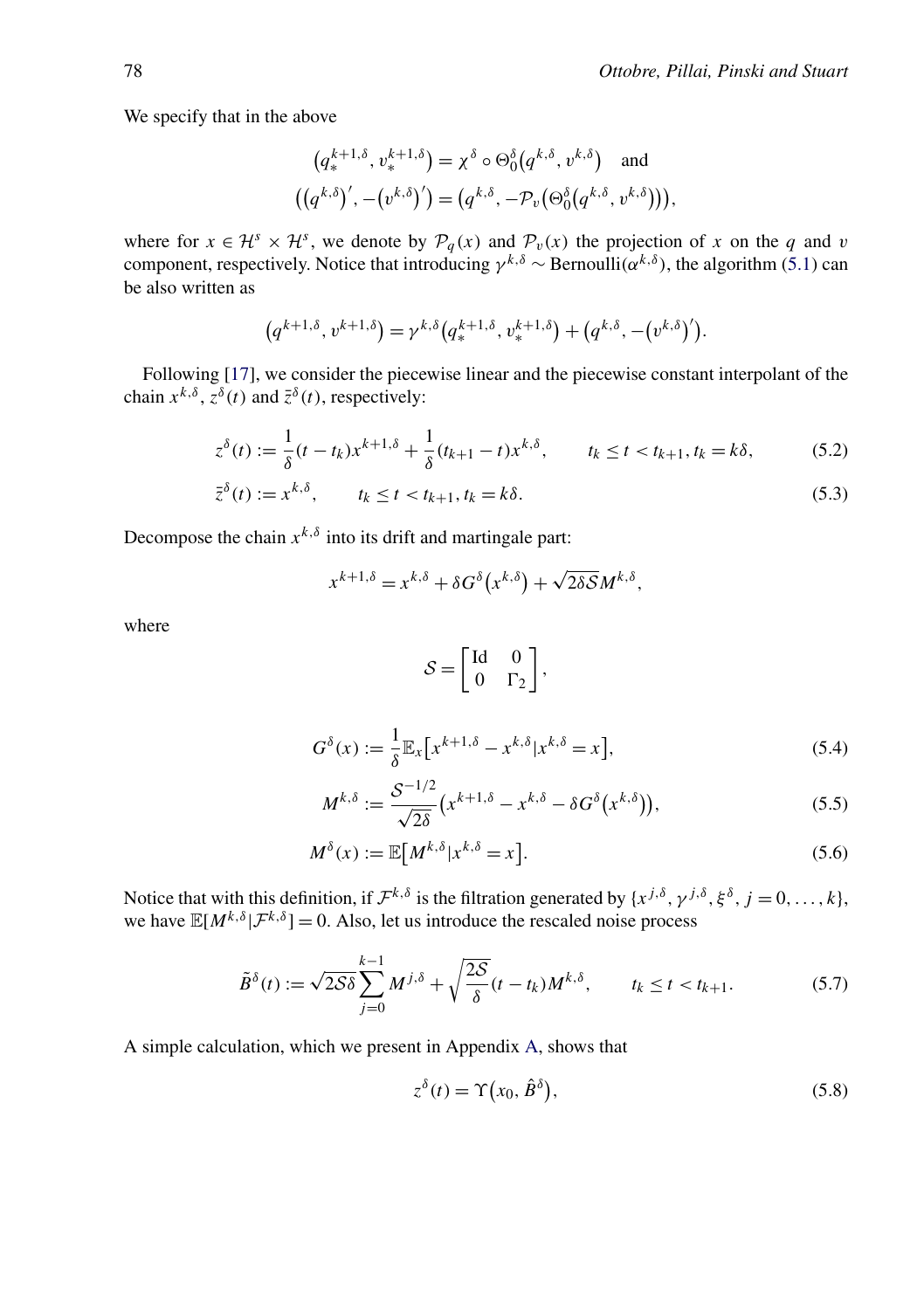<span id="page-19-0"></span>where  $\Upsilon$  is the map defined in [\(4.3\)](#page-15-0) and  $\hat{B}^{\delta}$  is the rescaled noise process  $\tilde{B}^{\delta}$  plus a term which we will show to be small:

$$
\hat{B}^{\delta}(t) := \tilde{B}^{\delta}(t) + \int_0^t \left[ G^{\delta}(\bar{z}^{\delta}(u)) - G(z^{\delta}(u)) \right] du;
$$

we stress that in the above and throughout this section the map  $G(x)$  is as in [\(4.2\)](#page-14-0) with  $\Gamma_1 = 0$ .

Let  $B_2(t)$  be an  $\mathcal{H}^s$ -valued  $\mathcal{C}_s$ -Brownian motion (we recall that the covariance operator  $\mathcal{C}_s$  has been defined in [\(3.3\)](#page-11-0)) and  $\mathcal{H}^s \times \mathcal{H}^s \ni B(t) = (0, B_2(t))$ . Recall the SPDE [\(2.5\)](#page-6-0) written in the form [\(4.1\)](#page-14-0). The main result of this section is the following diffusion limit of the Markov chain [\(5.1\)](#page-17-0) to [\(4.1\)](#page-14-0).

**Theorem 5.1 (Diffusion limit).** Let Assumption [3.1](#page-13-0) hold and let  $(\mathcal{H}^s, \langle \cdot, \cdot \rangle_s)$  be a separable *Hilbert space*,  $\dot{x}^{k,\delta}$  *be the Markov chain* [\(5.1\)](#page-17-0) *starting at*  $x^{0,\delta} = x_0 \in \mathcal{H}^s \times \mathcal{H}^s$  *and let*  $z^{\delta}(t)$  *be the process defined by* [\(5.2\)](#page-18-0). *If Assumption* [3.1](#page-13-0) *holds, then*  $z^{\delta}(t)$  *converges weakly in*  $C([0, T]; H^{s} \times$  $\mathcal{H}^s$ ) *to the solution z*(*t*) ∈  $\mathcal{H}^s$  ×  $\mathcal{H}^s$  *of the stochastic differential equation* 

$$
dz(t) = G(z) dt + \sqrt{2\Gamma} dB(t),
$$
  
\n
$$
z(0) = x_0.
$$
\n(5.9)

The diffusion limit can be proven as a consequence of [\[17\]](#page-46-0), Lemma 3.5. Proposition [5.4](#page-20-0) below is a slightly more general version of [\[17\]](#page-46-0), Lemma 3.5.

**Proof of Theorem 5.1.** Theorem 5.1 follows as a consequence of Proposition [5.4](#page-20-0) and Lemma [5.5](#page-20-0) below.  $\Box$ 

Consider the following conditions:

*Condition 5.2. The Markov chain*  $x^{k, \delta} \in \mathcal{H}^s \times \mathcal{H}^s$  *defined in* [\(5.1\)](#page-17-0) *satisfies* 

• Convergence of the approximate drift. *There exist a globally Lipshitz function*  $G: \mathcal{H}^s \times$  $\mathcal{H}^s \to \mathcal{H}^s \times \mathcal{H}^s$ , *a real number*  $a > 0$  *and an integer*  $p \ge 1$  *such that* 

$$
\left\|G^{\delta}(x) - G(x)\right\|_{s \times s} \lesssim \delta^{a}\left(1 + \left\|x\right\|_{s \times s}^{p}\right). \tag{5.10}
$$

• Size of the increments. *There exist a real number*  $r > 0$  *and an integer*  $n \ge 1$  *such that* 

$$
\mathbb{E}\big[\left\|x^{k+1,\delta}-x^{k,\delta}\right\|_{s\times s}|x^{k,\delta}=x\big]\lesssim \delta'\big(1+\left\|x\right\|_{s\times s}^n\big). \tag{5.11}
$$

• A priori bound. *There exists a real number*  $\varepsilon$  *such that*  $1 - \varepsilon + (a \wedge r) > 0$  (with a and r as *in* (5.10) *and* (5.11), *resp*.) *and the following bound holds*:

$$
\sup_{\delta \in (0,1/2)} \left\{ \delta^{\varepsilon} \mathbb{E} \bigg[ \sum_{k \delta \le T} \| x^{k,\delta} \|_{s \times s}^{p \vee n} \bigg] \right\} < \infty. \tag{5.12}
$$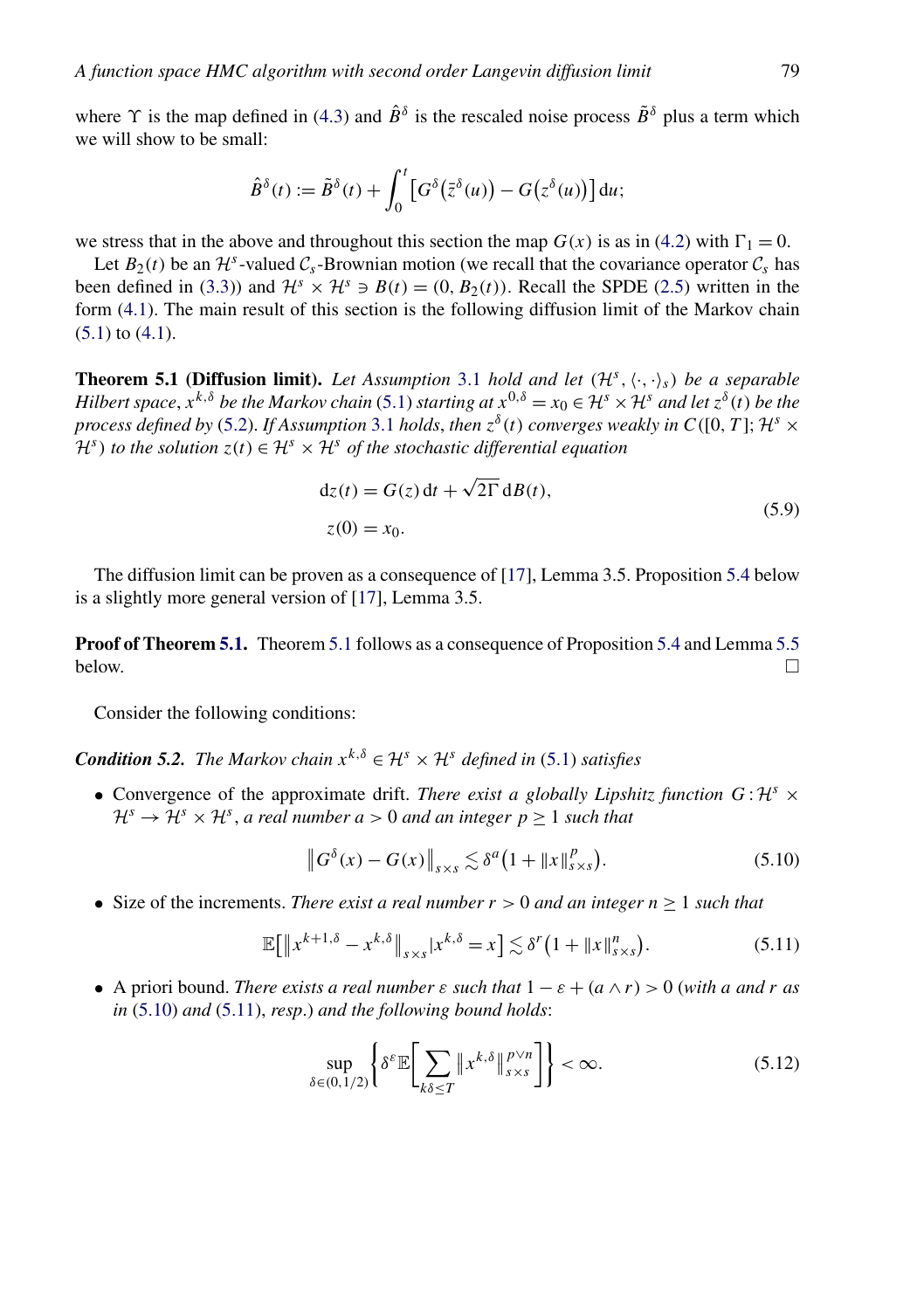<span id="page-20-0"></span>• Invariance principle. *As δ tends to zero the sequence of processes B*˜ *<sup>δ</sup> defined in* [\(5.7\)](#page-18-0) *converges weakly in*  $C([0, T]; \mathcal{H}^s \times \mathcal{H}^s)$  *to the Brownian motion*  $\mathcal{H}^s \times \mathcal{H}^s \ni B = (0, B_2)$  *where*  $B_2$  *is a*  $\mathcal{H}^s$ *-valued*,  $\mathcal{C}_s$ *-Brownian motion.* 

*Remark 5.3.* Notice that if [\(5.10\)](#page-19-0) holds for some  $a > 0$  and  $p > 1$ , then

$$
\left\| \mathbb{E} \big[ x^{k+1,\delta} - x^{k,\delta} | x^{k,\delta} \big] \right\|_{s \times s} \lesssim \delta \big( 1 + \| x \|_{s \times s}^p \big) \tag{5.13}
$$

and

$$
\left\|G^{\delta}(x)\right\|_{s\times s} \lesssim 1 + \left\|x\right\|_{s\times s}^{p}.\tag{5.14}
$$

Indeed

$$
\|\mathbb{E}[x^{k+1,\delta} - x^{k,\delta}|x^{k,\delta} = x]\|_{s \times s} \n= \delta \|G^{\delta}(x)\|_{s \times s} \le \delta \|G^{\delta}(x) - G(x)\|_{s \times s} + \delta \|G(x)\|_{s \times s} \lesssim \delta (1 + \|x\|_{s \times s}^p),
$$

having used the Lipshitzianity of the map  $G(x)$ . Analogously one can obtain (5.14) as well.

**Proposition 5.4.** *Let Assumption* [3.1](#page-13-0) *hold and let*  $(H<sup>S</sup>, \langle \cdot, \cdot \rangle_{S})$  *be a separable Hilbert space and*  $x^{k,\delta}$  *a sequence of*  $\mathcal{H}^s \times \mathcal{H}^s$  *valued Markov chains with*  $x^{0,\delta} = x_0$ . *Suppose the drift martingale decomposition* [\(5.4\)](#page-18-0)–[\(5.5\)](#page-18-0) *of*  $x^{k, \delta}$  *satisfies Condition* [5.2.](#page-19-0) *Then the sequence of interpolants*  $z^{\delta}(t)$ *defined in* [\(5.2\)](#page-18-0) *converges weakly in*  $C([0, T]; \mathcal{H}^s \times \mathcal{H}^s)$  *to the solution*  $z(t) \in \mathcal{H}^s \times \mathcal{H}^s$  *of the stochastic differential equation* [\(5.9\)](#page-19-0).

**Proof.** Thanks to the Lipshitzianity of the map *ϒ* in [\(5.8\)](#page-18-0) (see Theorem [4.1\)](#page-14-0), the proof is analo-gous to the proof of [\[17\]](#page-46-0), Lemma 3.5. We sketch it in Appendix [A.](#page-34-0)  $\Box$ 

**Lemma 5.5.** *Let Assumption* [3.1](#page-13-0) *hold and let*  $x^{k,\delta}$  *be the Markov chain* [\(5.1\)](#page-17-0) *starting at*  $x^{0,\delta} =$  $x_0 \in \mathcal{H}^s \times \mathcal{H}^s$ . *Under Assumption* [3.1](#page-13-0) *the drift martingale decomposition of*  $x^{k,\delta}$ , [\(5.4\)](#page-18-0)–[\(5.5\)](#page-18-0), *satisfies Condition* [5.2.](#page-19-0)

The remainder of this section is devoted to proving Lemma 5.5, which is needed to prove Theorem [5.1.](#page-19-0) First, in Section [5.1](#page-21-0) we list and explain several preliminary technical lemmata, which will be proved in Appendix [B.](#page-36-0) The main one is Lemma [5.7,](#page-21-0) where we study the acceptance probability. Then, in Section [5.2](#page-23-0) and Section [5.3,](#page-29-0) we prove Lemma 5.5; in order to prove such a lemma we need to show that if Assumption [3.1](#page-13-0) holds, the four conditions listed in Condition [5.2](#page-19-0) are satisfied by the chain  $x^{k,\delta}$ . To this end, Lemma [5.10](#page-23-0) proves that [\(5.10\)](#page-19-0) holds with  $a = 1$ and  $p = 6$ ; Lemma [5.11](#page-25-0) shows that [\(5.11\)](#page-19-0) is satisfied with  $r = 1/2$  and  $n = 6$ ; the a priori bound [\(5.12\)](#page-19-0) is proved to hold for  $\varepsilon = 1$  and for any power of  $||x^{k,\delta}||_{S \times S}$  in Lemma [5.12;](#page-26-0) finally, Lemma [5.18](#page-30-0) is the invariance principle.

**Proof of Lemma 5.5.** Lemma 5.5 follows as a consequence of Lemma [5.10,](#page-23-0) Lemma [5.11,](#page-25-0) Lemma [5.12](#page-26-0) and Lemma [5.18.](#page-30-0)  $\Box$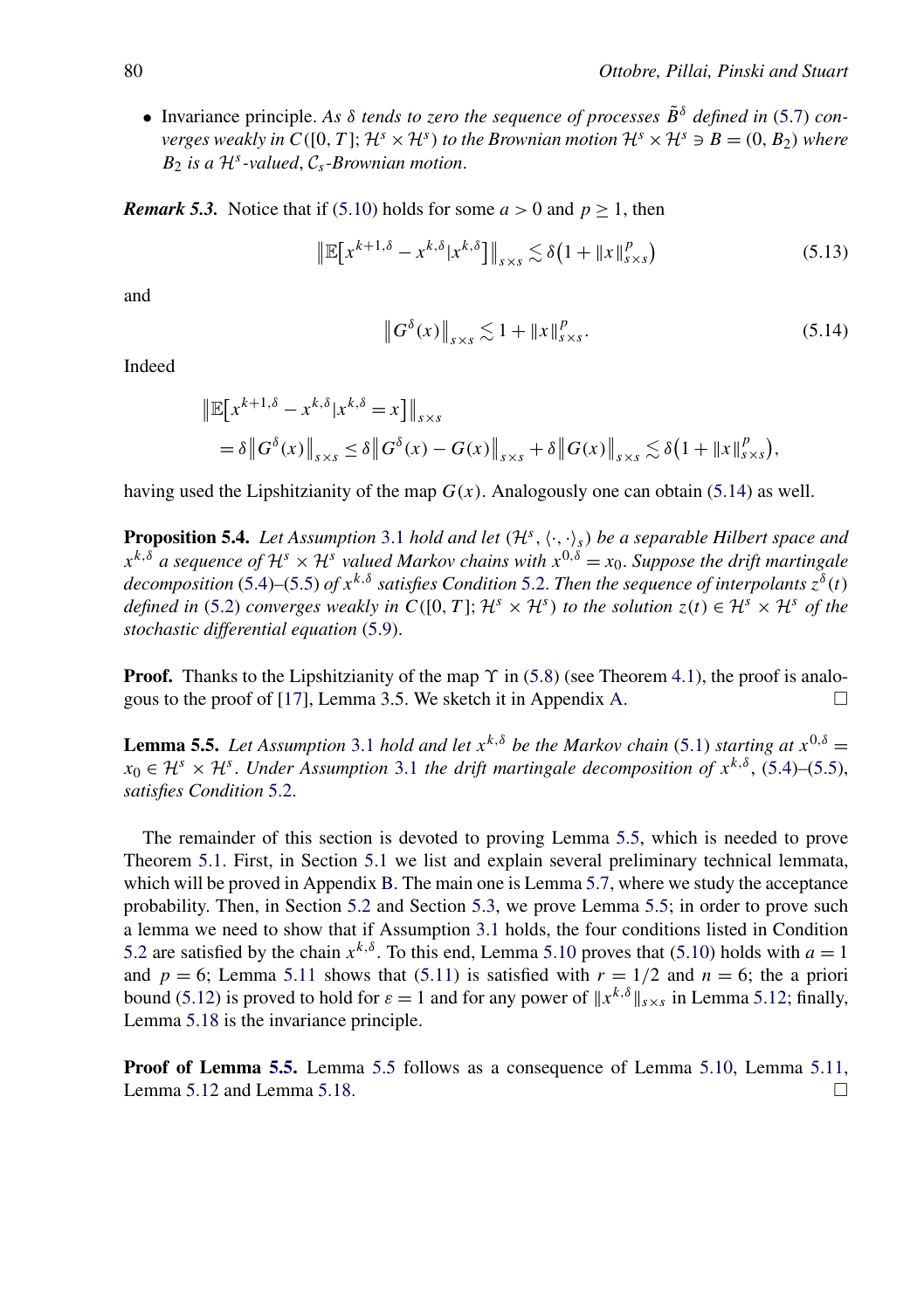#### <span id="page-21-0"></span>**5.1. Preliminary estimates**

We first analyse the acceptance probability. Given the current state of the chain  $x^{k,\delta} = x = (q, v)$ , the acceptance probability of the proposal  $(q_*, v_*)$  is

$$
\alpha^{\delta} := \alpha^{0,\delta}(x,\xi^{\delta}) = 1 \wedge \exp(\mathsf{H}(q,v') - \mathsf{H}(q_*,v_*)) = 1 \wedge \exp(\Delta \mathsf{H}(q,v')). \tag{5.15}
$$

Similarly, we denote

$$
\gamma^{\delta} := \gamma^{0,\delta} \sim \text{Bernoulli}(\alpha^{\delta}).
$$

For an infinite dimensional Hilbert space setting, the matter of the well-posedness of the expression for the acceptance probability is not obvious; we comment on this below.

*Remark 5.6.* Before proceeding to the analysis, let us make a few observations about the expression (5.15) for the acceptance probability.

- As we have already mentioned, the flip of the sign of the velocity in case of rejection of the proposal move guarantees time-reversibility. As a consequence, the proposal moves are symmetric and the acceptance probability can be defined only in terms of the energy difference.
- We are slightly abusing notation in going from the original  $H(q, p)$  to  $H(q, v)$ . However notice that  $H(q, v)$  is preserved by the flow [\(2.11\)](#page-7-0).
- The relevant energy difference here is  $H(q, v') H(q_*, v_*)$  (rather than  $H(q, v) H(q_*, v_*)$ ); indeed the first step in the definition of the proposal  $(q_*, v_*)$ , namely the OU process  $\Theta_0^{\delta}(q, v)$ , is based on an exact integration and preserves the desired invariant measure. Therefore, the accept–reject mechanism (which is here only to preserve the overall reversibility of the chain by accounting for the numerical error made by the integrator  $\chi^h_{\tau}$ ) doesn't need to include also the energy difference  $H(q, v) - H(q, v')$ .
- The Hamiltonian  $H(q, v)$ , defined in [\(2.14\)](#page-8-0), is almost surely infinite in an infinite dimensional context; this can be seen by just applying a zero–one law to the series representation of the scalar product  $\langle q, C^{-1}q \rangle$ . However, in order for the acceptance probability to be well defined, all we need is for the difference  $H(q, v') - H(q_*, v_*)$  to be almost surely finite, i.e., for  $\Delta H(q, v')$  to be a bounded operator. This is here the case thanks to the choice of the Verlet algorithm. Indeed from [\[2\]](#page-45-0), page 2212, we know that

$$
\Delta H(q, v') = \Psi(q) - \Psi(q_*) - \frac{\delta}{2} (\langle D\Psi(q), v' \rangle + \langle D\Psi(q_*), v_* \rangle)
$$

$$
+ \frac{\delta^2}{8} (\langle C^{1/2}D\Psi(q_*) \rangle \langle \langle P \rangle - \langle C^{1/2}D\Psi(q) \rangle \langle \langle P \rangle \langle \langle P \rangle \langle \langle P \rangle \rangle + \langle C^{1/2}D\Psi(q) \langle \langle P \rangle \langle \langle P \rangle \langle \langle P \rangle \rangle \langle \langle P \rangle \langle \langle P \rangle \rangle \langle \langle P \rangle \langle \langle P \rangle \langle \langle P \rangle \langle \langle P \rangle \rangle \langle \langle P \rangle \langle \langle P \rangle \langle \langle P \rangle \langle \langle P \rangle \langle \langle P \rangle \rangle \langle \langle P \rangle \langle \langle P \rangle \langle \langle P \rangle \langle \langle P \rangle \langle \langle P \rangle \langle \langle P \rangle \langle \langle P \rangle \rangle \langle \langle P \rangle \langle \langle P \rangle \langle \langle P \rangle \langle \langle P \rangle \langle \langle P \rangle \langle \langle P \rangle \langle \langle P \rangle \langle \langle P \rangle \langle \langle P \rangle \langle \langle P \rangle \langle \langle P \rangle \langle \langle P \rangle \langle \langle P \rangle \langle \langle P \rangle \langle \langle P \rangle \langle \langle P \rangle \langle \langle P \rangle \langle \langle P \rangle \langle \langle P \rangle \langle \langle P \rangle \langle \langle P \rangle \langle \langle P \rangle \langle \langle P \rangle \langle \langle P \rangle \langle \langle P \rangle \langle \langle P \rangle \langle \langle P \rangle \langle \langle P \rangle \langle \langle P \rangle \langle \langle P \rangle \langle \langle P \rangle \langle \langle P \rangle \langle \langle P \rangle \langle \langle P \rangle \langle \langle P \rangle \langle \langle P \rangle \langle \langle P \rangle \langle \langle P \rangle \langle \langle P \rangle \langle \langle P \rangle \langle \langle P \rangle \langle \langle P \rangle \langle \langle P \rangle \langle \langle P \rangle \langle \langle P \rangle \langle \langle P \rangle \langle \langle P \rangle \langle \langle P \rangle \langle \langle P \rangle \langle \langle P \rangle \langle \langle P \rangle \langle \langle P \rangle \langle \langle P \rangle \langle \langle P \rangle \langle \langle P \rangle \langle \langle P \rangle \langle \langle P \rangle \langle \langle P \rangle \langle \langle P \rangle \langle \langle P \rangle \langle \langle P \rangle \langle \langle P \rangle \langle \langle P \rangle \langle \langle P \rangle \langle \langle P \rangle \langle \langle
$$

More details on this fact can be found in [\[2\]](#page-45-0), pages 2210, 2212, 2227.

**Lemma 5.7.** *Let Assumption* [3.1](#page-13-0) *hold. Then, for any*  $p \ge 1$ ,

$$
\mathbb{E}_x \left| 1 - \alpha^{\delta} \right|^p \lesssim \delta^{2p} \left( 1 + \|q\|_s^{4p} + \|v\|_s^{4p} \right). \tag{5.16}
$$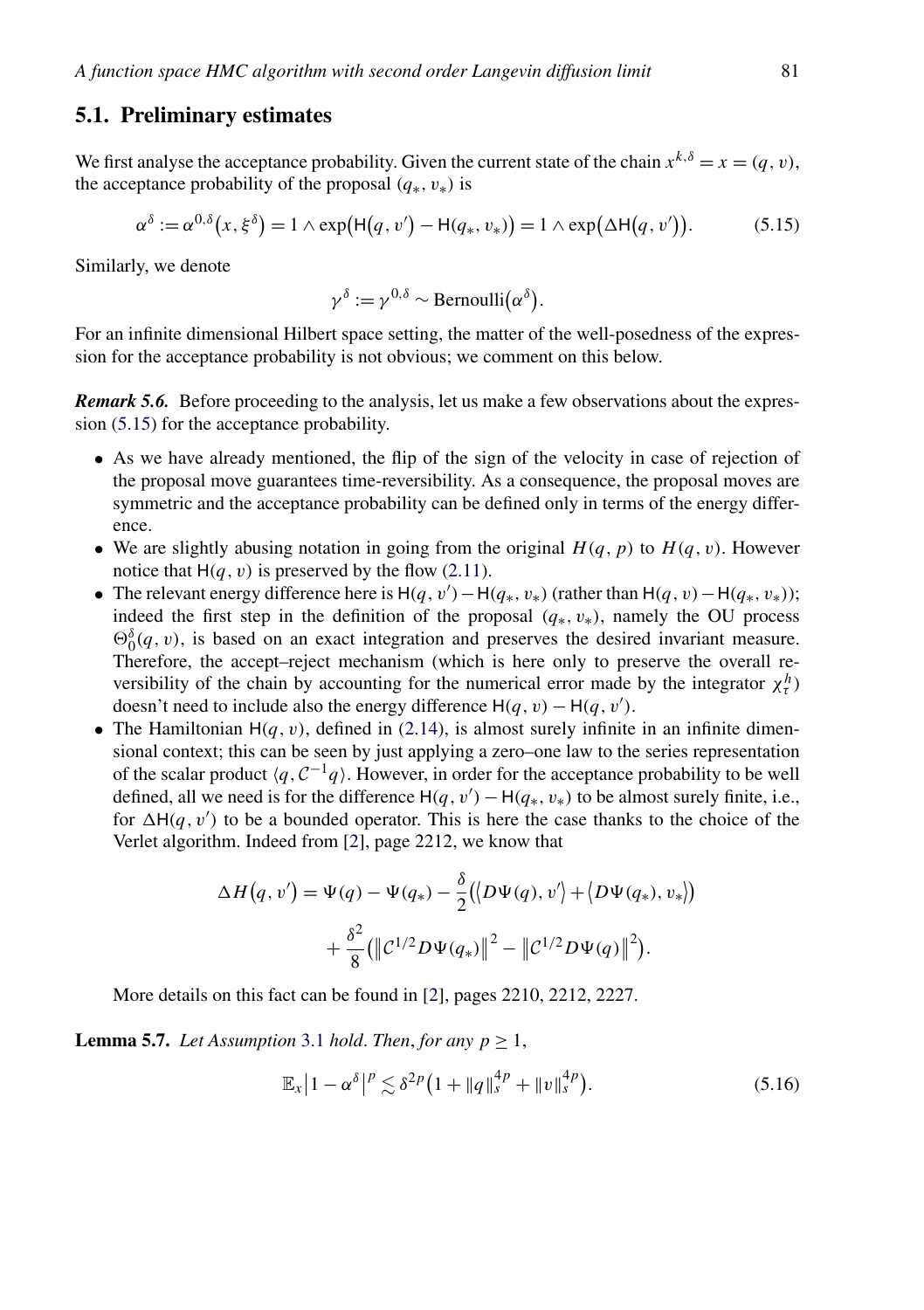<span id="page-22-0"></span>**Proof.** The proof of Lemma [5.7](#page-21-0) can be found in Appendix [B.](#page-36-0)

The above [\(5.16\)](#page-21-0) quantifies the intuition that the acceptance rate is very high, i.e., the proposal is rejected very rarely. Therefore, the analysis of Section [5.2](#page-23-0) and Section [5.3](#page-29-0) is done by bearing in mind that "everything goes as if  $\alpha^{\delta}$  were equal to one". We now state a few technical results, gathered in Lemma 5.8 and Lemma 5.9, that will be frequently used in the following.

**Lemma 5.8.** *Let Assumption* [3.1](#page-13-0) *hold. Then, for any*  $q, \tilde{q}, v, \tilde{v} \in \mathcal{H}^s$ ,

$$
\|CD\Psi(q) - CD\Psi(\tilde{q})\|_{s} \lesssim \|q - \tilde{q}\|_{s} \quad \text{and} \quad \|CD\Psi(q)\|_{s} \lesssim (1 + \|q\|_{s}); \quad (5.17)
$$

$$
|\langle D\Psi(q), v \rangle| \lesssim (1 + \|q\|_{s})\|v\|_{s};
$$

$$
|\langle D\Psi(q), v \rangle - \langle D\Psi(\tilde{q}), \tilde{v} \rangle| \lesssim \|v\|_{s} \|q - \tilde{q}\|_{s} + (1 + \|\tilde{q}\|_{s})\|v - \tilde{v}\|_{s}; \quad (5.18)
$$

$$
\|C^{1/2}D\Psi(q)\| \lesssim 1 + \|q\|_{s};
$$

$$
\|C^{1/2}D\Psi(q)\| \lesssim 1 + \|q\|_{s}; \quad (5.19)
$$

$$
\|C^{1/2}D\Psi(q) - C^{1/2}D\Psi(\tilde{q})\| \lesssim \|q - \tilde{q}\|_{s}.
$$
\n(5.19)

**Proof.** See [\[2\]](#page-45-0), Lemma 4.1.  $\Box$ 

Recall that  $B_2(t)$  is an  $\mathcal{H}^s$ -valued  $\mathcal{C}_s$ -Brownian motion and that  $\xi^{\delta}$  is the noise component of the OU process  $\Theta_0^{\delta}$ , i.e.,

$$
v' = e^{-\delta\Gamma_2}v + \int_0^{\delta} e^{-(\delta - u)\Gamma_2} \sqrt{2\Gamma_2} \, d B_2(u) =: e^{-\delta\Gamma_2}v + \xi^{\delta}.
$$
 (5.20)

By integrating  $\chi^{\delta}$  and  $\Theta_0^{\delta}$ , the proposal move at step *k*,  $x_*^{k+1,\delta} = (q_*^{k+1,\delta}, v_*^{k+1,\delta})$ , is given by

$$
q_{*}^{k+1,\delta} = \cos \delta q^{k,\delta} + \sin \delta (v^{k,\delta})' - \frac{\delta}{2} \sin \delta CD\Psi(q^{k,\delta}), \qquad (5.21)
$$

$$
v_*^{k+1,\delta} = -\sin\delta q^{k,\delta} + \cos\delta (v^{k,\delta})' - \frac{\delta}{2}\cos\delta CD\Psi(q^{k,\delta}) - \frac{\delta}{2}CD\Psi(q_*^{k+1,\delta}).\tag{5.22}
$$

If  $\gamma^k := \gamma^{k,\delta} \sim \text{Bernoulli}(\alpha^{k,\delta})$ , then the  $(k+1)$ th step of the Markov chain is

$$
q^{k+1,\delta} = \gamma^k q_*^{k+1,\delta} + (1 - \gamma^k) q^{k,\delta},
$$
  
\n
$$
v^{k+1,\delta} = \gamma^k v_*^{k+1,\delta} - (1 - \gamma^k) (v^{k,\delta})'.
$$
\n(5.23)

**Lemma 5.9.** *Let Assumption* [3.1](#page-13-0) *hold. Then, for any*  $p \ge 1$ *, we have* 

$$
\mathbb{E}\left\|\xi^{\delta}\right\|_{s}^{p} \lesssim \delta^{p/2};\tag{5.24}
$$

$$
\mathbb{E}\left\|(v^{k,\delta})'|x^{k,\delta}=x\right\|_{s}^{p}\lesssim 1+\|v\|_{s}^{p};\tag{5.25}
$$

$$
\mathbb{E}\big[\|q_*^{k+1,\delta} - q^{k,\delta}\|_{s}^p |x^{k,\delta} = x\big] \lesssim \delta^p \big(1 + \|q\|_{s}^p + \|v\|_{s}^p\big). \tag{5.26}
$$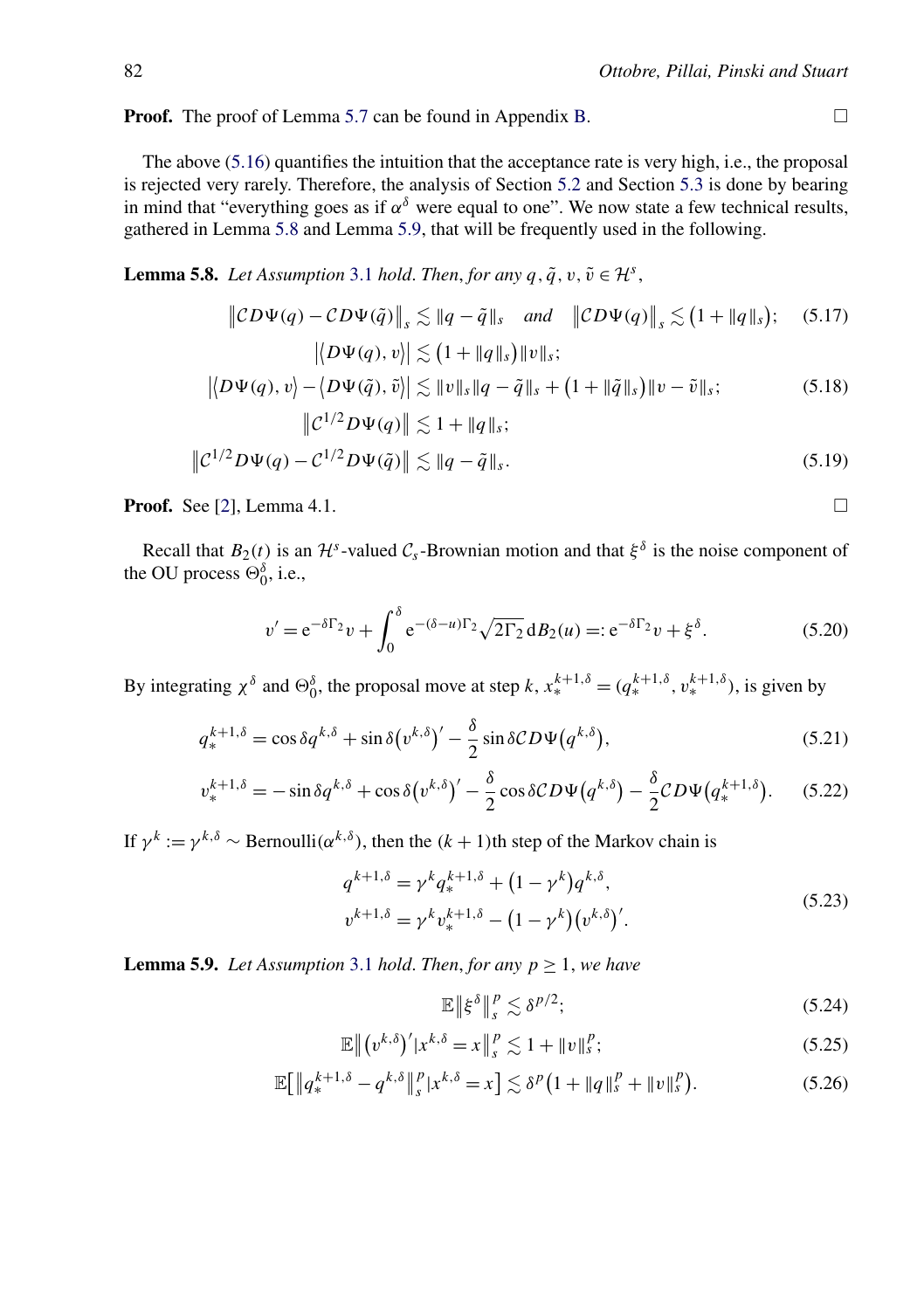<span id="page-23-0"></span>Proof. See Appendix [B.](#page-36-0)

## **5.2. Analysis of the drift**

Let  $G(x)$  be the map in [\(4.2\)](#page-14-0) with  $\Gamma_1 = 0$ , i.e.,

$$
G(x) = G(q, v) = \begin{bmatrix} v \\ -q - CD\Psi(q) - \Gamma_2 v \end{bmatrix},
$$

and  $G_i(x)$  and  $G_i^{\delta}$ ,  $i = 1, 2$ , be the *i*th component of *G* and  $G^{\delta}$ , respectively.

**Lemma 5.10.** *Let Assumption* [3.1](#page-13-0) *hold. Then, for any*  $x = (q, v) \in \mathcal{H}^s \times \mathcal{H}^s$ ,

$$
\|G_1^{\delta}(x) - G_1(x)\|_{s} \lesssim \delta \left(1 + \|q\|_{s}^{6} + \|v\|_{s}^{6}\right),
$$
  

$$
\|G_2^{\delta}(x) - G_2(x)\|_{s} \lesssim \delta \left(1 + \|q\|_{s}^{6} + \|v\|_{s}^{6}\right).
$$
 (5.27)

**Proof.** By [\(5.23\)](#page-22-0),

$$
q^{k+1,\delta} - q^{k,\delta} = \gamma^k (q^{k+1,\delta}_* - q^{k,\delta}),
$$
  
\n
$$
v^{k+1,\delta} - v^{k,\delta} = \gamma^k v^{k+1,\delta}_* + (\gamma^k - 1)(v^{k,\delta})' - v^{k,\delta}.
$$
\n(5.28)

So if we define

$$
A_1 := \frac{1}{\delta} \|\mathbb{E}_x[\gamma^{\delta}(\cos \delta - 1)q]\|_s,
$$
  
\n
$$
A_2 := \left\|\mathbb{E}_x\left(\gamma^{\delta}\frac{\sin \delta}{\delta}e^{-\delta \Gamma_2}v, \right) - v\right\|_s,
$$
  
\n
$$
A_3 := \left\|\mathbb{E}_x\left[\gamma^{\delta}\frac{\sin \delta}{\delta}\xi^{\delta} - \gamma^{\delta}\frac{\sin \delta}{2}CD\Psi(q)\right]\right\|_s
$$

and

$$
E_1 := \left\| q - \mathbb{E}_x \left( \gamma^{\delta} \frac{\sin \delta}{\delta} q \right) \right\|_s,
$$
  
\n
$$
E_2 := \left\| CD\Psi(q) + \mathbb{E}_x \left( -\frac{\gamma^{\delta}}{2} \cos \delta CD\Psi(q) - \frac{\gamma^{\delta}}{2} CD\Psi(q_*^{k+1,\delta}) \right) \right\|_s,
$$
  
\n
$$
E_3 := \left\| \mathbb{E}_x \left( \gamma^{\delta} \frac{\cos \delta}{\delta} e^{-\delta \Gamma_2} v \right) - \frac{1}{\delta} v + \Gamma_2 v + \mathbb{E}_x \left[ \frac{\gamma^{\delta} - 1}{\delta} e^{-\delta \Gamma_2} v \right] \right\|_s,
$$
  
\n
$$
E_4 := \frac{1}{\delta} \left\| \mathbb{E}_x \left[ \gamma^{\delta} \cos \delta \xi^{\delta} + (\gamma^{\delta} - 1) \xi^{\delta} \right] \right\|_s,
$$

 $\Box$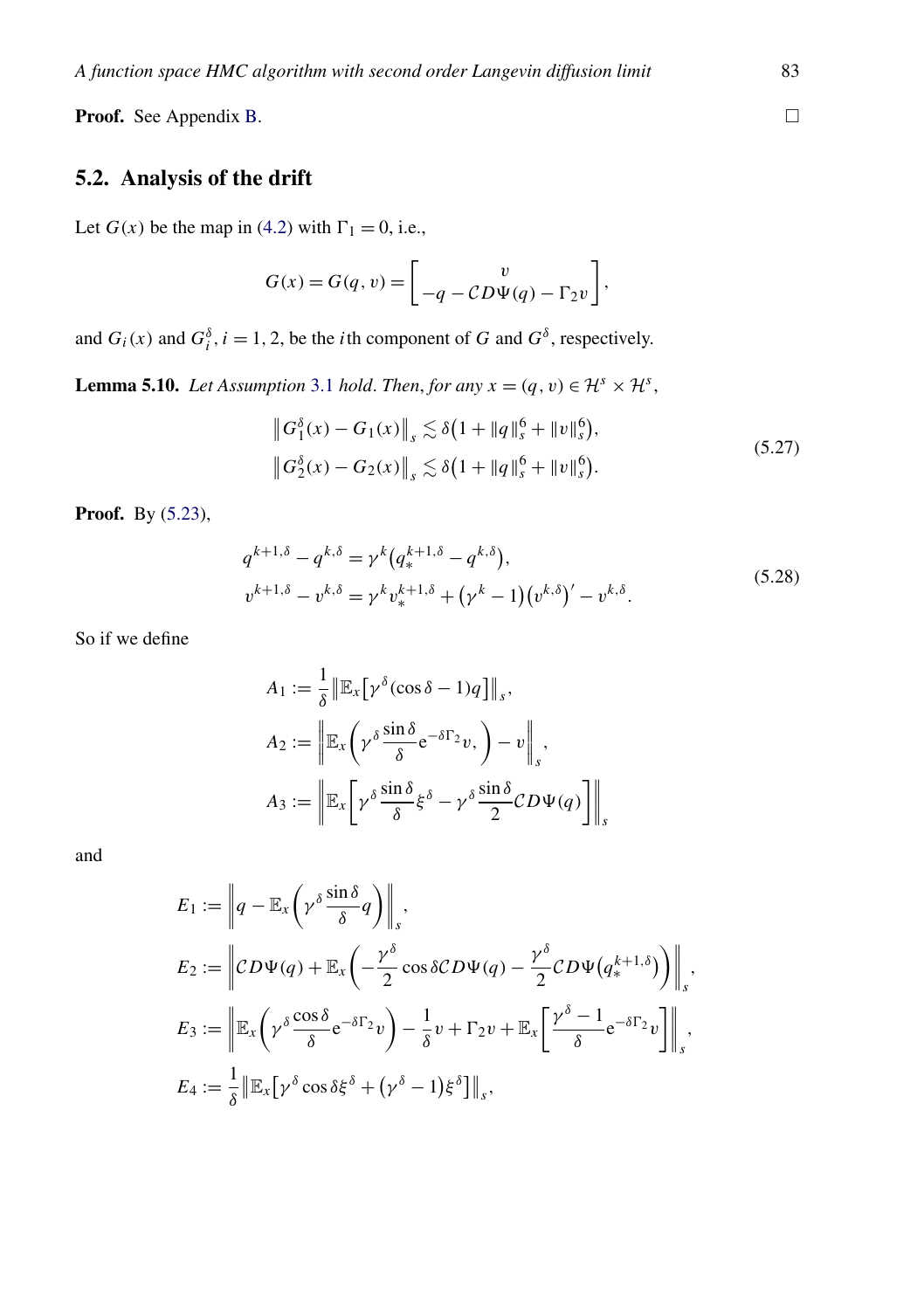<span id="page-24-0"></span>by the definition of  $G^{\delta}$  (equation [\(5.4\)](#page-18-0)) and using [\(5.20\)](#page-22-0) and [\(5.21\)](#page-22-0), we obtain

$$
||G_1^{\delta}(x) - G_1(x)||_s \le A_1 + A_2 + A_3
$$
 and  $||G_2^{\delta}(x) - G_2(x)||_s \le E_1 + E_2 + E_3 + E_4$ .

We will bound the  $A_i$ 's and the  $E_i$ 's one by one. To this end, we will repeatedly use the following simple bounds:

$$
\gamma^{\delta}, \gamma^{k} \in \{0, 1\} \quad \text{and} \quad 0 \le \alpha^{\delta} \le 1; \tag{5.29}
$$

$$
\mathbb{E}\big[\xi^{\delta}\big] = 0;\tag{5.30}
$$

$$
\|\mathbb{E}\big[(\alpha^{\delta}-1)\xi^{\delta}\big]\|_{s} \leq \big[\mathbb{E}(\alpha^{\delta}-1)^{2}\big]^{1/2}\big[\mathbb{E}\|\xi^{\delta}\|_{s}^{2}\big]^{1/2} \lesssim \delta^{5/2}\big(1+\|q\|_{s}^{4}+\|v\|_{s}^{4}\big). \tag{5.31}
$$

(5.31) follows from using Bochner's inequality<sup>3</sup> and Cauchy–Schwartz first and then [\(5.24\)](#page-22-0) and [\(5.16\)](#page-21-0). Using (5.29), it is straightforward to see that

$$
A_1 \leq \delta ||q||_s.
$$

As for  $A_2$ ,

$$
A_2 = \left\| \left( I - \mathbb{E}_x (\alpha^{\delta}) \frac{\sin \delta}{\delta} e^{-\delta \Gamma_2} \right) v \right\|_s
$$
  
\n
$$
\leq |1 - \mathbb{E}_x (\alpha^{\delta})| \|v\|_s + \left\| \mathbb{E}_x (\alpha^{\delta}) \left( 1 - \frac{\sin \delta}{\delta} e^{-\delta \Gamma_2} \right) v \right\|_s
$$
  
\n
$$
\leq \delta^2 (1 + \|q\|_s^4 + \|v\|_s^4) \|v\|_s + \delta \|v\|_s \leq \delta (1 + \|q\|_s^6 + \|v\|_s^6),
$$

having used, in the second inequality,  $(5.16)$  and  $(5.29)$ .  $A_3$  is bounded by using  $(5.30)$ ,  $(5.31)$ and [\(5.17\)](#page-22-0):

$$
A_3 \le \left\| \frac{\sin \delta}{\delta} \mathbb{E}_x \big[ (\alpha^{\delta} - 1) \xi^{\delta} + \xi^{\delta} \big] \right\|_s + \left\| \mathbb{E}_x \delta CD \Psi(q) \right\|_s
$$
  
\$\lesssim \delta^{5/2} (1 + \|q\|\_s^4 + \|v\|\_s^4) + \delta (1 + \|q\|\_s) \le \delta (1 + \|q\|\_s^4 + \|v\|\_s^4).

Hence [\(5.27\)](#page-23-0) has been proven. We now come to estimating the *Ei*'s. Proceeding as in the bound for *A*<sup>2</sup> above we obtain:

$$
E_1 \le \|q - \mathbb{E}_x(\alpha^{\delta})q\|_s + \left\| \mathbb{E}_x(\alpha^{\delta}) \left(1 - \frac{\sin \delta}{\delta}\right)q\right\|_s
$$
  

$$
\le \delta^2 (1 + \|q\|_s^4 + \|v\|_s^4) \|q\|_s + \delta^2 \|q\|_s \le \delta^2 (1 + \|q\|_s^6 + \|v\|_s^6).
$$

<sup>3</sup>Let  $(X, \| \cdot \|)$  be a Banach space and  $f \in L^1((\Omega, \mathcal{F}, \mu); X)$ . Then  $\| \int f d\mu \| \le \int \| f \| d\mu$ . For a proof of the Bochner's inequality see [\[19\]](#page-46-0).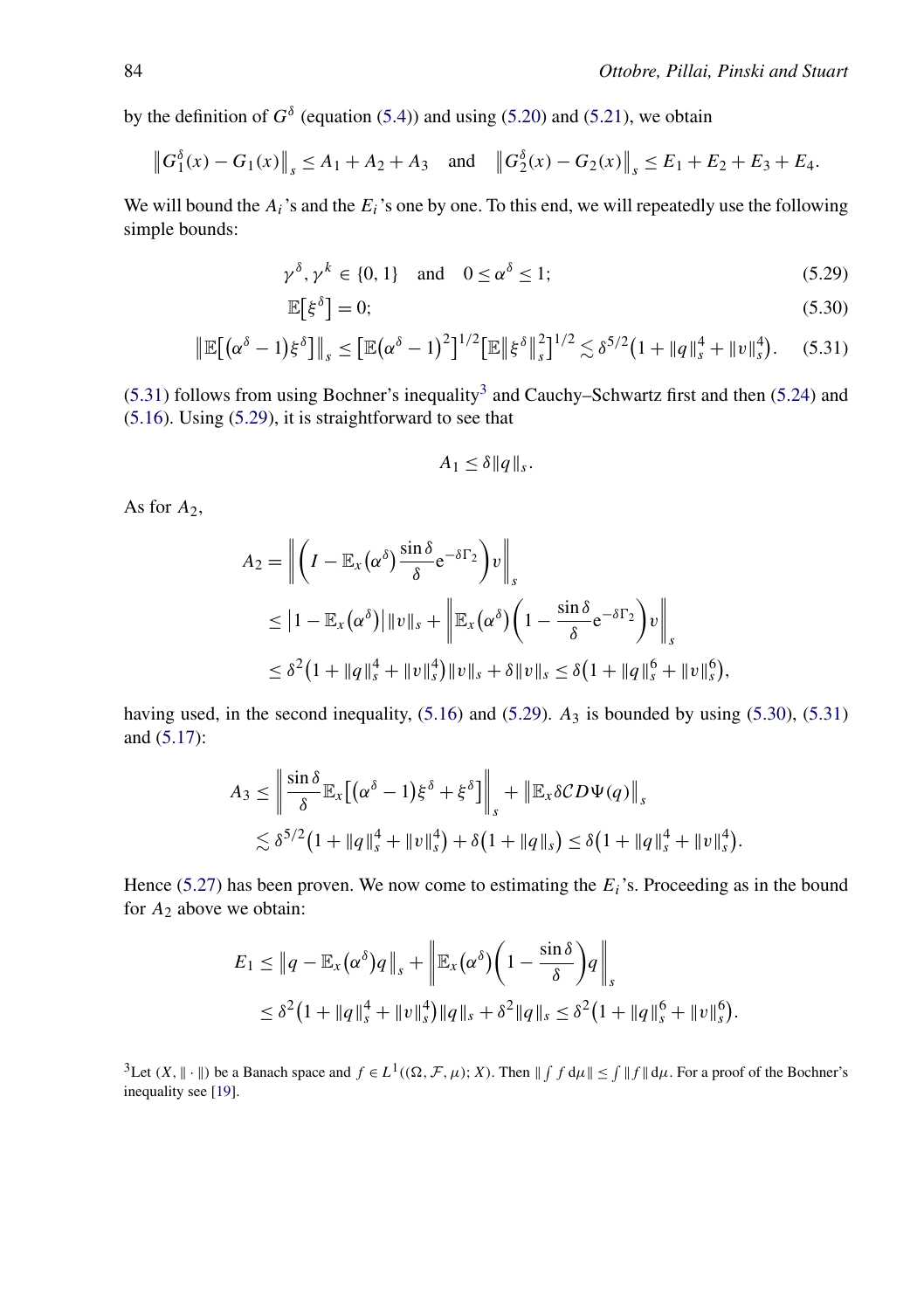<span id="page-25-0"></span>Also,

$$
E_2 \leq ||CD\Psi(q) - \mathbb{E}_x(\alpha^{\delta})\cos\delta CD\Psi(q)||_s
$$
  
+  $||\frac{1}{2}\mathbb{E}_x[\alpha^{\delta}\cos\delta CD\Psi(q) - \alpha^{\delta}CD\Psi(q_*^{k+1,\delta})]||_s$   
 $\lesssim ||(1 - \mathbb{E}_x(\alpha^{\delta}))CD\Psi(q)||_s + ||(\cos\delta - 1)CD\Psi(q)||_s$   
+  $||\mathbb{E}_x(CD\Psi(q) - CD\Psi(q_*^{k+1,\delta}))||_s$   
 $\lesssim \delta^2(1 + ||q||_s^6 + ||v||_s^6) + \delta \mathbb{E}_x||q_*^{k+1,\delta} - q||_s \lesssim \delta(1 + ||q||_s^6 + ||v||_s^6),$ 

where the penultimate inequality is obtained by using  $(5.16)$  and  $(5.17)$ .

For the last two terms:

$$
E_3 \leq \frac{1}{\delta} \| \mathbb{E}_x (\alpha^{\delta}) (\cos \delta - 1) e^{-\delta \Gamma_2} v \|_{s} + \frac{1}{\delta} \| \mathbb{E}_x (\alpha^{\delta} - 1) e^{-\delta \Gamma_2} v \|_{s}
$$
  
+ 
$$
\frac{1}{\delta} \| \mathbb{E}_x (e^{-\delta \Gamma_2} - 1 + \delta \Gamma_2) v \|_{s}
$$
  

$$
\lesssim \delta \| v \|_{s} + \frac{1}{\delta} \mathbb{E} |\alpha^{\delta} - 1| \| v \|_{s}
$$
  

$$
\lesssim \delta \| v \|_{s} + \delta (1 + \| q \|_{s}^{4} + \| v \|_{s}^{4}) \| v \|_{s} \lesssim \delta (1 + \| q \|_{s}^{6} + \| v \|_{s}^{6}).
$$

Finally, from [\(5.30\)](#page-24-0) and [\(5.31\)](#page-24-0),

$$
E_4 \leq \frac{1}{\delta} \left\| \mathbb{E}_x (\alpha^\delta \cos \delta \xi^\delta) \right\|_s + \frac{1}{\delta} \left\| \mathbb{E}_x (\alpha^\delta - 1) \xi^\delta \right\|_s
$$
  
\$\lesssim \frac{1}{\delta} \left\| \mathbb{E}\_x [(\alpha^\delta - 1) \cos \delta \xi^\delta + \cos \delta \xi^\delta] \right\|\_s + \frac{1}{\delta} \left\| \mathbb{E}\_x [(\alpha^\delta - 1) \xi^\delta] \right\|\_s\$  
\$\leq \delta^{3/2} (1 + \|q\|\_s^4 + \|v\|\_s^4).

This concludes the proof.

Let us now show that condition [\(5.11\)](#page-19-0) is satisfied as well.

**Lemma 5.11.** *Under Assumption* [3.1,](#page-13-0) *the chain*  $x^{k,\delta} \in \mathcal{H}^s \times \mathcal{H}^s$  *defined in* [\(5.1\)](#page-17-0) *satisfies* 

$$
\mathbb{E}[\|q^{k+1,\delta} - q^{k,\delta}\|_{s}|x^{k,\delta} = x] \lesssim \delta(1 + \|q\|_{s} + \|v\|_{s}),
$$
\n(5.32)

$$
\mathbb{E}[\|v^{k+1,\delta} - v^{k,\delta}\|_{s}|x^{k,\delta} = x] \lesssim \delta^{1/2} \left(1 + \|q\|_{s}^{6} + \|v\|_{s}^{6}\right). \tag{5.33}
$$

*In particular*, [\(5.11\)](#page-19-0) *holds with*  $r = 1/2$  *and*  $n = 6$ .

 $\Box$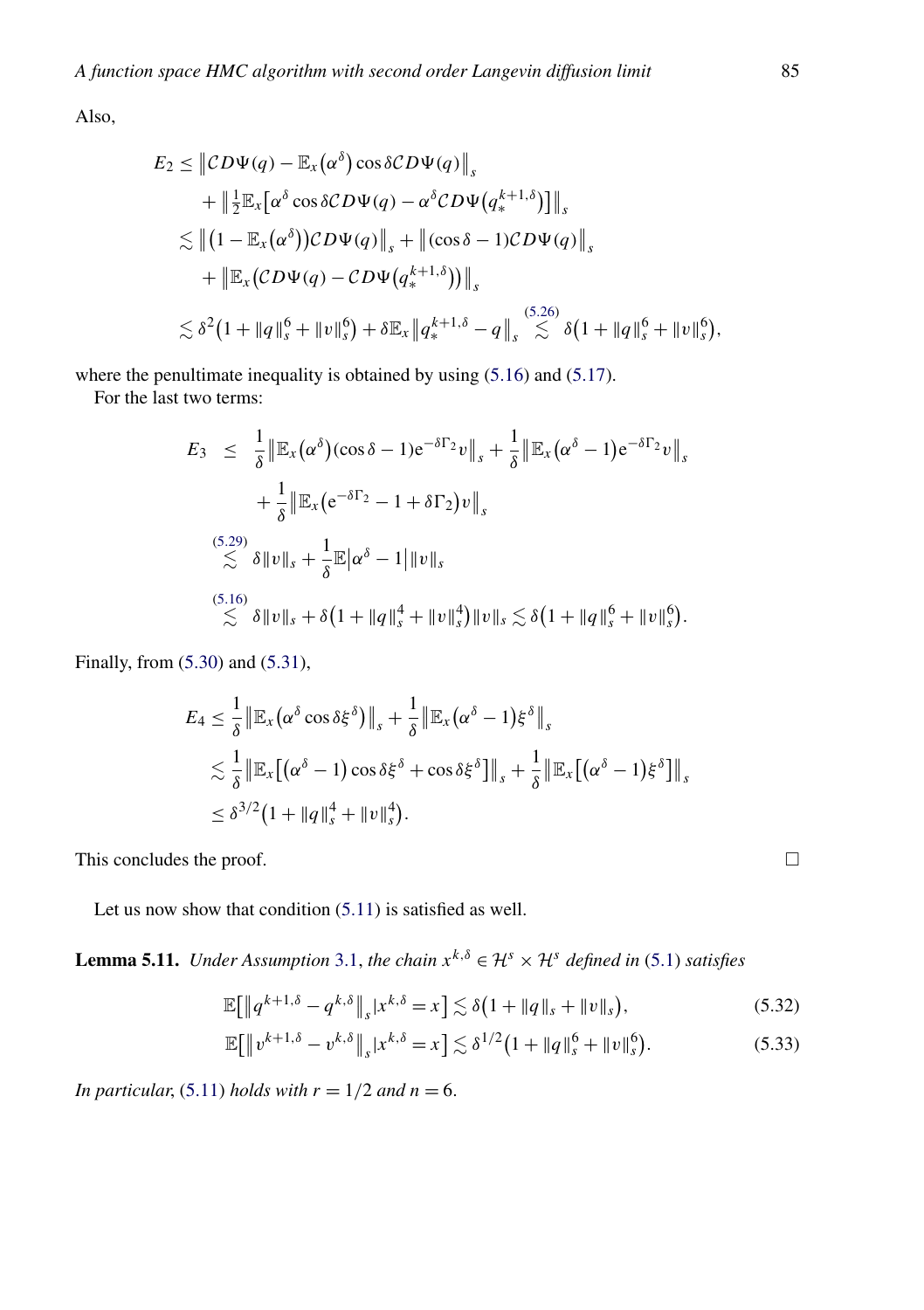<span id="page-26-0"></span>**Proof.** [\(5.32\)](#page-25-0) is a straightforward consequence of [\(5.28\)](#page-23-0), [\(5.29\)](#page-24-0) and [\(5.26\)](#page-22-0). In order to prove [\(5.33\)](#page-25-0) we start from [\(5.28\)](#page-23-0) and we write

$$
\mathbb{E}\big[\left\|v^{k+1,\delta}-v^{k,\delta}\right\|_{s}|x^{k,\delta}=x\big]=\mathbb{E}\left\|\gamma^{\delta}v_{*}+\left(\gamma^{\delta}-1\right)v'-v\right\|_{s}\tag{5.34}
$$

$$
\lesssim \mathbb{E} \left\| \gamma^{\delta} \left( \sin \delta q + \delta CD \Psi(q) + \delta CD \Psi(q_*) \right) \right\|_s \tag{5.35}
$$

$$
+ \mathbb{E} \| \gamma^{\delta} \cos \delta v' - (1 - \gamma^{\delta}) v' - v \|_{s}.
$$
 (5.36)

By using [\(5.29\)](#page-24-0), [\(5.17\)](#page-22-0) and [\(5.26\)](#page-22-0), we get

$$
\mathbb{E}\left\|\gamma^{\delta}\left(\sin\delta q + \delta CD\Psi(q) + \delta CD\Psi(q_{*})\right)\right\|_{s} \lesssim \delta\left(1 + \|q\|_{s}\right). \tag{5.37}
$$

Notice that

$$
\mathbb{E}|\gamma^{\delta}-1|^{\ell}=1-\mathbb{E}(\alpha^{\delta}), \qquad \forall \ell \ge 1. \tag{5.38}
$$

Therefore by [\(5.20\)](#page-22-0) and [\(5.29\)](#page-24-0) and repeatedly using (5.38),

$$
\mathbb{E} \|\gamma^{\delta} \cos \delta v' - (1 - \gamma^{\delta})v' - v\|_{s} \leq \mathbb{E} \|\big[\gamma^{\delta} \cos \delta - (1 - \gamma^{\delta})\big] \xi^{\delta}\|_{s} + \mathbb{E} \|(1 - \gamma^{\delta})e^{-\delta\Gamma_{2}}v\|_{s} \n+ \mathbb{E} \|\gamma^{\delta} \cos \delta e^{-\delta\Gamma_{2}}v - v\|_{s} \n\lesssim \delta^{1/2} + \mathbb{E} |1 - \alpha^{\delta}| \|v\|_{s} + \mathbb{E} |1 - \gamma^{\delta} \cos \delta| \|e^{-\delta\Gamma_{2}}v\|_{s} \n+ \|e^{-\delta\Gamma_{2}}v - v\|_{s} \n\lesssim \delta^{1/2} + \delta^{2} (1 + \|q\|_{s}^{4} + \|v\|_{s}^{4}) \|v\|_{s} + \mathbb{E} |\gamma^{\delta} - 1| \|e^{-\delta\Gamma_{2}}v\|_{s} \n+ \mathbb{E} |\gamma^{\delta} (\cos \delta - 1)| \|e^{-\delta\Gamma_{2}}v\|_{s} + \delta \|v\|_{s} \n\lesssim \delta^{1/2} (1 + \|q\|_{s}^{6} + \|v\|_{s}^{6}).
$$
\n(5.39)

Now  $(5.34)$ ,  $(5.37)$  and  $(5.39)$  imply  $(5.33)$ .

Finally, the a priori bound [\(5.12\)](#page-19-0) holds.

**Lemma 5.12.** *Let Assumption* [3.1](#page-13-0) *hold*. *Then the chain* [\(5.1\)](#page-17-0) *satisfies*

$$
\sup_{\delta \in (0,1/2)} \left\{ \delta \mathbb{E} \bigg[ \sum_{k\delta < T} \left\| x^{k,\delta} \right\|_{s \times s}^{\ell} \bigg] \right\} < \infty \qquad \text{for any integer } \ell \ge 1. \tag{5.40}
$$

*In particular, the bound* [\(5.12\)](#page-19-0) *holds* (*with*  $\varepsilon = 1$  *and for any moment of*  $||x^{k,\delta}||_{s \times s}$ ).

*Remark 5.13.* Before proving the above lemma, let us make some comments. First of all, the estimate of condition [\(5.12\)](#page-19-0) is needed mainly because the process has not been started in stationarity and hence it is not stationary. For the same reason an analogous estimate was needed in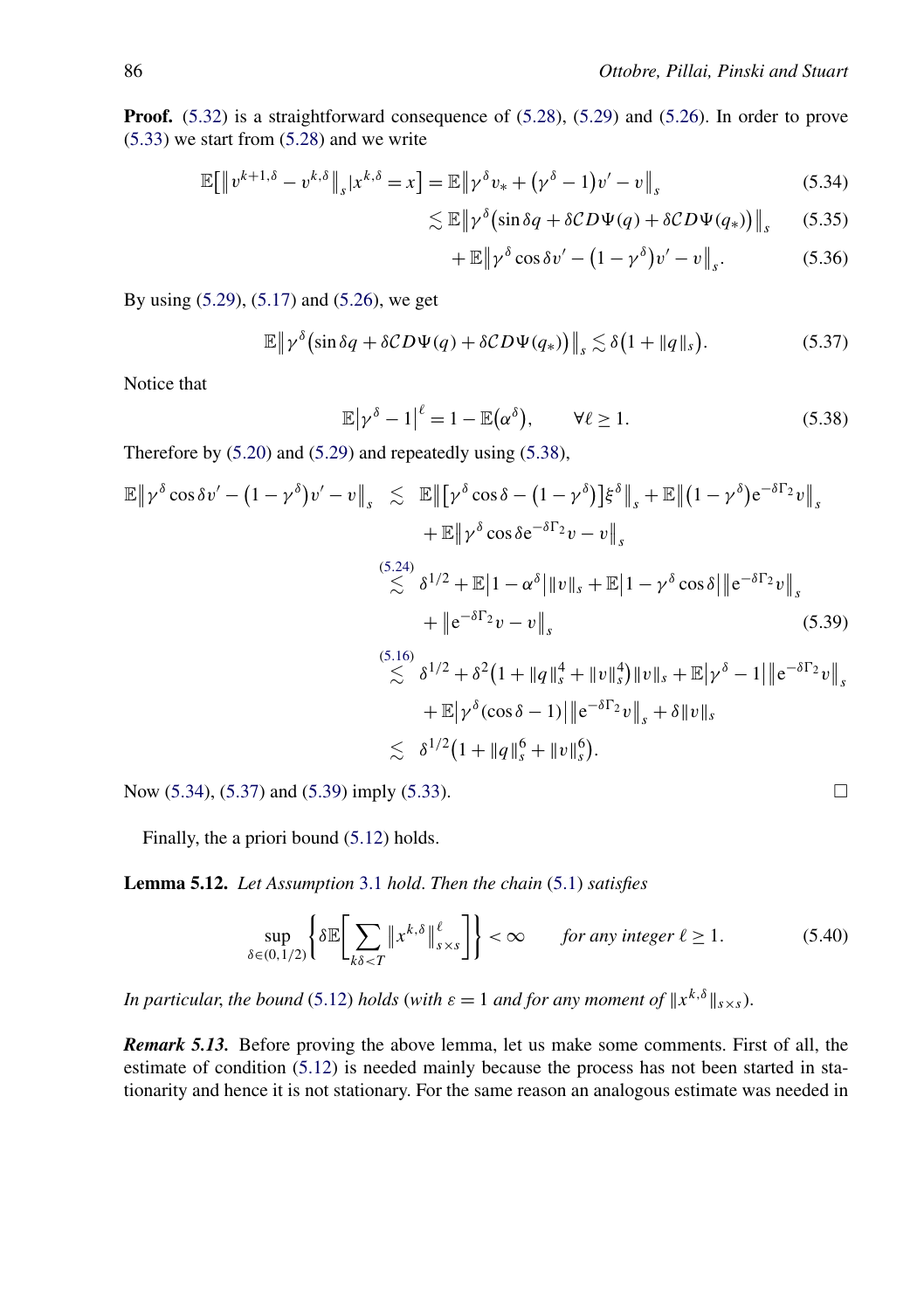[\[17\]](#page-46-0), as well. However there the approximate drift grows linearly in *x* (see [\[17\]](#page-46-0), equation (25)) and this is sufficient to prove an estimate of the type [\(5.12\)](#page-19-0). Here, because in case of rejection of the proposed move the sign of the velocity is flipped, the approximate drift grows faster than linearly (see Lemma [5.10](#page-23-0) and [\(5.14\)](#page-20-0)). To deal with the change of sign of the velocity, we will observe that such a change of sign doesn't matter if we look at even powers of *xk,δ* – what matters is that in moving from  $\overline{x}^{k,\delta}$  to  $\overline{x}^{k+1,\delta}$  we always "move a short distance" – and we will exploit the independence of  $v^{k,\delta}$  and  $\xi^{\delta}$ , once  $x^{k,\delta}$  is given.

**Proof of Lemma [5.12.](#page-26-0)** If we show that [\(5.40\)](#page-26-0) is true for every even  $\ell$ , then it is true for every  $\ell \geq 1$ . Indeed

$$
||x||_{s \times s}^{\ell} \le ||x||_{s \times s}^{2\ell} + 1 \quad \text{so} \quad \delta \sum_{k\delta < T} ||x||_{s \times s}^{\ell} \lesssim \delta \sum_{k\delta < T} ||x||_{s \times s}^{2\ell} + 1 < \infty.
$$

Throughout this proof, *c* will be a generic positive constant. We begin by recalling the definition of the map  $\Theta_1^{\delta/2}$ :

$$
\Theta_1^{\delta/2}(q, p) = \bigg(q, v - \frac{\delta}{2} CD \Psi(q)\bigg),
$$

hence

$$
\|\Theta_1^{\delta/2}(x)\|_{s\times s}^2 = \|q\|_s^2 + \|v\|_s^2 + \frac{\delta^2}{4} \|CD\Psi(q)\|_s^2 - \delta \langle v, CD\Psi(q) \rangle
$$
  
\n
$$
\leq \|q\|_s^2 + \|v\|_s^2 + c\delta^2 (1 + \|q\|_s^2) + c\delta \|v\|_s (1 + \|q\|_s)
$$
  
\n
$$
\leq (1 + c\delta) \|x\|_{s\times s}^2 + c\delta.
$$

Because  $R^{\delta}$  is a rotation, it preserves the norm, so also

$$
\|\chi^{\delta}(x)\|_{s\times s}^{2} = \|\Theta_{1}^{\delta/2} \circ R^{\delta} \circ \Theta_{1}^{\delta/2}(x)\|_{s\times s}^{2} \le (1+c\delta) \|x\|_{s\times s}^{2} + c\delta. \tag{5.41}
$$

Now notice that by definition  $x^{k+1,\delta} = (q^{k+1,\delta}, v^{k+1,\delta})$  is either equal to  $\chi^{\delta}(q^{k,\delta}, (v^{k,\delta})') =$  $(q_*^{k+1,\delta}, v_*^{k+1,\delta})$  (if the proposal is accepted) or to  $(q^{k,\delta}, -(v^{k,\delta})')$  (if the proposal is rejected). Thanks to (5.41), in any of these two cases we have

$$
||x^{k+1,\delta}||_{s\times s}^2 \le (1+c\delta) ||(x^{k,\delta})'||_{s\times s}^2 + c\delta,
$$

where  $(x^{k,\delta})' = ((q^{k,\delta})', (v^{k,\delta})') = (q^{k,\delta}, (v^{k,\delta})')$ . By [\(5.20\)](#page-22-0),

$$
\begin{split} \left\| \left( x^{k,\delta} \right)' \right\|_{s \times s}^2 &\leq \left\| q^{k,\delta} \right\|_s^2 + \left\| v^{k,\delta} \right\|_s^2 + \left\| \xi^{\delta} \right\|_s^2 + 2 \left( e^{-\delta \Gamma_2} v^{k,\delta}, \xi^{\delta} \right) \\ &= \left\| x^{k,\delta} \right\|_{s \times s}^2 + \left\| \xi^{\delta} \right\|_s^2 + 2 \left( e^{-\delta \Gamma_2} v^{k,\delta}, \xi^{\delta} \right). \end{split}
$$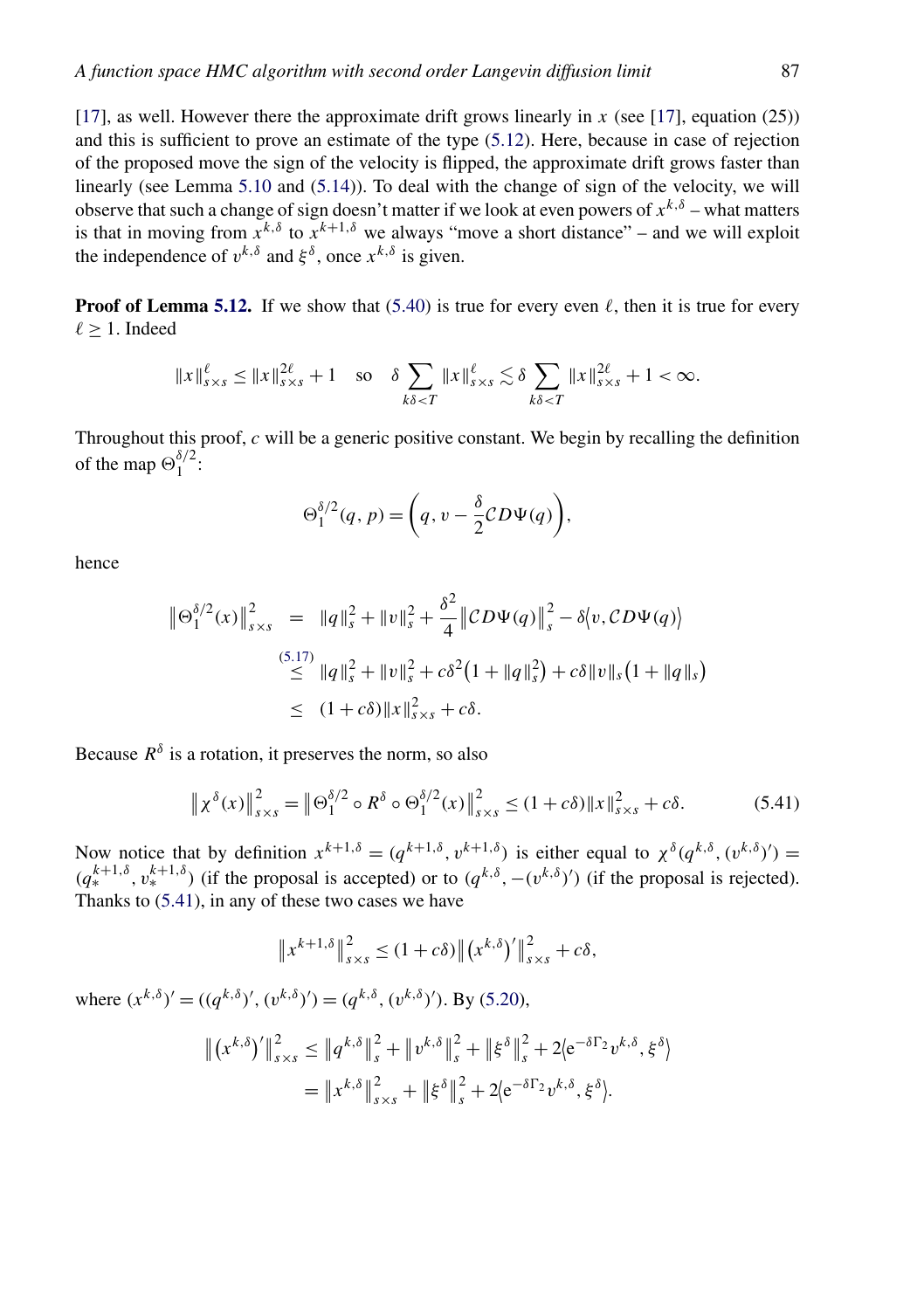Therefore

$$
\mathbb{E} \|x^{k+1,\delta}\|_{s \times s}^{2} = \mathbb{E} \{ \mathbb{E} [\|x^{k+1,\delta}\|_{s \times s}^{2} | x^{k,\delta}] \}
$$
  
\n
$$
\leq (1+c\delta) \mathbb{E} \|x^{k,\delta}\|_{s}^{2} + (1+c\delta) \mathbb{E} \|\xi^{\delta}\|_{s}^{2}
$$
  
\n
$$
+ (1+c\delta) \mathbb{E} \{ \mathbb{E} [\langle e^{-\delta \Gamma_{2}} v^{k,\delta}, \xi^{\delta} \rangle | x^{k,\delta} ] \} + c\delta.
$$

By the conditional independence of  $v^{k,\delta}$  and  $\xi^{\delta}$  together with [\(5.30\)](#page-24-0)

$$
\mathbb{E}\big\{\mathbb{E}\big[\langle e^{-\delta\Gamma_2}v^{k,\delta},\xi^{\delta}\rangle|x^{k,\delta}\big]\big\}=0;
$$

hence, using [\(5.24\)](#page-22-0), we obtain

$$
\mathbb{E}\left\|x^{k+1,\delta}\right\|_{s\times s}^2 \leq (1+c\delta)\mathbb{E}\left\|x^{k,\delta}\right\|_{s\times s}^2 + c\delta.
$$

Iterating the above inequality leads to

$$
\mathbb{E}\left\|x^{k+1,\delta}\right\|_{s\times s}^2 \leq (1+c\delta)^{[T/\delta]}\mathbb{E}\left\|x^0\right\|_{s\times s}^2 + c\delta(1+c\delta)^{[T/\delta]} + c\delta,
$$

which implies

$$
\delta \sum_{k\delta < T} \mathbb{E} \left\| x^{k,\delta} \right\|_{s \times s}^2 < \infty.
$$

We now need to show that for any  $j > 1$ ,

$$
\delta \sum_{k\delta < T} \mathbb{E} \left\| x^{k,\delta} \right\|_{s \times s}^{2j} < \infty.
$$

By the same reasoning as before we start with observing that

$$
\| \chi^{\delta}(x) \|_{s \times s}^{2j} \le (1 + c\delta) \|x\|_{s \times s}^{2j} + c\delta + 2 \sum_{l=1}^{j-1} (1 + c\delta)^l \|x\|_{s \times s}^{2l} \delta^{j-l}
$$
  

$$
\le (1 + c\delta) \|x\|_{s \times s}^{2j} + c\delta
$$

(notice that in the above  $j - l \ge 1$  because  $1 \le l \le j - 1$ ). Hence

$$
\mathbb{E}\|x^{k+1,\delta}\|_{s\times s}^{2j} \leq (1+c\delta)\mathbb{E}\|(x^{k,\delta})'\|_{s\times s}^{2j}+c\delta.
$$

From [\(5.20\)](#page-22-0), we have

$$
\| (x^{k,\delta})' \|_{s \times s}^{2j} \le \| x^{k,\delta} \|_{s \times s}^{2j} + \| \xi^{\delta} \|_{s \times s}^{2j} + c \big( \langle e^{-\delta \Gamma_2} v^{k,\delta}, \xi^{\delta} \rangle \big)^{j}
$$
  
+  $c \sum_{l=1}^{j-1} \| x^{k,\delta} \|_{s \times s}^{2l} \| \xi^{\delta} \|_{s}^{2(j-l)}$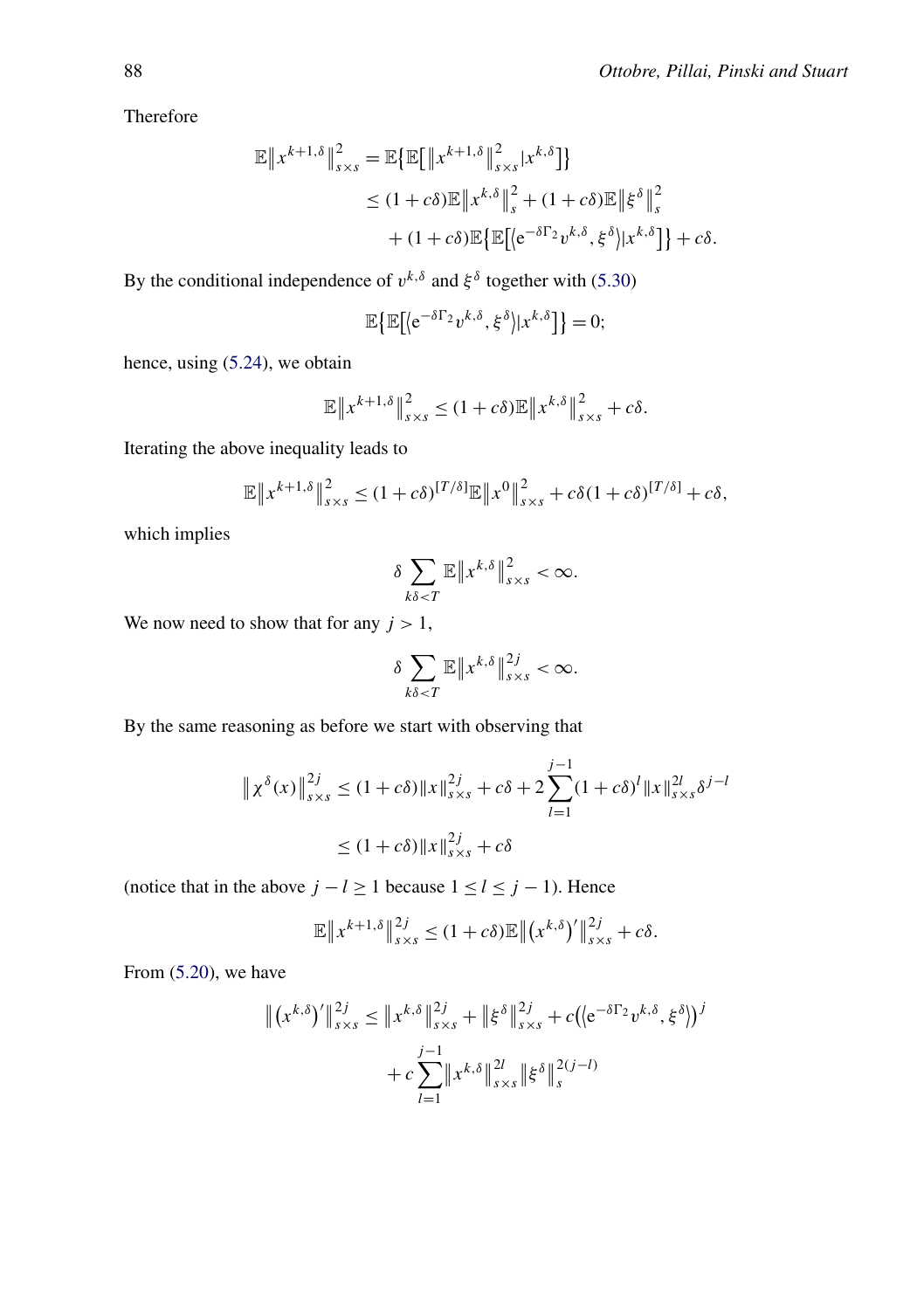$$
+ c \sum_{l=1}^{j-1} ||x^{k,\delta}||_{s \times s}^{2l} ((e^{-\delta \Gamma_2} v^{k,\delta}, \xi^{\delta}))^{j-l}
$$
  
+ 
$$
c \sum_{l=1}^{j-1} ||\xi^{\delta}||_{s}^{2l} ((e^{-\delta \Gamma_2} v^{k,\delta}, \xi^{\delta}))^{j-l}.
$$

<span id="page-29-0"></span>Using again the conditional independence of  $v^{k,\delta}$  and  $\xi^{\delta}$ , for any  $l > 1$ ,

$$
\mathbb{E}\big\{\mathbb{E}\big[\big(\langle e^{-\delta\Gamma_2}v^{k,\delta},\xi^{\delta}\rangle\big)^l|x^{k,\delta}=x\big]\big\}\leq \mathbb{E}\big\{\mathbb{E}\big[\|v^{k,\delta}\|_{s}^l\|\xi^{\delta}\|_{s}^l|x^{k,\delta}=x\big]\big\}
$$

$$
\leq c\delta^{l/2}\mathbb{E}\|v^{k,\delta}\|_{s}^l\leq c\delta\mathbb{E}\|v^{k,\delta}\|_{s}^l.
$$

Therefore,

$$
\mathbb{E} \left\| (x^{k,\delta})' \right\|_{s \times s}^{2j} \leq \mathbb{E} \left\| x^{k,\delta} \right\|_{s \times s}^{2j} + \delta^j + \delta \mathbb{E} (1 + \left\| x^{k,\delta} \right\|_{s \times s}^{2j})
$$

hence

$$
\mathbb{E}\|x^{k+1,\delta}\|_{s\times s}^{2j} \le (1+c\delta)\mathbb{E}\|x^{k,\delta}\|_{s\times s}^{2j} + c\delta
$$

and we can conclude as before.  $\Box$ 

#### **5.3. Analysis of the noise**

Let us start with defining

$$
D^{\delta}(x) := \mathbb{E}\big[M^{k,\delta} \otimes M^{k,\delta} | x^{k,\delta} = x\big].\tag{5.42}
$$

This section is devoted to proving the invariance principle Lemma [5.18](#page-30-0) below, as a consequence of the following Lemma [5.16](#page-30-0) and Lemma [5.17,](#page-30-0) which we prove in Appendix [B.](#page-36-0) In order to state such lemmata, consider the following set of conditions:

*Condition 5.14. The Markov chain*  $x^{k,\delta} \in \mathcal{H}^s \times \mathcal{H}^s$  *defined in* [\(5.1\)](#page-17-0) *satisfies*:

(i) *There exist two integers*  $d_1, d_2 \geq 1$  *and two real numbers*  $b_1, b_2 > 0$  *such that* 

$$
\left| \langle \hat{\varphi}_j^{\ell}, D^{\delta}(x) \hat{\varphi}_i^{\bar{\ell}} \rangle_{s \times s} - \langle \hat{\varphi}_j^{\ell}, \mathfrak{C}_s \hat{\varphi}_i^{\bar{\ell}} \rangle_{s \times s} \right| \lesssim \delta^{b_1} \left( 1 + \|x\|_{s \times s}^{d_1} \right)
$$
\n
$$
\forall i, j \in \mathbb{N} \text{ and } \ell, \bar{\ell} \in 1, 2; \tag{5.43}
$$

$$
\left|\text{Trace}_{\mathcal{H}^s \times \mathcal{H}^s}\big(D^{\delta}(x)\big) - \text{Trace}_{\mathcal{H}^s \times \mathcal{H}^s}(\mathfrak{C}_s)\right| \lesssim \delta^{b_2}\big(1 + \|x\|_{s \times s}^{d_2}\big),\tag{5.44}
$$

*where*  $\mathfrak{C}_s$  *is the covariance operator defined in* [\(3.4\)](#page-12-0).

(ii) *There exist four real numbers*  $\eta_1, \eta_2, \eta_3, \eta_4$  *such that* 

$$
b_1 + 1 - \eta_1 > 0
$$
,  $b_2 + 1 - \eta_2 > 0$ ,  $4r - \eta_3 > 0$ ,  $4 - \eta_4 > 0$ .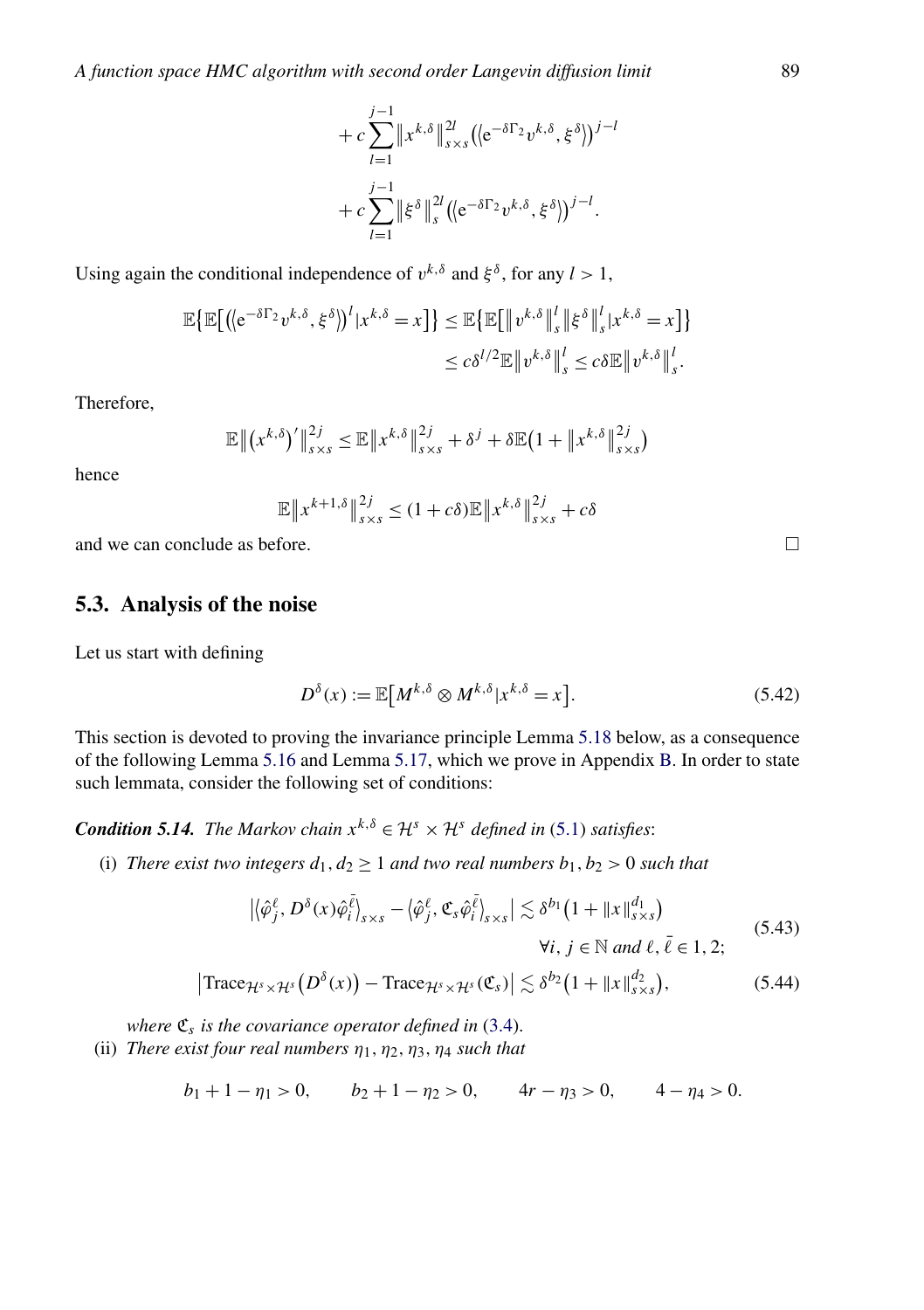<span id="page-30-0"></span>*Moreover*, *the bound*

$$
\sup_{\delta \in (0,1/2)} \left\{ \delta^{\eta} \mathbb{E} \bigg[ \sum_{k\delta \le T} \| x^{k,\delta} \|_{s \times s}^m \bigg] \right\} < \infty \tag{5.45}
$$

*holds for*  $\eta = \min_{i=1,\ldots,4} {\eta_i}$  *and*  $m = \max{d_1, d_2, 4n, 4p}$ . *In the above n and r are as in Condition* [5.2.](#page-19-0)

*Remark 5.15.* Because  $||x||_{s \times s}^{b} \lesssim ||x||_{s \times s}^{d} + 1$  for all  $d \geq b$ , if (5.45) holds with  $m = d$ , then it also hold for any  $m \leq d$ .

**Lemma 5.16.** *If* [\(5.11\)](#page-19-0) *is satisfied with*  $r > 1/4$ , *then the estimates* [\(5.10\)](#page-19-0) *and* (5.11) *together with Conditions* [5.14](#page-29-0) *imply the invariance principle Lemma* 5.18.

Proof. See Appendix [B.](#page-36-0)

**Lemma 5.17.** *Under Assumption* [3.1,](#page-13-0) *the estimates* [\(5.43\)](#page-29-0) *and* [\(5.44\)](#page-29-0) *hold with*  $b_1 = b_2 = 1/6$ *and*  $d_1 = d_2 = 10$ .

Proof. See Appendix [B.](#page-36-0)

**Lemma 5.18.** *Under Assumption* [3.1,](#page-13-0) *the rescaled noise process*  $\mathcal{H}^s \times \mathcal{H}^s \ni \tilde{B}^{\delta}$  *defined in* [\(5.7\)](#page-18-0), *converges weakly in*  $C([0, T]; \mathcal{H}^s \times \mathcal{H}^s)$  *to*  $\mathcal{H}^s \times \mathcal{H}^s \ni B = (0, B_2)$  *where*  $B_2$  *is a*  $\mathcal{H}_s$ *-valued*, *mean zero* C*<sup>s</sup> Brownian motion*.

**Proof.** We use Lemma 5.16. Thanks to Lemma [5.10,](#page-23-0) [\(5.10\)](#page-19-0) is satisfied with  $a = 1$  and  $p = 6$ . From Lemma [5.11,](#page-25-0) [\(5.11\)](#page-19-0) holds with  $r = 1/2$ . As for Conditions [5.14,](#page-29-0) Lemma 5.17 proves that Condition [5.14\(](#page-29-0)i) holds. In view of Lemma [5.12,](#page-26-0) Condition 5.14(ii) is satisfied with  $\eta_1 = \eta_2 =$  $\eta_3 = \eta_4 = 1.$ 

### **6. Numerics**

Before describing the numerical results, we highlight the fact that the function space MALA algorithm of [\[3\]](#page-45-0) is a special case of the function space HMC algorithm of [\[2\]](#page-45-0) which, in turn, is a special case of the SOL-HMC algorithm introduced in this paper. All of these algorithms are designed to have dimension-independent mixing times, and are indistinguishable from this point of view. However, we expect to see different performance in practice and our numerical experiments are aimed at demonstrating this. In the paper [\[2\]](#page-45-0), it was shown that HMC is a significant improvement on MALA for bridge diffusions [\[2\]](#page-45-0). It is natural to try and show that the SOL-HMC algorithm can be more efficient than HMC. To do this, we choose a target measure *π* defined with respect to a reference measure  $\pi_0$  which is a standard Brownian bridge on [0, 100],

 $\Box$ 

 $\Box$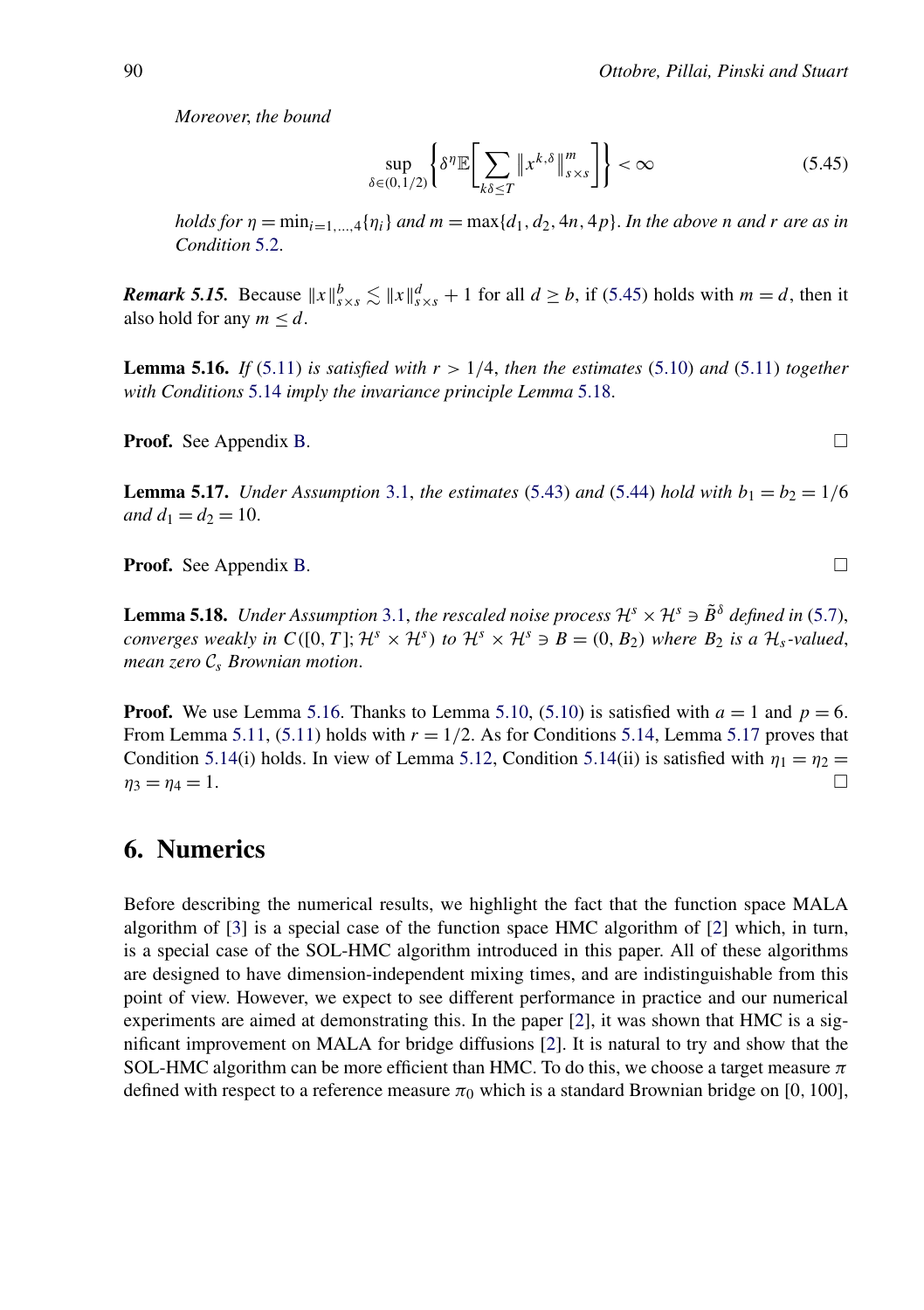starting and ending at 0, and with

$$
\Psi(q) = \frac{1}{2} \int_0^{100} V(q(\tau)) d\tau
$$

and  $V(u) = (u^2 - 1)^2$ . Thus we may take as H the space  $L^2((0, 100), \mathbb{R})$ . The properties of measures of this type are studied in some detail in [\[16\]](#page-46-0). For our purposes, it is relevant to note that  $\mathbb{E}^{\pi} q(\tau) = 0$  for  $0 \leq \tau \leq 100$ . This follows from the fact that the function *V* is even and zero boundary conditions are imposed by the Brownian bridge meaning that the measure is invariant under  $q \mapsto -q$ . The precision (inverse covariance) operator for unit Brownian bridge on an interval  $[0, T]$  is simply given by the negative of the Laplacian with homogeneous Dirichlet boundary conditions. Furthermore samples may be drawn simply by drawing a Brownian motion  $B(t)$  and subtracting  $t B(T)/T$ .

Because of these properties of  $\pi$  we expect that sufficiently long runs of MCMC methods to sample from  $\pi$  should exhibit, approximately, this zero mean property. We may use the rate at which this occurs as a way of discriminating between the different algorithms. To this end, we define a quantity  $E(n)$ , with *n* defined in what follows as  $n = N_d N_M$ . Here  $N_d$  denotes the number of steps used in the deterministic integration; in MALA,  $N_d = 1$  and for our implementation of HMC,  $N_d > 1$  is chosen so that such that  $\tau = N_d h \approx 1$ . The integer  $N_M$  is the number of MCMC steps taken. The quantity *n* is thus a measure of the total number of numerical integration steps used and thus of the overall work required by the algorithm, noting that all the algorithms involve more or less the same calculations per step, and that accept/reject overheads are minimal compared with the cost arising from accumulation of numerical integration steps. We define the running average

$$
\bar{q}^n(\tau) = \frac{1}{N_M} \sum_{i=1}^{N_M} q^i(\tau),
$$

where the index *i* runs over the realizations  $N_M$  of the path *q*. We then define the quantity  $E(n)$ as

$$
E(n) = \frac{1}{100} \int_0^{100} |\bar{q}^n(\tau)| d\tau.
$$

When viewed as a function of *n* the rate at which  $E(n)$  approaches zero determines the efficiency of the sampling. The faster *E* decreases, the more efficient the sampling. All our numerical experiments are conducted with the form of the SOL-HMC algorithm described in Remarks [2.2.](#page-9-0) Thus  $\Gamma_2 = I$  and we use the parameter *ι* to implicitly define *δ*.

For the first set of numerical experiments, we use the SOL-HMC algorithm in the form which gives rise to the diffusion limit, namely with  $\delta = h$  so that we make only one step in the deterministic integration  $N_d = 1$ . The key parameter is thus *ι* (and implicitly *δ*) given in [\(2.16\)](#page-9-0). We consider the values  $\iota = 0.9, 0.99$  and 0.999. The results are summarized in Figure [1.](#page-32-0) They demonstrate that SOL-HMC is indeed considerably better than MALA, but is not better than HMC for this problem and this choice of parameters. For *ι* = 0.999, we see a plateauing of the value for *E* for *n* between 500 and 1000. It seems that such behavior is due to the sign-flip step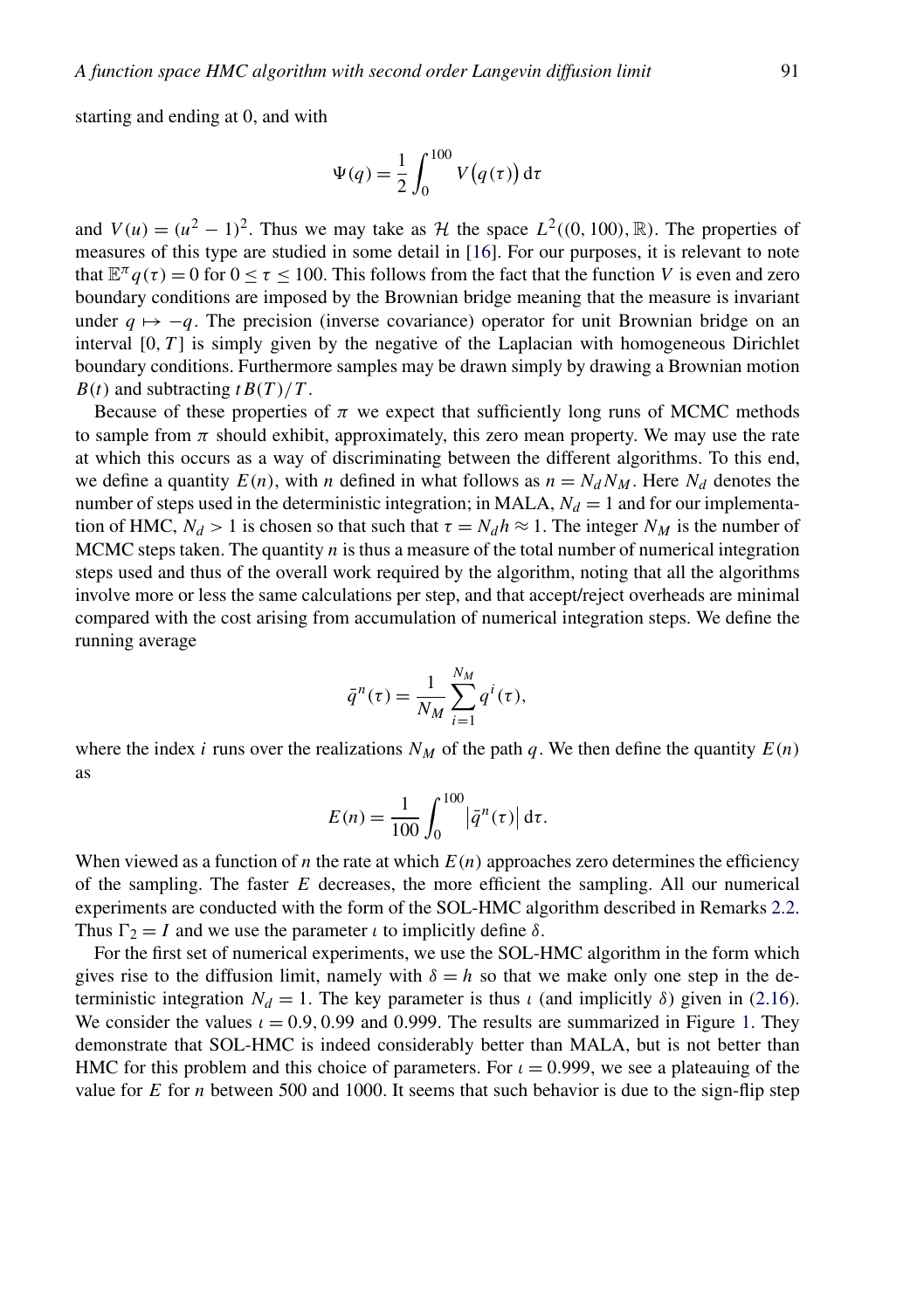<span id="page-32-0"></span>

**Figure 1.** The quantity *E* plotted as a function of number of iterations. The HMC algorithm has the best performance; MALA has the worst. For the values of *ι* used (0*.*9, 0*.*99 and 0*.*999) SOL-HMC is considerably better than MALA, but not better than HMC.

when the proposal is rejected. As Horowitz [\[11\]](#page-46-0) noted for the standard finite dimensional algorithm L2MC that we have generalized, "If it were not for this momenta reversal, it would be a near certain conclusion that L2MC is more efficient than HMC". Our findings are consistent with this remark.

The first set of experiments, in which HMC appeared more efficient than SOL-HMC, employed a value of  $\delta$  which corresponds to making small changes in the momentum in each proposal. For the second set of numerical experiments, we relax this constraint and take  $\iota = 2^{-1/2}$ in all our SOL-HMC simulations. This corresponds to taking an equal mixture of the current momentum and an independent draw from its equilibrium value. Furthermore, these experiments use more than one step in the deterministic integration,  $N_d > 1$ . For the HMC integration, we use  $N_d = 50$ ,  $\tau = 1$  and of course,  $\iota = 0$ . The results are summarized in Figure [2](#page-33-0) where we show the behaviour of the HMC algorithm in comparison with four choices of parameters in the SOL-HMC algorithm: (i)  $N_d = 10$ ; (ii)  $N_d = 25$ ; (iii)  $N_d = 50$ ; and in (iv)  $N_d$  is a random value, uniformly distributed between 25 and 75, in each step of the MCMC algorithm. We see that if  $N_d \geq 25$  the SOL-HMC algorithm shows improved behaviour in comparison with the HMC algorithm.

## **7. Conclusions**

We have introduced a parametric family of MCMC methods, the SOL-HMC algorithms, suitable for sampling measures defined via density with respect to a Gaussian. The parametric family includes a range of existing methods as special parameter choices including the function space MALA and HMC methods introduced in [\[2,3\]](#page-45-0). Whilst both these algorithms are reversible with respect to the target, generic parameter choices in the SOL-HMC algorithm lead to irreversible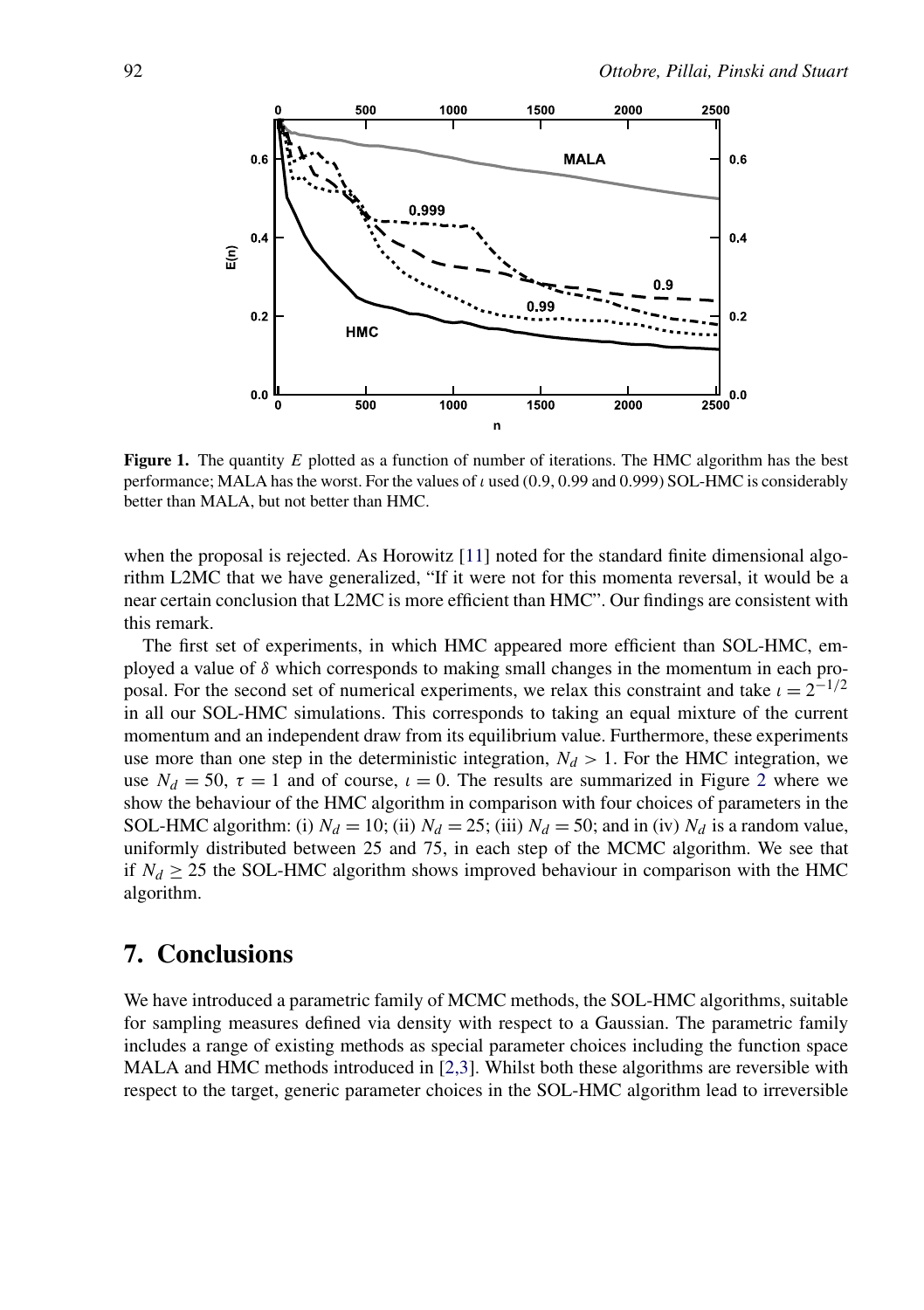<span id="page-33-0"></span>

**Figure 2.** Figure showing that SOL-HMC can exhibit faster mixing than HMC when run in the regime with  $\iota = 2^{-1/2}$ , for appropriate choice of  $\tau$  (reflected in the integer *N<sub>d</sub>* which labels the graphs – 25, 50, 75 and 25–75 for the random case). Note that for HMC, by definition,  $\iota = 0$  and we fix  $\tau \approx 1$ . Note also that the vertical scale is half that of the previous graph.

algorithms which preserve the target. With one particular parameter choice, we show that the algorithm has a diffusion limit to the second order Langevin equation; this latter limit makes clear the role of irreversibility in the algorithm. Numerical results indicate that the method is comparable with the function space HMC method of [\[2\]](#page-45-0) which, in turn, is superior to the function space MALA method of [\[3\]](#page-45-0). Indeed, in the example studied, we are able to exhibit situations for which the SOL-HMC algorithm outperforms the HMC method. Further application of the method is thus suggested.

We make an important observation about the diffusion limits proved in this paper, Theorem [5.1,](#page-19-0) and in [\[17\]](#page-46-0), both of which concern algorithms that have been specifically designed to deal with target measures defined via density with respect to a Gaussian; indeed both methods would suffer no rejections in the pure Gaussian case. The limit theorems demonstrate that the number of steps required to sample may be chosen independently of the dimension of the approximating space *N*. However, in contrast to the diffusion limits identified in [\[14,18\]](#page-46-0) the theory does not reveal an optimal choice for the time-step, or an optimal acceptance probability. The fact that an optimal acceptance probability, and implicitly an optimal time-step, can be identified in [\[14,18\]](#page-46-0) is precisely because the proposal does not exactly preserve the underlying Gaussian reference measure and the universal optimal acceptance probability is determined purely by the Gaussian properties of the problem; the change of measure, and hence function  $\Psi$ , play no role. Once improved methods are used, such as SOL-HMC and the pCN method analyzed in [\[17\]](#page-46-0), which exactly preserve the Gaussian structure, no such universal behaviour can be expected and optimality must be understood on a case by case basis.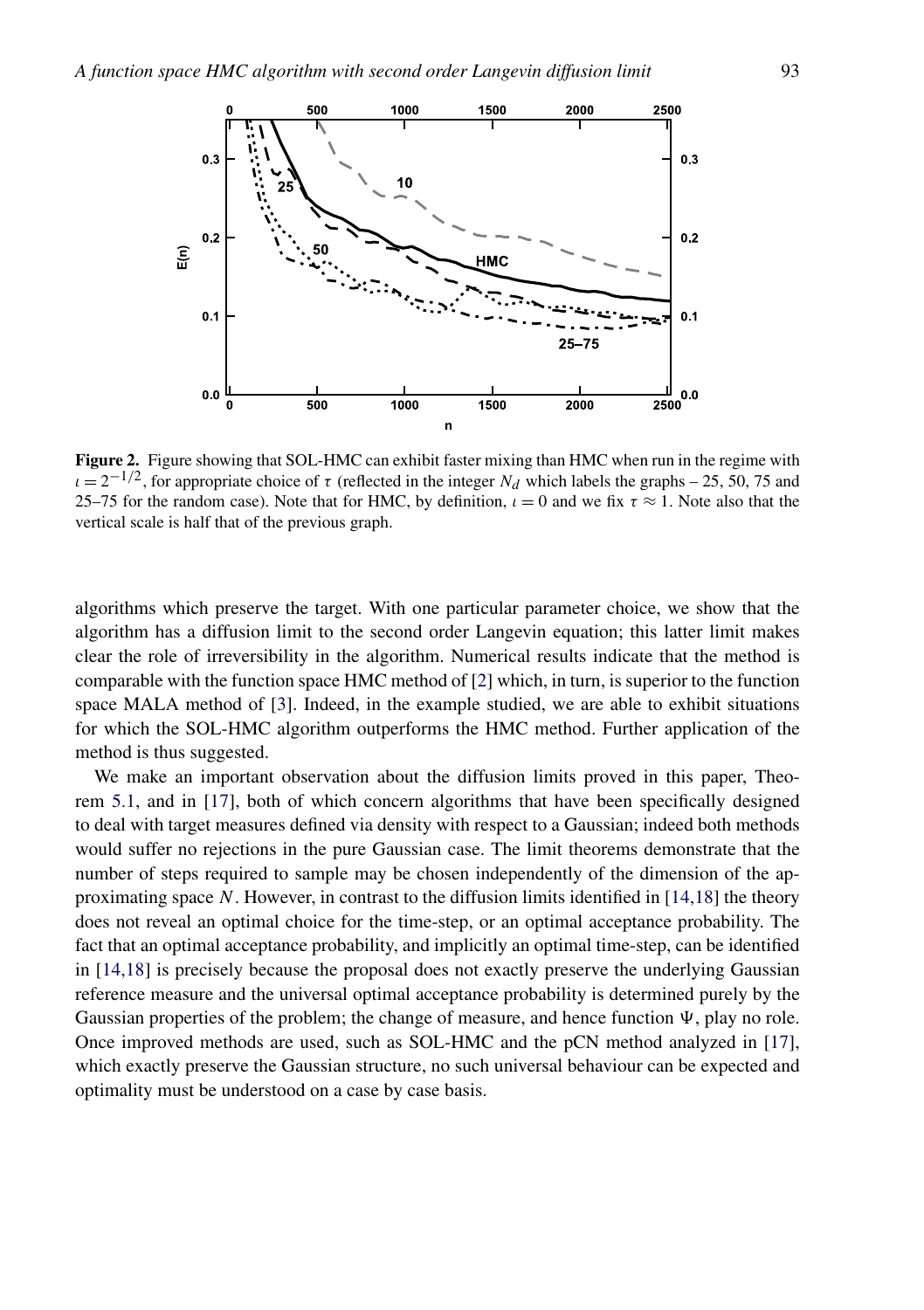# <span id="page-34-0"></span>**Appendix A**

This Appendix contains the proof of Theorem [2.1,](#page-9-0) of the identity [\(5.8\)](#page-18-0) and a sketch of the proof of Proposition [5.4.](#page-20-0)

**Proof of Theorem [2.1.](#page-9-0)** By following the arguments given in Section 5.3 of [\[15\]](#page-46-0), it suffices to show  $\chi^h_\tau$  preserves  $\Pi$  when appended with the suitable accept–reject mechanism. We show this using the fact that the finite dimensional version of the above algorithm preserves the corresponding invariant measure. Since the proof of this is very similar to that of Theorem [4.2](#page-15-0) we only sketch the details. For *N* ∈  $\mathbb N$  and *t* > 0 define the map

$$
\chi_N^t = \Theta_{N,1}^{t/2} \circ \mathsf{R}_N^t \circ \Theta_{N,1}^{t/2},
$$

where  $R_N^t$  and  $\Theta_N^t$  are obtained by restricting  $R^t$  and  $\Theta_1^t$  respectively on the first *N* components of  $(q, v)$  and with  $\Psi$  replaced by  $\Psi^N$ , as in the proof of Theorem [4.2.](#page-15-0) Also following the ideas used in the proof of Theorem [4.2,](#page-15-0) it may be shown that  $\lim_{N\to\infty} \chi_N^t(q, v) = \chi^t(q, v)$  for any *t* and  $(q, v) \in \mathcal{H}^s \times \mathcal{H}^s$ . Now the proof can be completed via a dominated convergence argument similar to that used in the proof of Theorem 4.2 similar to that used in the proof of Theorem [4.2.](#page-15-0)

**Proof of [\(5.8\)](#page-18-0).** We recall that for any integer  $j \geq 0$ 

$$
x^{j+1,\delta} - x^{j,\delta} = \delta G^{\delta}(x^{j,\delta}) + \sqrt{2\delta S} M^{j,\delta}.
$$
 (A.1)

With this in mind [\(5.8\)](#page-18-0) is a straightforward consequence of the definition of  $z^{\delta}(t)$  and  $\bar{z}^{\delta}(t)$ , given in [\(5.2\)](#page-18-0) and [\(5.3\)](#page-18-0), respectively; indeed if  $t_k \le t < t_{k+1}$  then

$$
z^{\delta}(t) = \frac{1}{\delta}(t - t_k)x^{k+1,\delta} + \frac{1}{\delta}(t_{k+1} - t)x^{k,\delta}
$$
  
\n
$$
(\stackrel{\text{(A.1)}}{=} \frac{1}{\delta}(t - t_k)[x^{k,\delta} + G^{\delta}(x^{k,\delta})\delta + \sqrt{2\delta S}M^{k,\delta}] + \frac{1}{\delta}(t_{k+1} - t)x^{k,\delta}
$$
  
\n
$$
= \frac{1}{\delta}(t_{k+1} - t_k)x^{k,\delta} + (t - t_k)G^{\delta}(\bar{z}^{\delta}(t)) + \sqrt{\frac{2S}{\delta}}(t - t_k)M^{k,\delta}
$$
  
\n
$$
= x^{k,\delta} + (t - t_k)G^{\delta}(\bar{z}^{\delta}(t)) + \sqrt{\frac{2S}{\delta}}(t - t_k)M^{k,\delta}
$$
  
\n
$$
= x^{k,\delta} + \int_{t_k}^{t} G^{\delta}(\bar{z}^{\delta}(u)) du + \sqrt{\frac{2S}{\delta}}(t - t_k)M^{k,\delta}.
$$

Equation [\(5.8\)](#page-18-0) comes from extending the above equality to the whole interval [0*,t*]. More precisely, taking the sum for  $j = 0, \ldots, k - 1$  on both sides of (A.1), we obtain

$$
x^{k,\delta} = x_0 + \int_0^{t_k} G^{\delta}(\bar{z}^{\delta}(u)) du + \sqrt{2S\delta} \sum_{j=0}^{k-1} M^{j,\delta}.
$$
 (A.3)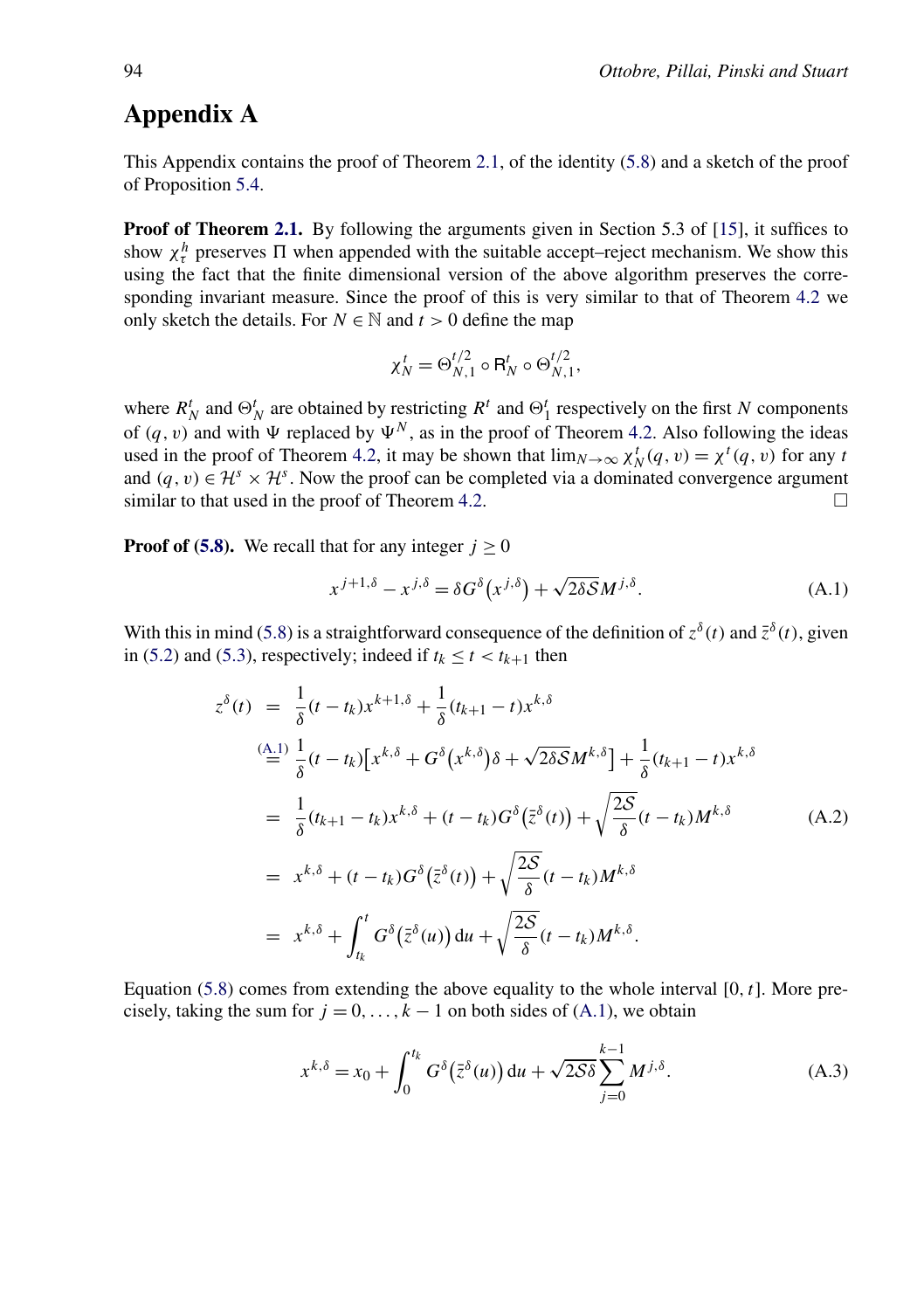Substituting [\(A.3\)](#page-34-0) into [\(A.2\)](#page-34-0), we obtain

$$
z^{\delta}(t) = x^0 + \int_0^t G^{\delta}(\bar{z}^{\delta}(u)) du + \sqrt{2\delta \delta} \sum_{j=0}^{k-1} M^{j,\delta} + \sqrt{\frac{2\delta}{\delta}} (t - t_k) M^{k,\delta}
$$
  

$$
= x^0 + \int_0^t G(z^{\delta}(u)) du + \tilde{B}^{\delta}(t) + \int_0^t [G^{\delta}(\bar{z}^{\delta}(u)) - G(z^{\delta}(u))] du
$$
  

$$
= x^0 + \int_0^t G(z^{\delta}(u)) du + \hat{B}^{\delta}(t) = \Upsilon(x^0, \hat{B}^{\delta}).
$$

**Proof of Proposition [5.4.](#page-20-0)** Once [\(5.8\)](#page-18-0) has been established, this proof is completely analogous to the proof of [\[17\]](#page-46-0), Lemma 3.5, which is divided in four steps. The only step that we need to specify here is the third, the rest remains unchanged. Such a step consists in showing that

$$
\lim_{\delta \to 0} \mathbb{E} \bigg[ \int_0^T \big\| G^{\delta}(\bar{z}^{\delta}(u)) - G(z^{\delta}(u)) \big\|_{s \times s} du \bigg] = 0,
$$

where we recall that  $z^{\delta}(t)$  and  $\overline{z}^{\delta}(t)$  have been defined in [\(5.2\)](#page-18-0) and [\(5.3\)](#page-18-0), respectively. To this end notice first that if  $t_k \le u < t_{k+1}$  then

$$
z^{\delta}(u) - \bar{z}^{\delta}(u) = \frac{1}{\delta}(u - t_k)x^{k+1,\delta} + \frac{1}{\delta}(t_{k+1} - u - \delta)x^{k,\delta} = \frac{1}{\delta}(u - t_k)(x^{k+1,\delta} - x^{k,\delta}).
$$

Hence,  $\|z^{\delta}(u) - \bar{z}^{\delta}(u)\|_{s \times s} \leq \|x^{k+1,\delta} - x^{k,\delta}\|_{s \times s}$ . By using this inequality together with [\(5.10\)](#page-19-0) and [\(5.11\)](#page-19-0), we have, for  $t_k \le u < t_{k+1}$ ,

$$
\mathbb{E} \|G^{\delta}(\bar{z}^{\delta}(u)) - G(z^{\delta}(u))\|_{s \times s} \n\leq \mathbb{E} \|G^{\delta}(\bar{z}^{\delta}(u)) - G(\bar{z}^{\delta}(u))\|_{s \times s} + \mathbb{E} \|G(\bar{z}^{\delta}(u)) - G(z^{\delta}(u))\|_{s \times s} \n\lesssim \delta^{a} (1 + \mathbb{E} \|\bar{z}^{\delta}(u)\|_{s \times s}^{p}) + \mathbb{E} \|\bar{z}^{\delta}(u) - \bar{z}^{\delta}(u)\|_{s \times s} \n\lesssim \delta^{a} (1 + \mathbb{E} \|x^{k,\delta}\|_{s \times s}^{p}) + \delta^{r} (1 + \mathbb{E} \|x^{k,\delta}\|_{s \times s}^{n}) \leq \delta^{a \wedge r} (1 + \mathbb{E} \|x^{k,\delta}\|_{s \times s}^{p}) .
$$

Therefore, using [\(5.12\)](#page-19-0),

$$
\mathbb{E}\bigg[\int_0^T \big\|G^{\delta}\big(\bar{z}^{\delta}(u)\big) - G\big(z^{\delta}(u)\big)\big\|_{s\times s} du\bigg] \leq \delta^{1 + (a \wedge r)} \sum_{k\delta < T} \big(1 + \mathbb{E}\|x^{k,\delta}\|_{s\times s}^{p \vee n}\big) \leq \delta^{a \wedge r} + \delta^{1 - \varepsilon + (a \wedge r)} \bigg(\delta^{\varepsilon} \sum_{k\delta < T} \mathbb{E}\|x^{k,\delta}\|_{s\times s}^{p \vee n}\bigg) \to 0.
$$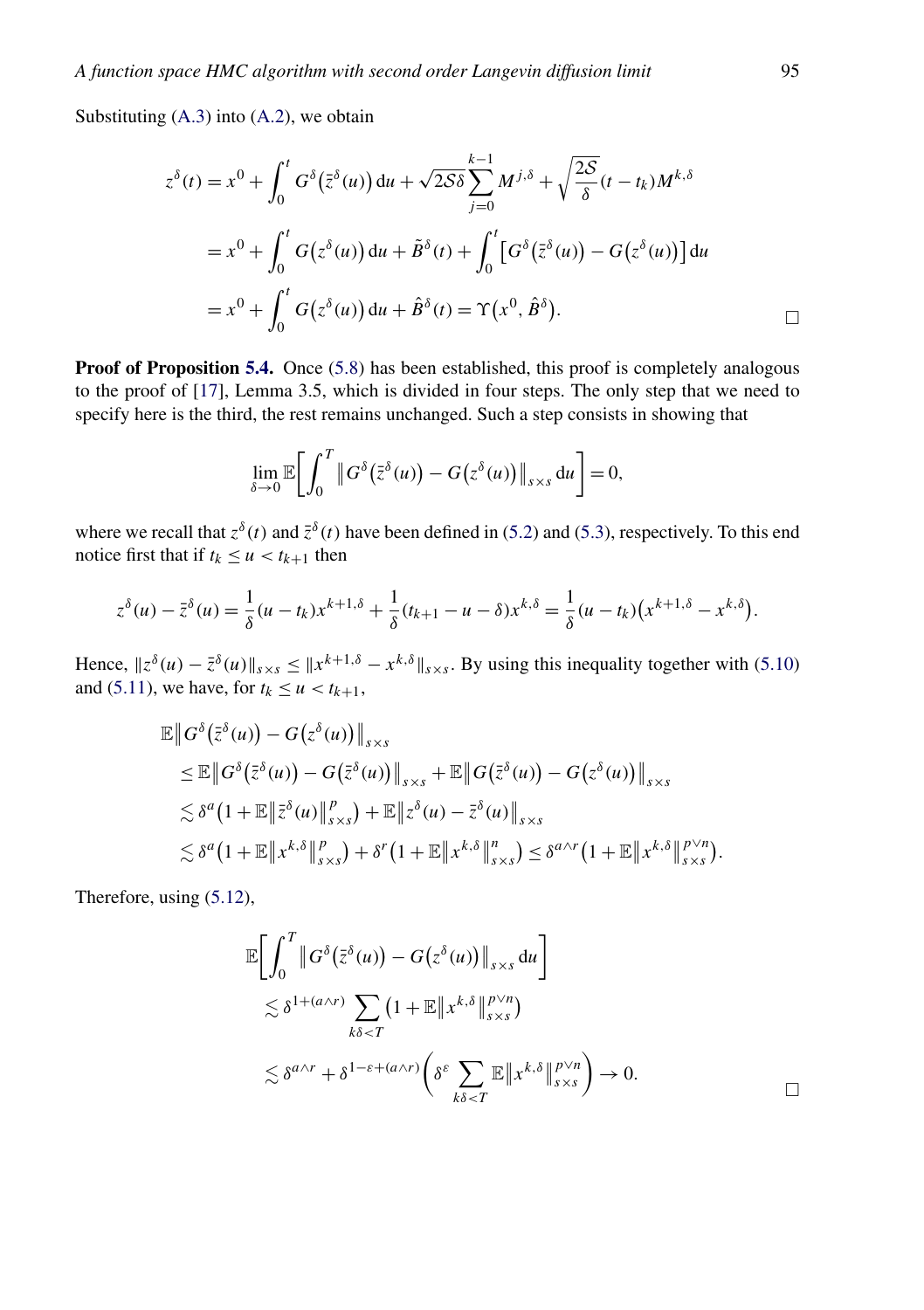# <span id="page-36-0"></span>**Appendix B**

This Appendix contains the proof of several technical estimates contained in the paper. In particular, it contains the proof of Lemma [5.7,](#page-21-0) Lemma [5.9,](#page-22-0) Lemma [5.16](#page-30-0) and Lemma [5.17.](#page-30-0) We start with an analysis of the acceptance probability. We recall that from [\[2\]](#page-45-0), page 2212, we know that

$$
\Delta H(q, v') = \Psi(q) - \Psi(q_*) - \frac{\delta}{2} (\langle D\Psi(q), v' \rangle + \langle D\Psi(q_*), v_* \rangle)
$$
  
+ 
$$
\frac{\delta^2}{8} (\langle |C^{1/2}D\Psi(q_*)|^2 - |C^{1/2}D\Psi(q)|^2)
$$
  
= 
$$
\mathcal{F}_{\Psi} + \frac{\delta^2}{8} (\langle |C^{1/2}D\Psi(q_*)|^2 - |C^{1/2}D\Psi(q)|^2),
$$

having set

$$
\mathcal{F}_{\Psi} := \mathcal{F}_{\Psi}(x,\xi^{\delta}) = \Psi(q) - \Psi(q_*) - \frac{\delta}{2} ( \langle D\Psi(q), v' \rangle + \langle D\Psi(q_*), v_* \rangle ).
$$

#### **Proof of Lemma [5.7.](#page-21-0)** Let

$$
\tilde{\alpha}^{\delta}\big(x,\xi^{\delta}\big)=\tilde{\alpha}^{\delta}:=1 \wedge \exp(\mathcal{F}_{\Psi}) \quad \text{and} \quad \bar{\alpha}^{\delta}\big(x,\xi^{\delta}\big)=\bar{\alpha}^{\delta}:=1+\mathcal{F}_{\Psi}\mathbf{1}_{\{\mathcal{F}_{\Psi}\leq 0\}}.
$$

Introducing the functions  $h, \bar{h} : \mathbb{R} \to \mathbb{R}$  defined as

$$
h(y) = 1 \wedge e^y
$$
 and  $\bar{h}(y) = 1 + y \mathbf{1}_{\{y \le 0\}}$ 

we have

$$
\alpha^{\delta} = h \bigg( \mathcal{F}_{\Psi} + \frac{\delta^2}{8} \big( \big\| \mathcal{C}^{1/2} D \Psi(q_*) \big\|^2 - \big\| \mathcal{C}^{1/2} D \Psi(q) \big\|^2 \big) \bigg), \tag{B.1}
$$

$$
\tilde{\alpha}^{\delta} = h(\mathcal{F}_{\Psi}) \quad \text{and} \quad \bar{\alpha}^{\delta} = \bar{h}(\mathcal{F}_{\Psi}). \tag{B.2}
$$

Clearly,

$$
\mathbb{E}_x\big|1-\alpha^\delta\big|^p\lesssim \mathbb{E}_x\big|\alpha^\delta-\tilde{\alpha}^\delta\big|^p+\mathbb{E}_x\big|\tilde{\alpha}^\delta-\bar{\alpha}^\delta\big|^p+\mathbb{E}_x\big|\tilde{\alpha}^\delta-1\big|^p.
$$

We will show that

$$
\mathbb{E}_x \left| \alpha^{\delta} - \tilde{\alpha}^{\delta} \right|^p \lesssim \delta^{3p} \left( 1 + \|q\|_s^{2p} + \|v\|_s^{2p} \right),\tag{B.3}
$$

$$
\mathbb{E}_x \left| \tilde{\alpha}^\delta - \bar{\alpha}^\delta \right|^p \lesssim \mathbb{E}_x |\mathcal{F}_{\Psi}|^{2p},\tag{B.4}
$$

$$
\mathbb{E}_x \big| \bar{\alpha}^{\delta} - 1 \big|^p \lesssim \mathbb{E}_x |\mathcal{F}_{\Psi}|^p.
$$
 (B.5)

The above three bounds, together with

$$
\mathbb{E}_x|\mathcal{F}_{\Psi}|^p \lesssim \delta^{2p} \big(1 + \|q\|_s^{2p} + \|v\|_s^{2p}\big),\tag{B.6}
$$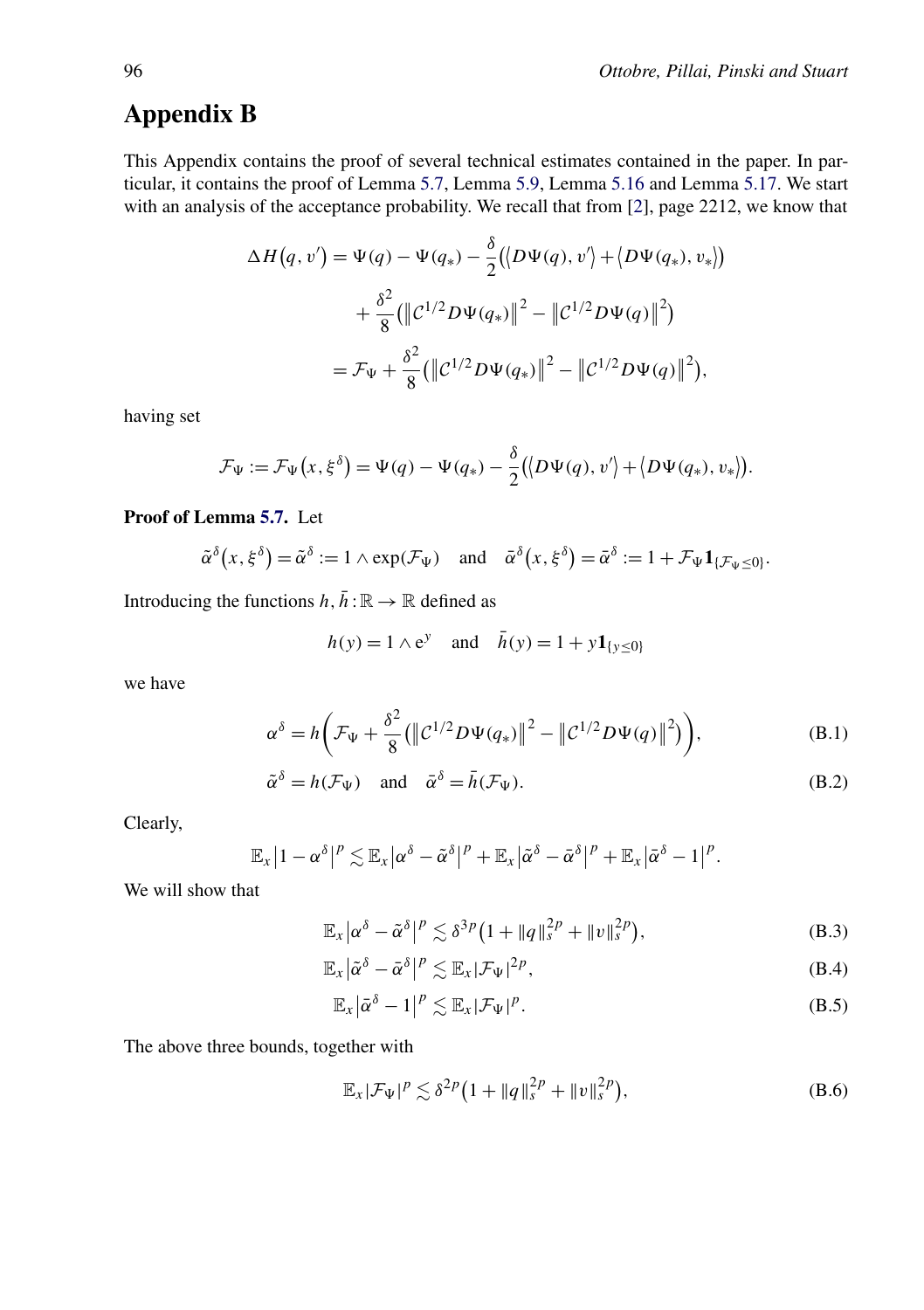imply [\(5.16\)](#page-21-0). Let us start with [\(B.3\)](#page-36-0): from [\(B.1\)](#page-36-0) and [\(B.2\)](#page-36-0) and using the Lipshitzianity of the function *h* we have

$$
\mathbb{E}_{x} |\alpha^{\delta} - \tilde{\alpha}^{\delta}|^{p} = \mathbb{E}_{x} \left| h \left( \mathcal{F}_{\Psi} + \frac{\delta^{2}}{8} (\| \mathcal{C}^{1/2} D \Psi(q_{*}) \|^{2} - \| \mathcal{C}^{1/2} D \Psi(q) \|^{2}) \right) - h(\mathcal{F}_{\Psi}) \right|^{p}
$$
  
\n
$$
\lesssim \mathbb{E}_{x} |\delta^{2} (\| \mathcal{C}^{1/2} D \Psi(q_{*}) \|^{2} - \| \mathcal{C}^{1/2} D \Psi(q) \|^{2}) |^{p}
$$
  
\n
$$
\lesssim \delta^{2p} \mathbb{E}_{x} [\| q_{*} - q \|_{s}^{2p} + \| q \|_{s}^{p} \| q_{*} - q \|_{s}^{p}]
$$
  
\n
$$
\lesssim \delta^{3p} (1 + \| q \|_{s}^{2p} + \| v \|_{s}^{2p}),
$$

having used the elementary inequality  $||a||^2 - ||b||^2 \le ||a-b||^2 + 2||b|| ||a-b||$ , [\(5.19\)](#page-22-0) and [\(5.26\)](#page-22-0). [\(B.4\)](#page-36-0) follows after observing that  $|h(y) - \bar{h}(y)| \leq \frac{y^2}{2}$ . [\(B.5\)](#page-36-0) is a consequence of  $|\bar{\alpha}^{\delta} - 1|$  =  $|\bar{h}(\mathcal{F}_{\Psi}) - \bar{h}(0)|$ , together with the Lipshitzianity of  $\bar{h}$ . We are left with showing [\(B.6\)](#page-36-0). To this end notice first that from [\(5.21\)](#page-22-0)

$$
\mathbb{E}_x \|q_* - q - \delta v'\|_s^p = \mathbb{E}_x \left\| (\cos \delta - 1)q + (\sin \delta - \delta)v' - \frac{\delta}{2} \sin \delta CD\Psi(q) \right\|_s^p
$$
  

$$
\lesssim \delta^{2p} \left(1 + \|q\|_s^p + \|v\|_s^p\right), \tag{B.7}
$$

having used [\(5.25\)](#page-22-0) and [\(5.17\)](#page-22-0). Analogously, from the definition of  $v<sub>*</sub>$  [\(5.21\)](#page-22-0),

$$
\mathbb{E}_x \| v_* - v' \|_s^p \lesssim \delta^p (1 + \|q\|_s^p + \|v\|_s^p). \tag{B.8}
$$

Therefore

$$
\mathbb{E}_{x}|\mathcal{F}_{\Psi}|^{p} = \mathbb{E}_{x} \left| \Psi(q) - \Psi(q_{*}) - \frac{\delta}{2} (\langle D\Psi(q), v' \rangle + \langle D\Psi(q_{*}), v_{*} \rangle) \right|^{p}
$$
\n
$$
\leq \mathbb{E}_{x} |\Psi(q_{*}) - \Psi(q) - \langle D\Psi(q), (q_{*} - q) \rangle|^{p} + \mathbb{E}_{x} | \langle D\Psi(q), q_{*} - q - \delta v' \rangle|^{p}
$$
\n
$$
+ \mathbb{E}_{x} \left| \frac{\delta}{2} \langle D\Psi(q), v' - v_{*} \rangle \right|^{p} + \mathbb{E}_{x} \left| \frac{\delta}{2} \langle D\Psi(q) - D\Psi(q_{*}), v_{*} \rangle \right|^{p}
$$
\n
$$
\leq \mathbb{E}_{x} ||q_{*} - q||_{s}^{2p} + ||D\Psi(q)||_{-s}^{p} \mathbb{E}_{x} ||q_{*} - q - \delta v' ||_{s}^{p}
$$
\n
$$
+ \delta^{p} ||D\Psi(q)||_{-s}^{p} \mathbb{E}_{x} ||v_{*} - v' ||_{s}^{p} + \delta^{p} \mathbb{E}_{x} (||q_{*} - q||_{s}^{p} ||v_{*}||_{s}^{p})
$$
\n
$$
\leq \delta^{2p} (1 + ||q||_{s}^{2p} + ||v||_{s}^{2p}),
$$

where in the second inequality we have used  $(3.6)$  and  $(5.18)$ , in the third  $(3.5)$  together with  $(B.7)$ ,  $(B.8)$ , Lemma [5.8](#page-22-0) and Lemma [5.9.](#page-22-0) This concludes the proof.

Before starting the proof of Lemma [5.9,](#page-22-0) recall the notation [\(5.20\)](#page-22-0)–[\(5.21\)](#page-22-0).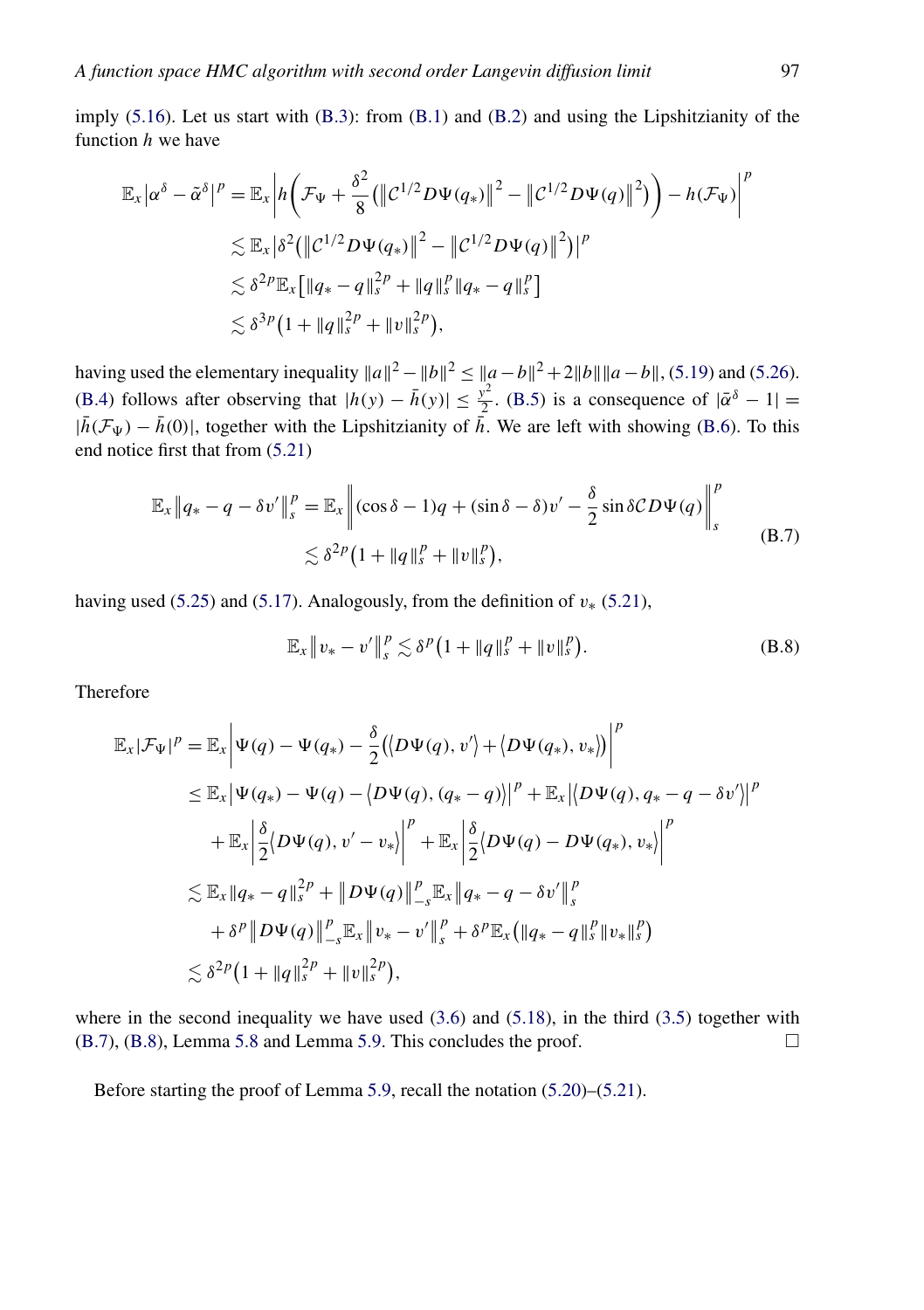<span id="page-38-0"></span>**Proof of Lemma [5.9.](#page-22-0)**  $\xi^{\delta}$  is an  $\mathcal{H}^{s}$  valued Gaussian random variable with mean zero and covariance operator  $C_s(I - e^{-2\delta\Gamma_2})$ . Indeed  $\Gamma_2$  is a bounded operator from  $\mathcal{H}^s$  into itself and  $B_2$  is an  $\mathcal{H}^s$  valued  $\mathcal{C}_s$ -Brownian motion hence  $\mathcal{C}_s(I - e^{-2\delta\Gamma_2})$  is the product of a trace class operator times a bounded operator and therefore it is a trace class operator itself. So

$$
\mathbb{E} \left\| \xi^{\delta} \right\|_{s}^{p} \lesssim \left( \mathbb{E} \left\| \xi^{\delta} \right\|_{s}^{2} \right)^{p/2} = \left[ \text{Trace} \left( C_{s} \left( I - e^{-2\delta \Gamma_{2}} \right) \right) \right]^{p/2} \leq \left( \text{Trace} \left( C_{s} \right) \left\| I - e^{-2\delta \Gamma_{2}} \right\|_{\mathcal{L}(\mathcal{H}^{s}, \mathcal{H}^{s})} \right)^{p/2} \lesssim \delta^{p/2}.
$$

This proves  $(5.24)$ .  $(5.25)$  is a simple consequence of  $(5.24)$  together with  $(5.20)$ .  $(5.26)$  follows from [\(5.21\)](#page-22-0), using [\(5.17\)](#page-22-0) and [\(5.25\)](#page-22-0):

$$
\mathbb{E}[\|q_s^{k+1,\delta} - q^{k,\delta}\|_s^p |x^{k,\delta} = x] \lesssim \mathbb{E}_x \|q(\cos\delta - 1)\|_s^p
$$
  
+ 
$$
\mathbb{E}_x \|\sin\delta v'\|_s^p + \mathbb{E}_x \|\delta\sin\delta CD\Psi(q)\|_s^p
$$
  

$$
\lesssim \delta^{2p} \|q\|_s^p + \delta^p \|v'\|_s^p \lesssim \delta^p (1 + \|q\|_s^p + \|v\|_s^p).
$$

We now turn to prove Lemma [5.16.](#page-30-0) To this end, we follow [\[17\]](#page-46-0), Proof of Lemma 3.7, highlighting the slight modifications needed in our context.

**Proof of Lemma [5.16.](#page-30-0)** In [\[1\]](#page-45-0), Theorem 5.1, it is shown that proving the weak convergence of  $\tilde{B}^{\delta}$  to *B* boils down to showing that the following three limits hold in probability:

$$
\lim_{\delta \to 0} \delta \sum_{k\delta < t} \mathbb{E} \big[ \left\| M^{k,\delta} \right\|_{s \times s}^2 | \mathcal{F}^{k,\delta} \big] = t \operatorname{Trace}_{\mathcal{H}^s \times \mathcal{H}^s}(\mathfrak{C}_s); \tag{B.9}
$$

$$
\lim_{\delta \to 0} \delta \sum_{k\delta < t} \mathbb{E} \left[ \langle M^{k,\delta}, \hat{\varphi}_j^{\ell} \rangle_{s \times s} \langle M^{k,\delta}, \hat{\varphi}_i^{\bar{\ell}} \rangle_{s \times s} | \mathcal{F}^{k,\delta} \right] = t \langle \hat{\varphi}_j^{\ell}, \mathfrak{C}_s \hat{\varphi}_i^{\bar{\ell}} \rangle_{s \times s},
$$
\n
$$
\forall i, j \in \mathbb{N}, \ell, \bar{\ell} \in \{1, 2\};
$$
\n
$$
\lim_{k \to \infty} \sum_{k \in \mathbb{N}} \mathbb{E} \left[ \|\mathcal{M}^{k,\delta}\|^2 - 1\right] \quad \text{for } k \in \mathbb{N}, \ell, \bar{\ell} \in \{1, 2\};
$$
\n
$$
\tag{B.10}
$$

$$
\lim_{\delta \to 0} \delta \sum_{k\delta < t} \mathbb{E} \big[ \big\| M^{k,\delta} \big\|_{s \times s}^2 \mathbf{1}_{\{\| M^{k,\delta} \|^2_s \ge \delta^{-1} \zeta\}} | \mathcal{F}^{k,\delta} \big] = 0, \qquad \forall \zeta > 0. \tag{B.11}
$$

Here  $M^{k,\delta}$  and  $D^{\delta}(x)$  have been defined in [\(5.5\)](#page-18-0) and [\(5.42\)](#page-29-0), respectively, and  $\mathcal{F}^{k,\delta}$  is the filtration generated by  $\{x^{j,\delta}, \gamma^{j,\delta}, \xi^{\delta}, j = 0, ..., k\}.$ 

Limit (B.9) condition [\(5.44\)](#page-29-0) implies that

$$
\mathbb{E}\big[\left\|M^{k,\delta}\right\|^2_{s\times s}|\mathcal{F}^{k,\delta}=\text{Trace}_{\mathcal{H}^s\times\mathcal{H}^s}\mathfrak{C}_s+\mathbf{e}_1(x^{k,\delta}),
$$

where  $|\mathbf{e}_1(x^{k,\delta})| \lesssim \delta^{b_2} (1 + \|x^{k,\delta}\|_{s \times s}^{d_2})$ . Therefore

$$
\delta \sum_{k\delta < t} \mathbb{E}\big[\left\|M^{k,\delta}\right\|_{s\times s}^2 |\mathcal{F}^{k,\delta} \big] = t \operatorname{Trace}_{\mathcal{H}^s\times \mathcal{H}^s} \mathfrak{C}_s + \delta \sum_{k\delta < t} \mathbb{E}\big[\mathbf{e}_1\big(x^{k,\delta}\big)\big].
$$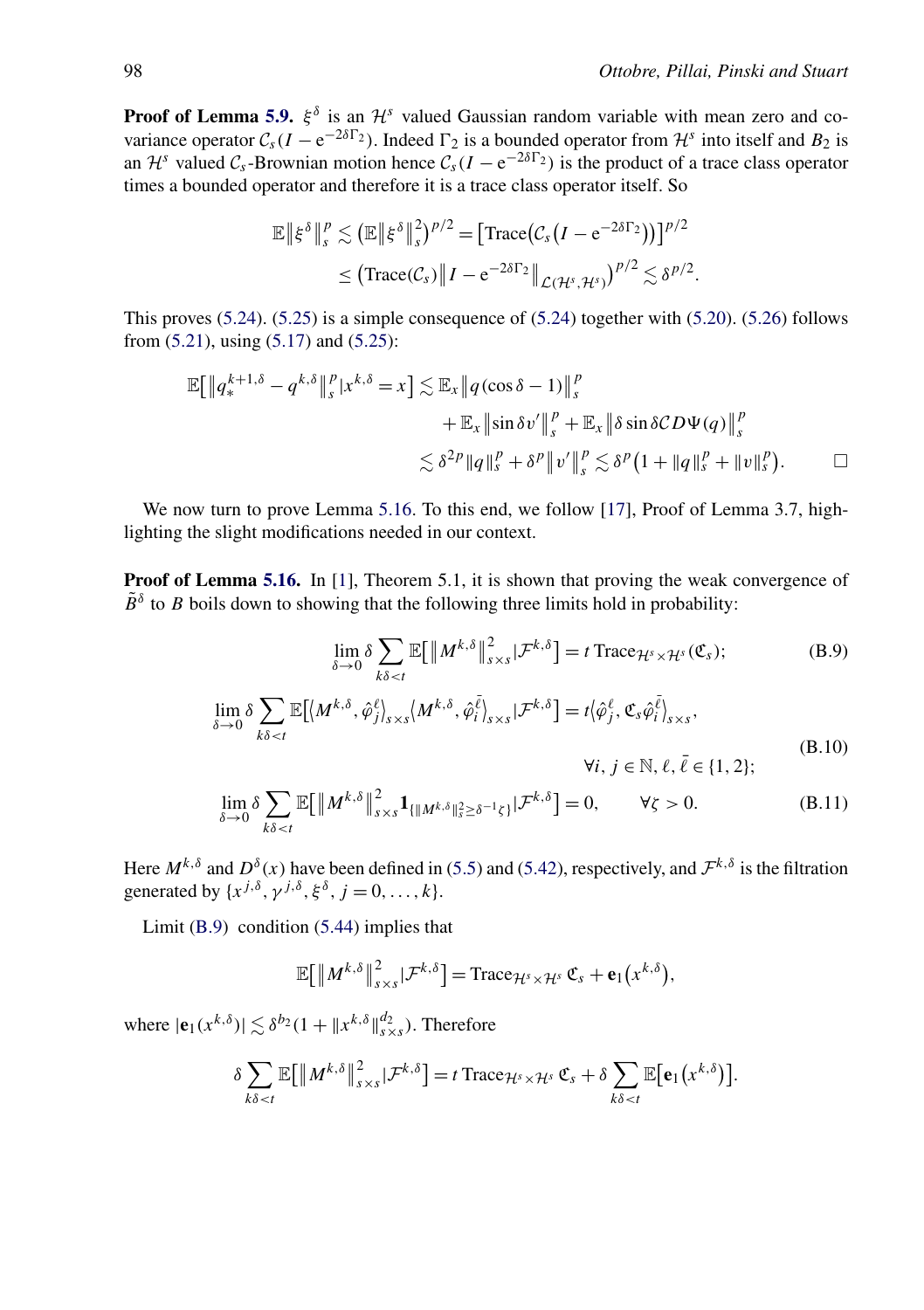<span id="page-39-0"></span>Thanks to [\(5.45\)](#page-30-0), we have

$$
\delta \sum_{k\delta < t} \mathbb{E} \left| \mathbf{e}_1 \left( x^{k,\delta} \right) \right| \lesssim \delta^{b_2+1} \sum_{k\delta < t} \left( 1 + \mathbb{E} \left\| x^{k,\delta} \right\|_{s \times s}^{d_1} \right) \\
\leq \delta^{b_2} + \delta^{b_2+1-\eta_2} \left( \delta^{\eta_2} \sum_{k\delta < t} \mathbb{E} \left\| x^{k,\delta} \right\|_{s \times s}^{d_2} \right) \stackrel{\delta \to 0}{\longrightarrow} 0.
$$

Limit  $(B.10)$  can be proved as a consequence of  $(5.43)$  and  $(5.45)$ , acting as we did to show [\(B.9\)](#page-38-0).

Limit [\(B.11\)](#page-38-0) the Cauchy–Schwartz and Markov inequalities give

$$
\mathbb{E}[\left\|M^{k,\delta}\right\|_{s\times s}^{2}\mathbf{1}_{\{\|M^{k,\delta}\|_{s}^{2}\geq\delta^{-1}\zeta\}}|\mathcal{F}^{k,\delta}]\leq \left(\mathbb{E}[\left\|M^{k,\delta}\right\|_{s\times s}^{4}|\mathcal{F}^{k,\delta}]\right)^{1/2}\left(\mathbb{P}[\left\|M^{k,\delta}\right\|_{s\times s}^{2}>\delta^{-1}\zeta\right]\right)^{1/2}
$$

$$
\leq \frac{\delta}{\zeta}\mathbb{E}[\left\|M^{k,\delta}\right\|_{s\times s}^{4}|\mathcal{F}^{k,\delta}],
$$

hence we need to estimate  $\mathbb{E}[\|M^{k,\delta}\|_{s\times s}^4 | \mathcal{F}^{k,\delta}]$ . To this end, we use [\(5.14\)](#page-20-0) (which, we recall, is a consequence of  $(5.10)$  and  $(5.11)$ :

$$
\mathbb{E}[\|M^{k,\delta}\|_{s\times s}^4 | \mathcal{F}^{k,\delta}] = \frac{1}{\delta^2} \mathbb{E}[\|x^{k+1,\delta} - x^{k,\delta} - \delta G^{\delta}(x^{k,\delta})\|_{s\times s}^4 | \mathcal{F}^{k,\delta}]
$$
  

$$
\lesssim \frac{1}{\delta^2} \mathbb{E}[\|x^{k+1,\delta} - x^{k,\delta}\|_{s\times s}^4 | \mathcal{F}^{k,\delta}] + \delta^2 \mathbb{E} \|G^{\delta}(x^{k,\delta})\|_{s}^4
$$
  

$$
\lesssim \delta^{4r-2} \mathbb{E}(1 + \|x^{k,\delta}\|_{s\times s}^4) + \delta^2 \mathbb{E}(1 + \|x^{k,\delta}\|_{s\times s}^4).
$$

Therefore

$$
\delta \sum_{k\delta\n
$$
\lesssim \delta^2 \sum_{k\delta\n
$$
\lesssim \delta^{4r} \sum_{k\delta\n
$$
\lesssim \delta^{4r-1} + \delta^{4r- \eta_3} \left(\delta^{\eta_3} \sum_{k\delta
$$
$$
$$
$$

**Proof of Lemma [5.17.](#page-30-0)** We will show the following two bounds:

$$
\left| \langle \hat{\varphi}_j^{\ell}, D^{\delta}(x) \hat{\varphi}_i^{\bar{\ell}} \rangle_{s \times s} - \langle \hat{\varphi}_j^{\ell}, \mathfrak{C}_s \hat{\varphi}_i^{\bar{\ell}} \rangle_{s \times s} \right| \lesssim \delta^{1/6} \left( 1 + \|x\|_{s \times s}^{10} \right)
$$
\n
$$
\forall i, j \in \mathbb{N} \text{ and } \ell, \bar{\ell} \in 1, 2;
$$
\n(B.12)\n
$$
\left| \sum_{j=1}^{n} \langle D^{\delta}(x) \rangle - \sum_{j=1}^{n} \langle D^{\delta}(x) \rangle \right| \le \delta^{1/6} \left( 1 + \|x\|_{s \times s}^{10} \right)
$$

$$
\left|\text{Trace}_{\mathcal{H}^s \times \mathcal{H}^s}\big(D^{\delta}(x)\big) - \text{Trace}_{\mathcal{H}^s \times \mathcal{H}^s}(\mathfrak{C}_s)\right| \lesssim \delta^{1/6}\big(1 + \|x\|_{s \times s}^{10}\big). \tag{B.13}
$$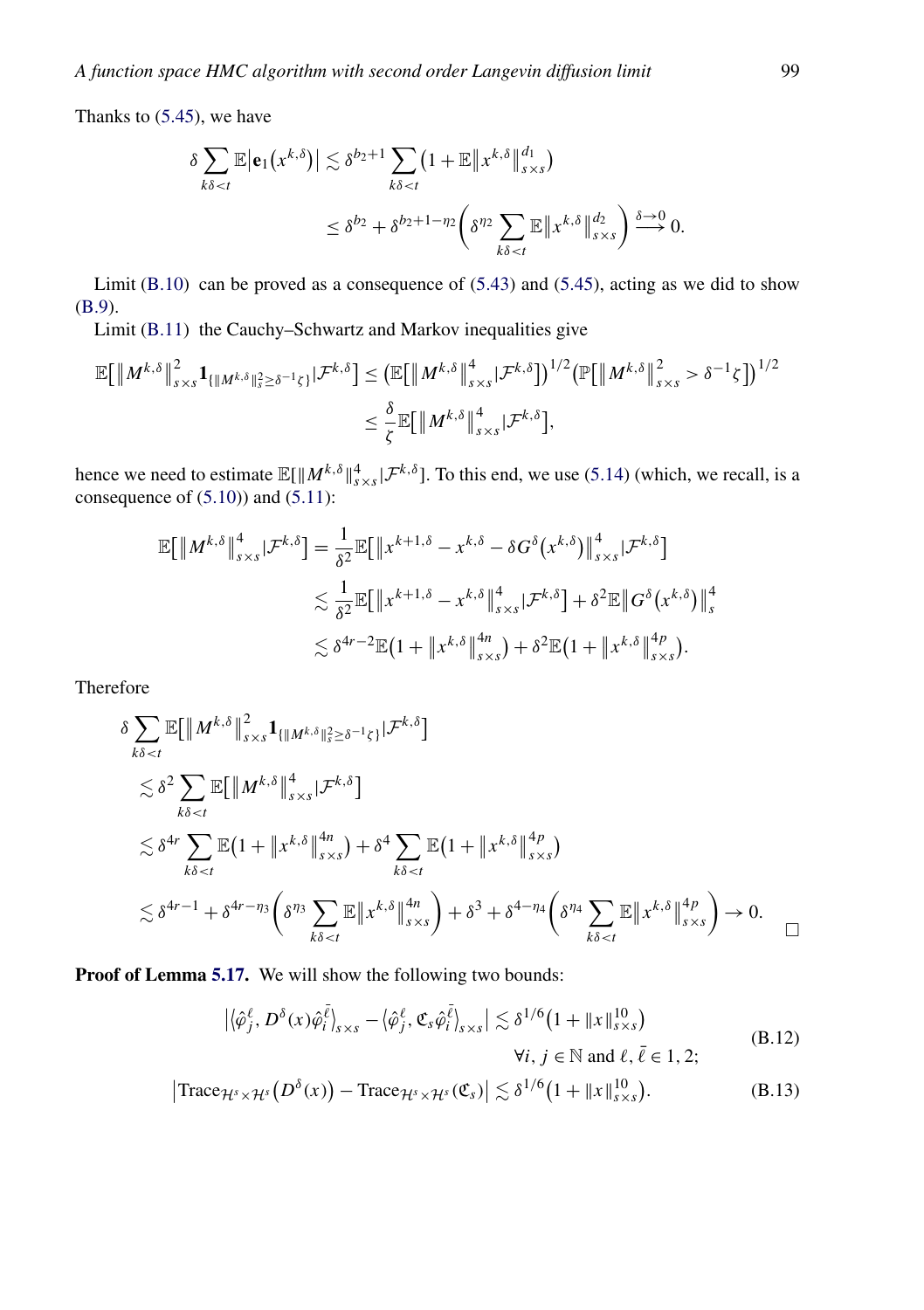<span id="page-40-0"></span>Denote  $\gamma_2 := ||\Gamma_2||_{\mathcal{L}(\mathcal{H}^s)}$ ,  $M_1^{k,\delta} := \mathcal{P}_q(M^{k,\delta})$ ,  $M_2^{k,\delta} := \mathcal{P}_v(M^{k,\delta})$  and recall from [\(5.6\)](#page-18-0) that  $M^{\delta}(x) = [M^{k,\delta}|x^{k,\delta} = x]$ . Then, from [\(5.5\)](#page-18-0),

$$
M_1^{\delta}(x) = \frac{1}{\sqrt{2\delta}} [q^{1,\delta} - q - \mathbb{E}[q^{1,\delta} - q]],
$$
 (B.14)

$$
M_2^{\delta}(x) = \frac{1}{\sqrt{2\delta\Gamma_2}} \left[ v^{1,\delta} - v - \mathbb{E}\left[ v^{1,\delta} - v \right] \right].
$$
 (B.15)

In order to obtain [\(B.12\)](#page-39-0) and [\(B.13\)](#page-39-0), we start with studying  $M_1^{\delta}(x)$  and  $M_2^{\delta}(x)$ . More precisely, we proceed as follows:

• We first show the bound

$$
\mathbb{E}\big[\|M_1^{k,\delta}\|_{s}^{2}|x^{k,\delta}=x\big]=\mathbb{E}\|M_1^{\delta}(x)\|_{s}^{2}\lesssim\delta\big(1+\|x\|_{s\times s}^{2}\big)
$$
(B.16)

and the decomposition

$$
M_2^{\delta}(x) = \frac{1}{\sqrt{2\delta\Gamma_2}} \left[ R^{\delta}(x) + \xi^{\delta} \right],
$$
 (B.17)

where  $R^{\delta}(x)$ , defined in [\(B.21\)](#page-41-0), is such that

$$
\frac{1}{\delta} \mathbb{E} \| R^{\delta}(x) \|_{s}^{2} \lesssim \delta^{1/3} (1 + \|x\|_{s \times s}^{10}). \tag{B.18}
$$

• We then prove that  $(B.12)$  and  $(B.13)$  are a consequence of  $(B.16)$  and  $(B.17)$ – $(B.18)$ , together with

$$
\left|\frac{1}{2\delta\gamma_2}\mathbb{E}\right\|\xi^{\delta}\right\|_{s}^{2}-\operatorname{Trace}_{\mathcal{H}^{s}}\mathcal{C}_{s}\right|\lesssim\delta^{2},
$$

which is easily seen to hold true. Indeed by definition

$$
\left| \frac{1}{2\delta\gamma_2} \mathbb{E} \left\| \xi^{\delta} \right\|_s^2 - \text{Trace}_{\mathcal{H}^s} \mathcal{C}_s \right| = \left| \text{Trace}_{\mathcal{H}^s} \left[ \frac{\mathcal{C}_s - \mathcal{C}_s e^{-2\delta \Gamma_2}}{2\delta\gamma_2} - \mathcal{C}_s \right] \right|
$$
  
\$\leq\$ Trace}\_{\mathcal{H}^s} (\mathcal{C}\_s) \left| \frac{1 - e^{-2\delta\gamma\_2}}{2\delta\gamma\_2} - 1 \right| \lesssim \delta^2. \tag{B.19}

 $(B.16)$  is a straightforward consequence of  $(B.14)$ , using  $(5.28)$ ,  $(5.29)$  and  $(5.26)$ :

$$
\mathbb{E}\big[\left\|M_1^{k,\delta}\right\|_{s}^{2}|x^{k,\delta}=x\big]\lesssim\frac{1}{\delta}\mathbb{E}\|q_{*}-q\|_{s}^{2}\lesssim\delta\big(1+\|x\|_{s}^{2}\big).
$$

Recalling that  $\gamma^{\delta} \sim$  Bernoulli $(\alpha^{\delta})$  (with  $\alpha^{\delta}$  defined by equation [\(5.15\)](#page-21-0)), to decompose  $M_2^{\delta}(x)$ we start from (B.15) and use [\(5.28\)](#page-23-0):

$$
M_2^{\delta}(x) = \frac{1}{\sqrt{2\delta\Gamma_2}}\big[\gamma^{\delta}(v_*+v') - \mathbb{E}(\gamma^{\delta}(v_*+v')) - v' - v + \mathbb{E}(v'+v)\big].
$$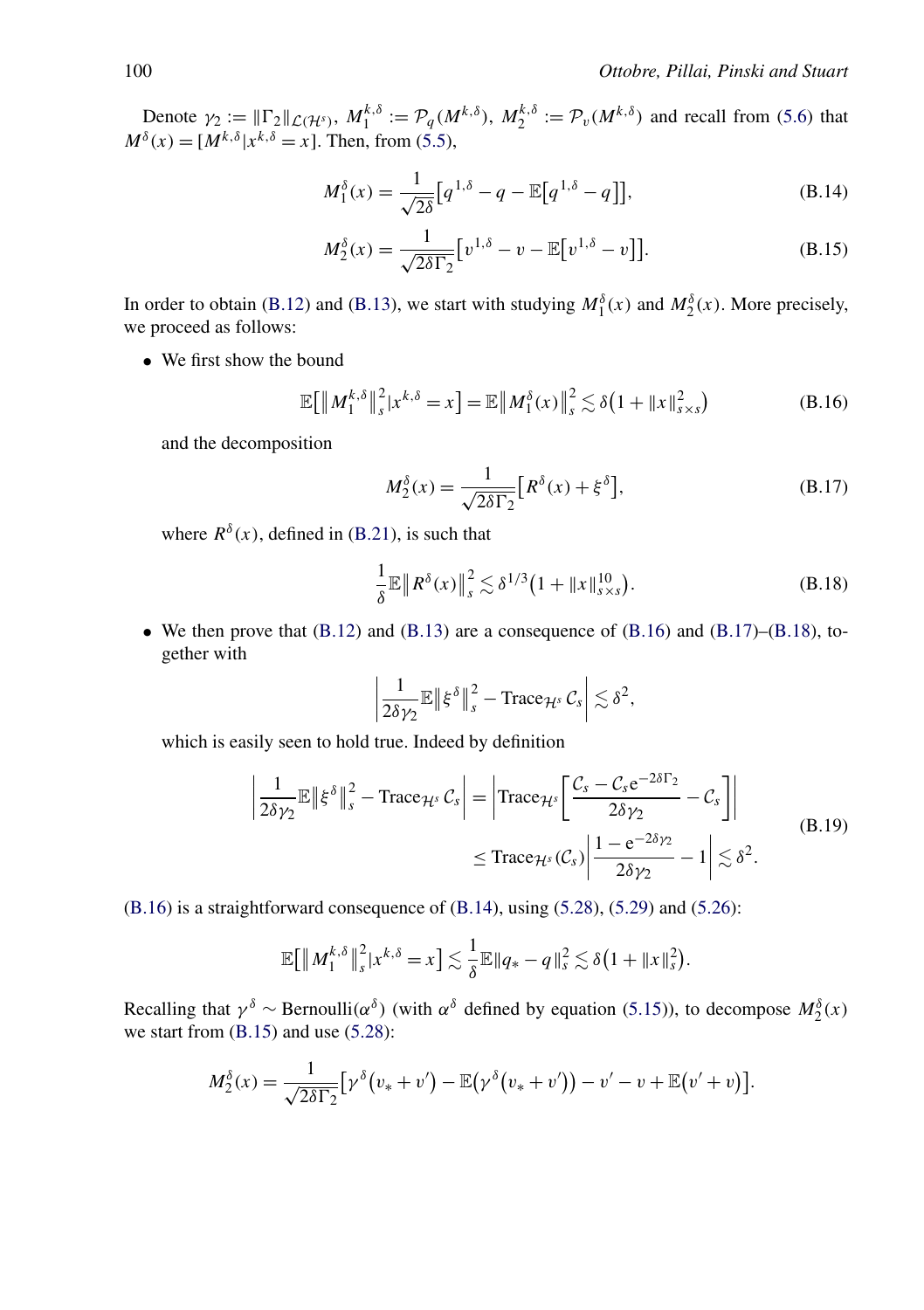<span id="page-41-0"></span>By [\(5.20\)](#page-22-0) and [\(5.30\)](#page-24-0),

$$
-v' - v + \mathbb{E}(v' + v) = -v' + \mathbb{E}v' = -\xi^{\delta};
$$
 (B.20)

so [\(5.21\)](#page-22-0) yields:

$$
\sqrt{2\delta\Gamma_2}M_2^{\delta}(x) = (\gamma^{\delta} - \mathbb{E}(\gamma^{\delta})) \bigg[ -q \sin\delta - \frac{\delta}{2}\cos\delta CD\Psi(q) \bigg] - \xi^{\delta}
$$
  
+ 
$$
\gamma^{\delta} \bigg[ (\cos\delta + 1)v' - \frac{\delta}{2}CD\Psi(q_*) \bigg] - \mathbb{E} \bigg[ \gamma^{\delta} \bigg( (\cos\delta + 1)v' - \frac{\delta}{2}CD\Psi(q_*) \bigg) \bigg].
$$

Let  $f(x) = f^{\delta}(x) + \bar{f}(x)$ , with

$$
f^{\delta}(x) := -\frac{\delta}{2}CD\Psi(q_*)
$$
 and  $\bar{f}(x) := (\cos \delta + 1)v'.$ 

Then

$$
\sqrt{2\delta\Gamma_2}M_2^{\delta}(x) = (\gamma^{\delta} - \mathbb{E}(\gamma^{\delta})) \left( -q\sin\delta - \frac{\delta}{2}\cos\delta CD\Psi(q) \right)
$$
  
+  $\gamma^{\delta}f - \mathbb{E}(\gamma^{\delta}f) - \xi^{\delta}$   
=  $(\gamma^{\delta} - \mathbb{E}(\gamma^{\delta})) \left( -q\sin\delta - \frac{\delta}{2}\cos\delta CD\Psi(q) \right)$   
+  $\gamma^{\delta}f - \mathbb{E}(\gamma^{\delta})f + \left[ \mathbb{E}(\gamma^{\delta}) - 1 \right]f - \mathbb{E}[(\gamma^{\delta} - 1)f] + f - \mathbb{E}f - \xi^{\delta}.$ 

However  $\bar{f} - \mathbb{E}\bar{f} = (\cos \delta + 1)(v' - \mathbb{E}v')$ , so using (B.20)

$$
f - \mathbb{E}f - \xi^{\delta} = \bar{f} - \mathbb{E}\bar{f} + f^{\delta} - \mathbb{E}f^{\delta} - \xi^{\delta} = (\cos \delta)\xi^{\delta} + f^{\delta} - \mathbb{E}f^{\delta};
$$

therefore, setting

$$
R_1^{\delta}(x) := (\mathbb{E}(\gamma^{\delta}) - \gamma^{\delta}) \Big( q \sin \delta + \frac{\delta}{2} \cos \delta CD\Psi(q) \Big),
$$
  
\n
$$
R_2^{\delta}(x) := (\gamma^{\delta} - \mathbb{E}\gamma^{\delta}) f = (\gamma^{\delta} - \mathbb{E}\gamma^{\delta}) \Big[ (\cos \delta + 1) v' - \frac{\delta}{2} CD\Psi(q_*) \Big],
$$
  
\n
$$
R_3^{\delta}(x) := -\mathbb{E}[(\gamma^{\delta} - 1)f] + [(\mathbb{E}\gamma^{\delta}) - 1]f,
$$
  
\n
$$
R_4^{\delta}(x) := f^{\delta} - \mathbb{E}(f^{\delta}) + (\cos \delta - 1)\xi^{\delta} \text{ and}
$$
  
\n
$$
R^{\delta}(x) := \sum_{i=1}^{4} R_i^{\delta},
$$
  
\n(B.21)

we obtain [\(B.17\)](#page-40-0). From now on, to streamline the notation, we will not keep track of the *x*dependence in  $R_i^{\delta}(x)$  and  $R^{\delta}(x)$ . In other words, we will simply denote  $R_i^{\delta} := R_i^{\delta}(x)$  and  $R^{\delta} :=$  $R^{\delta}(x)$ .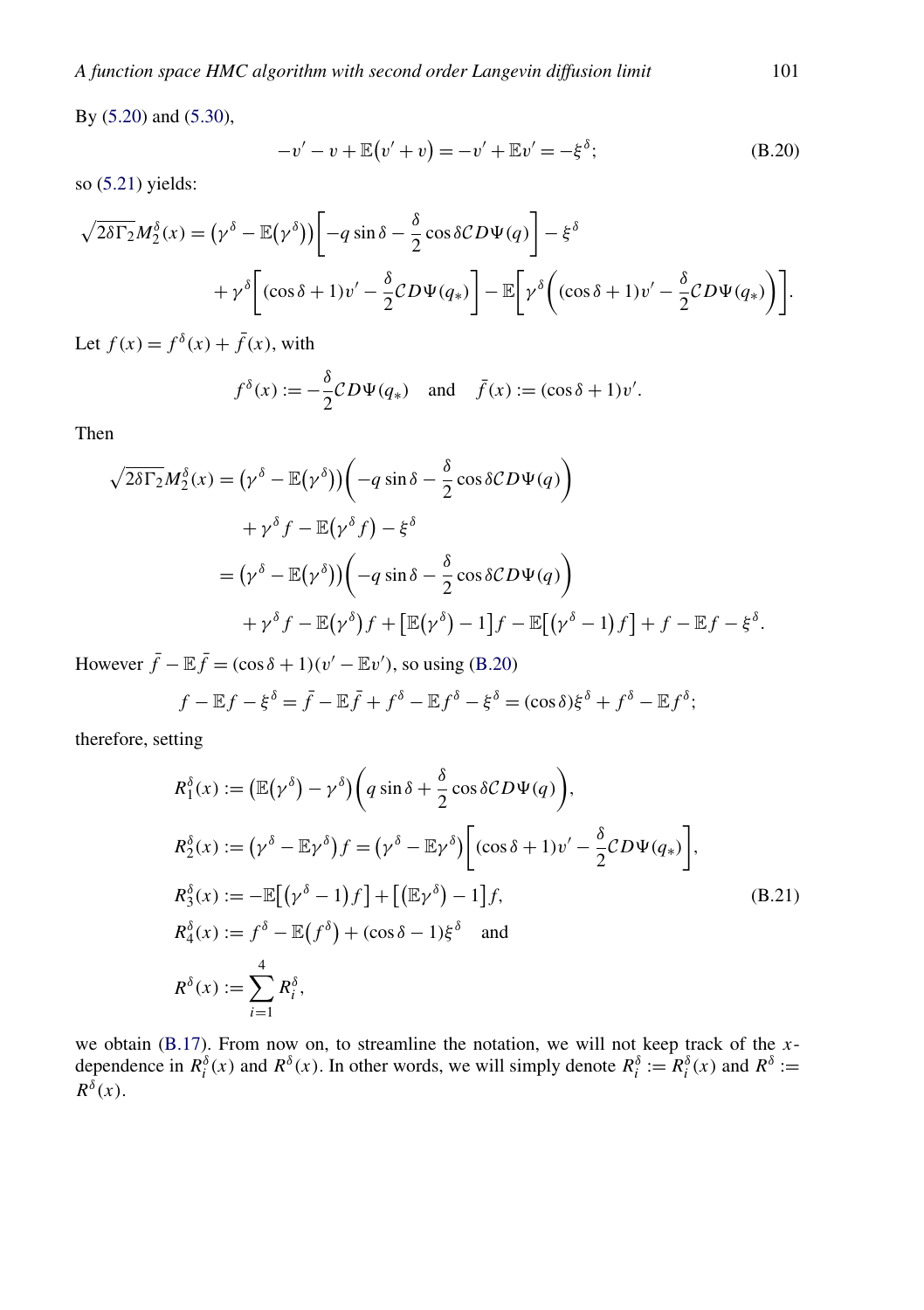<span id="page-42-0"></span>To prove [\(B.18\)](#page-40-0), we bound  $\mathbb{E} \Vert R_i^{\delta} \Vert_s^2$ ,  $i = 1, ..., 4$ . Observe first that

$$
\mathbb{E}(\gamma^{\delta}-\mathbb{E}\gamma^{\delta})^2=\mathbb{E}(\alpha^{\delta})(1-\mathbb{E}\alpha^{\delta})\lesssim \delta^2(1+\|x\|_{s\times s}^4),
$$

which is a consequence of  $(5.16)$  and  $(5.29)$ . Therefore, by  $(5.17)$ ,

$$
\mathbb{E}\left\|R_1^{\delta}\right\|_{s}^{2} \lesssim \mathbb{E}\left(\gamma^{\delta} - \mathbb{E}\gamma^{\delta}\right)^{2}\left\|\delta q + \delta CD\Psi(q)\right\|_{s}^{2} \lesssim \delta^{3}\left(1 + \|x\|_{s \times s}^{6}\right). \tag{B.22}
$$

Now notice that the Bochner's inequality together with Jensen's inequality give

 $\|\mathbb{E}g\|_{s}^{2} \leq \mathbb{E} \|g\|_{s}^{2}$ , for every  $\mathcal{H}^{s}$ -valued, integrable *g*.

To bound  $R_2^{\delta}$  we split it into two terms, namely

$$
R_2^{\delta} := (\gamma^{\delta} - \mathbb{E}\gamma^{\delta})(\cos\delta + 1)v' - (\gamma^{\delta} - \mathbb{E}\gamma^{\delta})\frac{\delta}{2}CD\psi(q_*) =: R_{21}^{\delta} + R_{22}^{\delta}.
$$

To estimate  $R_{22}^{\delta}$  we use [\(5.29\)](#page-24-0), [\(5.17\)](#page-22-0) and [\(5.26\)](#page-22-0):

$$
\mathbb{E}\left\|R_{22}^{\delta}\right\|_{s}^{2} \lesssim \delta^{2}\left[\mathbb{E}\left\|\mathcal{CD}\Psi(q_{*})-\mathcal{CD}\Psi(q)\right\|_{s}^{2}+\left\|\mathcal{CD}\Psi(q)\right\|_{s}^{2}\right] \lesssim \delta^{2}\left(1+\left\|q\right\|_{s}^{2}\right).
$$

To study  $R_{21}^{\delta}$  instead, we write  $\gamma^{\delta} - \mathbb{E}\gamma^{\delta} = \gamma^{\delta} - 1 + \mathbb{E}(1 - \gamma^{\delta})$  and we repeatedly use [\(5.38\)](#page-26-0), obtaining:

$$
\mathbb{E} \|R_{21}^{\delta}\|_{s}^{2} \leq \mathbb{E} [(\gamma^{\delta} - \mathbb{E}\gamma^{\delta})^{2} \|v'\|_{s}^{2}]
$$
  
\n
$$
\leq \mathbb{E} [(\gamma^{\delta} - 1)^{2} \|v'\|_{s}^{2}] + \mathbb{E} (1 - \gamma^{\delta})^{2} \mathbb{E} \|v'\|_{s}^{2}
$$
  
\n(5.25)  
\n
$$
\leq \mathbb{E} [\gamma^{\delta} - 1]^{3})^{2/3} (\mathbb{E} \|v'\|_{s}^{6})^{1/3} + \mathbb{E} |1 - \alpha^{\delta} |(1 + \|v\|_{s}^{2})
$$
  
\n(5.16)  
\n
$$
\leq \delta^{4/3} (1 + \|x\|_{s \times s}^{8}) + \delta^{2} (1 + \|x\|_{s \times s}^{6}) \leq \delta^{4/3} (1 + \|x\|_{s \times s}^{8}).
$$

Combining the estimates of  $R_{21}^{\delta}$  and  $R_{22}^{\delta}$  we get

$$
\mathbb{E} \|R_2^{\delta}\|_{s}^2 \lesssim \delta^{4/3} \big(1 + \|x\|_{s \times s}^8\big). \tag{B.23}
$$

As for  $R_3^{\delta}$ , using  $\mathbb{E} ||f||_s^2 \lesssim 1 + ||x||_{s \times s}^2$  (which is a consequence of [\(5.17\)](#page-22-0) and [\(5.25\)](#page-22-0)),

$$
\mathbb{E} \|R_3^{\delta}\|_s^2 \leq \mathbb{E} \|(\mathbb{E}(\gamma^{\delta}) - 1)f\|_s^2 + \|\mathbb{E}[(\gamma^{\delta} - 1)f]\|_s^2 \n\leq (\mathbb{E}(\alpha^{\delta}) - 1)^2 \mathbb{E} \|f\|_s^2 + \mathbb{E} \|(\gamma^{\delta} - 1)f\|_s^2 \n\lesssim \delta^4 (1 + \|x\|_{s \times s}^8) (1 + \|x\|_{s \times s}^2) + (\mathbb{E}|\gamma^{\delta} - 1|^3)^{2/3} (\mathbb{E} \|f\|_s^6)^{1/3} \n\lesssim \delta^4 (1 + \|x\|_{s \times s}^{10}) + \delta^{4/3} (1 + \|x\|_{s \times s}^4)^{2/3} (1 + \|x\|_{s \times s}^2) \leq \delta^{4/3} (1 + \|x\|_{s \times s}^{10}).
$$
\n(B.24)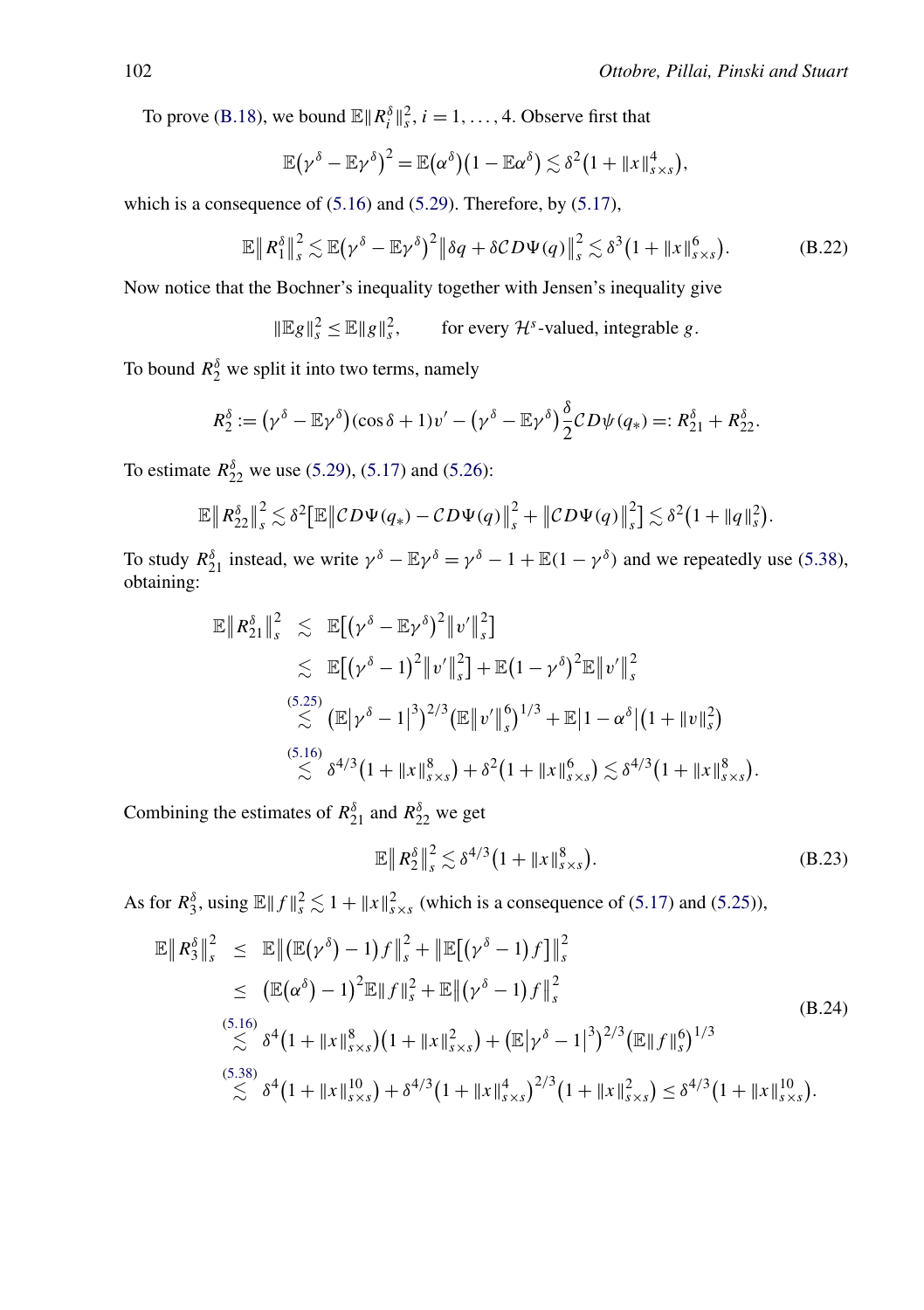<span id="page-43-0"></span>Now the last term: from [\(5.17\)](#page-22-0),  $\mathbb{E} \| f^{\delta} \|_{s}^{2} \lesssim \delta^{2} (1 + \| q \|_{s}^{2})$ ; therefore

$$
\mathbb{E}\left\|R_4^{\delta}\right\|_{s}^{2} \lesssim \mathbb{E}\left\|f^{\delta}\right\|_{s}^{2} + \delta^{4}\mathbb{E}\left\|\xi^{\delta}\right\|_{s}^{2} \lesssim \delta^{2}\left(1 + \|q\|_{s}^{2}\right). \tag{B.25}
$$

It is now clear that  $(B.18)$  follows from  $(B.22)$ ,  $(B.23)$ ,  $(B.24)$  and  $(B.25)$ .

Let us now show that  $(B.12)$  and  $(B.13)$  follow from  $(B.16)$  and  $(B.17)$ – $(B.18)$ . We start with [\(B.13\)](#page-39-0). By definition,

Trace
$$
Trace_{\mathcal{H}^s \times \mathcal{H}^s}(D^\delta(x)) = \mathbb{E}\big[\|M^{k,\delta}\|_s^2 |x^{k,\delta} = x\big]
$$
  
=  $\mathbb{E}\big[\|M_1^{k,\delta}\|_s^2 |x^{k,\delta} = x\big] + \mathbb{E}\big[\|M_2^{k,\delta}\|_s^2 |x^{k,\delta} = x\big]$  (B.26)

and

Trace
$$
\mathcal{H}^s \times \mathcal{H}^s(\mathfrak{C}_s)
$$
 = Trace $\mathcal{H}^s(\mathcal{C}_s)$ .

Also,

$$
\begin{split}\n|\mathbb{E}[\|M_{2}^{k,\delta}\|_{s}^{2}|x^{k,\delta} = x] - \text{Trace}_{\mathcal{H}^{s}}(\mathcal{C}_{s})| \stackrel{\text{(B.17)}}{=} \left| \frac{1}{2\delta\gamma_{2}}\mathbb{E}\|R^{\delta} + \xi^{\delta}\|_{s}^{2} - \text{Trace}_{\mathcal{H}^{s}}(\mathcal{C}_{s}) \right| \\
&\leq \frac{1}{2\delta\gamma_{2}}\mathbb{E}\|R^{\delta}\|_{s}^{2} + \left| \frac{1}{2\delta\gamma_{2}}\mathbb{E}\|\xi^{\delta}\|_{s}^{2} - \text{Trace}_{\mathcal{H}^{s}}(\mathcal{C}_{s}) \right| \\
&\qquad + \frac{1}{\delta\gamma_{2}}\mathbb{E}\|R^{\delta}, \xi^{\delta}\rangle_{s} \\
&\leq \frac{1}{2\delta\gamma_{2}}\mathbb{E}\|R^{\delta}\|_{s}^{2} \\
&\qquad + \left| \frac{1}{2\delta\gamma_{2}}\mathbb{E}\|\xi^{\delta}\|_{s}^{2} - \text{Trace}_{\mathcal{H}^{s}}(\mathcal{C}_{s}) \right| \\
&\qquad + \frac{1}{\delta}\left(\mathbb{E}\|R^{\delta}\|_{s}^{2}\right)^{1/2}\left(\|\xi^{\delta}\|_{s}^{2}\right)^{1/2} \\
&\qquad \qquad + \frac{1}{\delta}\left(\mathbb{E}\|R^{\delta}\|_{s}^{2}\right)^{1/2}\left(\|\xi^{\delta}\|_{s}^{2}\right)^{1/2} \\
&\qquad \qquad + \frac{1}{\delta}\left(\mathbb{E}\|R^{\delta}\|_{s}^{2}\right)^{1/2} + \frac{1}{\delta}\left(\mathbb{E}\|R^{\delta}\|_{s}^{2}\right)^{1/2} \\
&\qquad \qquad + \frac{1}{\delta}\left(\mathbb{E}\|R^{\delta}\|_{s}^{2}\right)^{1/2} + \frac{1}{\delta}\left(\mathbb{E}\|R^{\delta}\|_{s}^{2}\right)^{1/2} \\
&\qquad \qquad + \frac{1}{\delta}\left(\mathbb{E}\|R^{\delta}\|_{s}^{2}\right)^{1/2} + \frac{1}{\delta}\left(\mathbb{E}\|R^{\delta}\|_{s}^{2}\right)^{1/2} \\
&\q
$$

(B.26) and the above (B.27) imply [\(B.13\)](#page-39-0). [\(B.12\)](#page-39-0) can be obtained similarly. Due to the symmetry of  $D^{\delta}(x)$ , all we need to show is that if at least one index between  $\ell$  and  $\bar{\ell}$  is equal to 1 then

$$
\langle \hat{\varphi}_i^{\ell}, D^{\delta}(x) \hat{\varphi}_j^{\bar{\ell}} \rangle_{s \times s} \lesssim \delta^{1/2} \left( 1 + \|x\|_{s \times s}^5 \right). \tag{B.28}
$$

If instead  $\ell = \overline{\ell} = 2$  we will prove that

$$
\left| \left\langle \varphi_i, D^{\delta}_{22}(x)\varphi_j \right\rangle_s - \left\langle \varphi_i, \mathcal{C}_s\varphi_j \right\rangle_s \right| \leq \delta^{1/6} \big( 1 + \|x\|_{s \times s}^{10} \big),\tag{B.29}
$$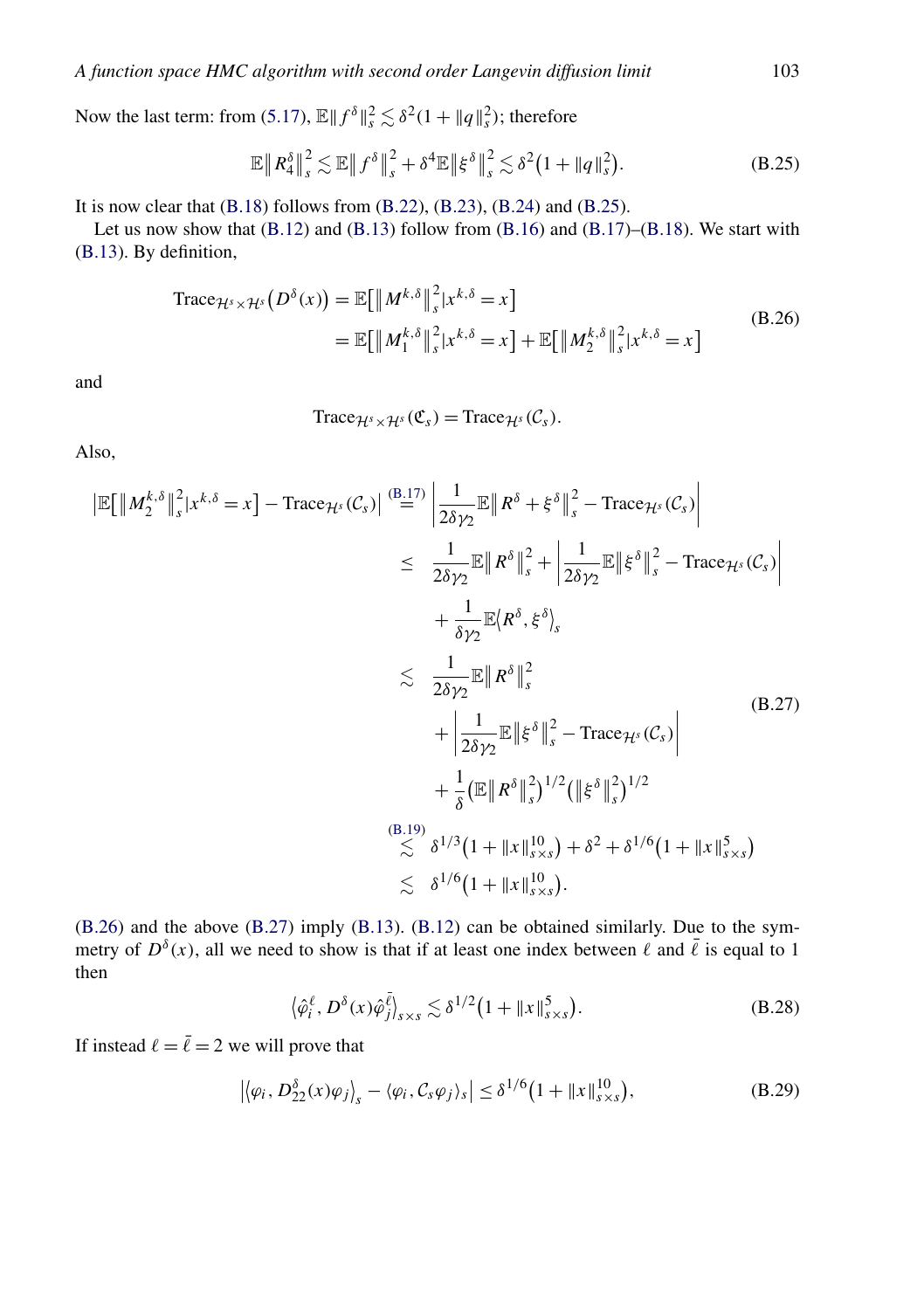<span id="page-44-0"></span>where  $D_{22}^{\delta}(x) = \mathbb{E}[M_2^{k,\delta} \otimes M_2^{k,\delta} | x^{k,\delta} = x]$ . [\(B.28\)](#page-43-0) and [\(B.29\)](#page-43-0) imply [\(B.12\)](#page-39-0). To prove the bound [\(B.28\)](#page-43-0) observe first that

$$
\mathbb{E} \|M_2^{\delta}(x)\|_{s}^2 \lesssim 1 + \|x\|_{s \times s}^{10},
$$

which follows from  $(B.17)$ ,  $(B.18)$  and  $(5.24)$ . To show  $(B.28)$  suppose, without loss of generality, that  $\ell = 1$ ,  $\bar{\ell} = 2$ . Then

$$
\begin{aligned} \left| \langle \hat{\varphi}_i^1, D^{\delta}(x) \hat{\varphi}_j^2 \rangle_{s \times s} \right| &\leq \mathbb{E} \left| \langle M^{\delta}(x), \hat{\varphi}_i^1 \rangle_{s \times s} \langle M^{\delta}(x), \hat{\varphi}_i^2 \rangle_{s \times s} \right| \\ &\leq \left( \mathbb{E} \left| M_1^{\delta}(x) \right|_s^2 \right)^{1/2} \left( \mathbb{E} \left| M_2^{\delta}(x) \right|_s^2 \right)^{1/2} \stackrel{(B.16)}{\lesssim} \delta^{1/2} \left( 1 + \left| x \right|_{s \times s}^5 \right). \end{aligned}
$$

As for [\(B.29\)](#page-43-0), let  $\xi := \xi^0$ , i.e., let  $\xi$  be a mean zero Gaussian random variable with covariance operator  $C_s$  in  $\mathcal{H}^s$ . Then

$$
\begin{split}\n&\left|\langle \hat{\varphi}_i^2, D^\delta(x)\hat{\varphi}_j^2 \rangle_{s \times s} - \langle \hat{\varphi}_i^2, \mathfrak{C}_s \hat{\varphi}_j^2 \rangle_{s \times s}\right| \\
&= \left|\langle \varphi_i, D^\delta_{22}(x)\varphi_j \rangle_s - \langle \varphi_i, \mathcal{C}_s \varphi_j \rangle_s\right| \\
&= \left| \mathbb{E}\big(\langle M^\delta_2(x), \varphi_i \rangle_s \langle M^\delta_2(x), \varphi_j \rangle_s\big) - \mathbb{E}\big(\langle \xi, \varphi_i \rangle_s \langle \xi, \varphi_j \rangle_s\big)\right| \\
&\stackrel{\text{(B.17)}}{=} \left| \mathbb{E}\bigg\langle \frac{R^\delta + \xi^\delta}{\sqrt{2\delta T_2}}, \varphi_i \bigg\rangle_s \left\langle \frac{R^\delta + \xi^\delta}{\sqrt{2\delta T_2}}, \varphi_j \right\rangle_s - \mathbb{E}\big(\langle \xi, \varphi_i \rangle_s \langle \xi, \varphi_j \rangle_s\big)\right| \\
&\lesssim \frac{1}{\delta} \mathbb{E} \left\| R^\delta \right\|_s^2 + \frac{1}{\delta} \left( \mathbb{E} \left\| R^\delta \right\|_s^2 \right)^{1/2} \left( \mathbb{E} \left\| \xi^\delta \right\|_s^2 \right)^{1/2} + \left| \frac{1}{2\delta\gamma_2} \mathbb{E}\big(\langle \xi^\delta, \varphi_i \rangle_s\big)^2 - \mathbb{E}\big(\langle \xi, \varphi_i \rangle_s\big)\right|; \\
&\lesssim \frac{1}{\delta} \mathbb{E} \left\| R^\delta \right\|_s^2 + \frac{1}{\delta} \left( \mathbb{E} \left\| R^\delta \right\|_s^2 \right)^{1/2} \left( \mathbb{E} \left\| \xi^\delta \right\|_s^2 \right)^{1/2} + \left| \frac{1}{2\delta\gamma_2} \mathbb{E}\big(\langle \xi^\delta, \varphi_i \rangle_s\big)^2 - \mathbb{E}\big(\langle \xi, \varphi_i \rangle_s\big)\right|; \\
&\lesssim \frac{1}{\delta} \mathbb{E} \left\| R^\delta \right\|_s^2 + \frac{1}{\delta} \left( \mathbb{E} \left
$$

so, by using again [\(B.18\)](#page-40-0) and [\(5.24\)](#page-22-0) and with a reasoning analogous to that contained in [\(B.19\)](#page-40-0) and [\(B.27\)](#page-43-0), we obtain [\(B.29\)](#page-43-0).  $\Box$ 

# **Appendix C**

We gather here some basic facts about Hamiltonian mechanics. For a more thorough discussion, the reader may consult [\[15,20\]](#page-46-0).

Let us start from the Hamiltonian formalism in a finite dimensional setting. To a given real valued and smooth function  $H(q, p): \mathbb{R}^{2N} \to \mathbb{R}$ , we can associate in a canonical way a system of differential equations, the so called *canonical Hamiltonian system associated to* H, namely

$$
\frac{dq}{dt} = D_p H(q, p),
$$
  
\n
$$
\frac{dp}{dt} = -D_q H(q, p).
$$

Using the symplectic matrix

$$
J = \begin{pmatrix} 0 & I \\ -I & 0 \end{pmatrix},
$$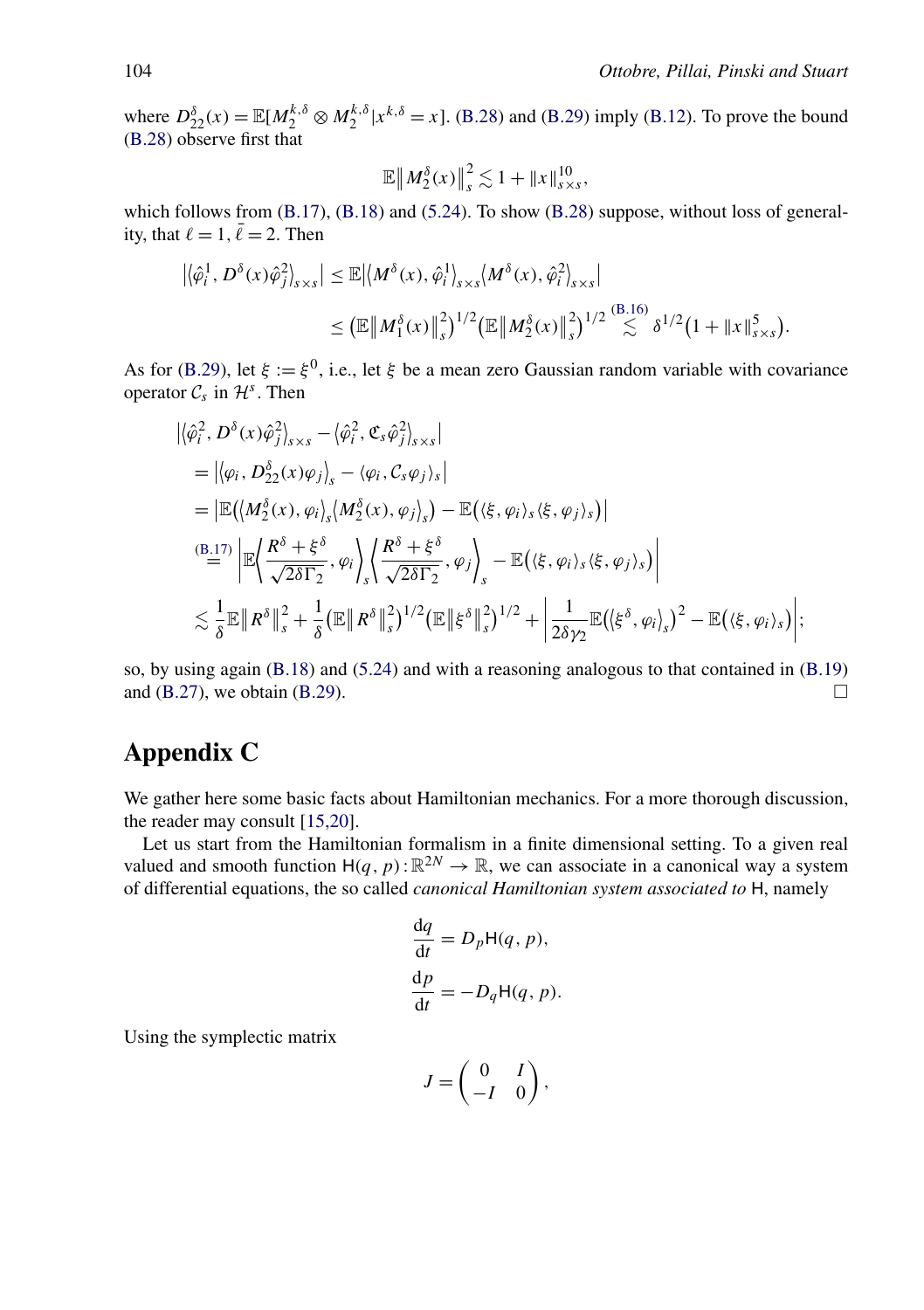<span id="page-45-0"></span>and denoting  $z = (q, p) \in \mathbb{R}^{2N}$ , the canonical Hamiltonian system can be rewritten as

$$
\frac{dz}{dt} = JD_z H(q, p). \tag{C.1}
$$

The two properties of the Hamiltonian flow  $(C.1)$  that are relevant to our purposes are: (i) smooth functions of the Hamiltonian H remain constant along the solutions of  $(C.1)$ ; (ii) the flow preserves the volume element d*z*. As a consequence, the Hamiltonian dynamics preserves any measure with density e−H*(z)* with respect to Lebesgue measure. Clearly, an analogous discussion holds for any systems obtained by making the noncanonical choice

$$
\hat{J} = \begin{pmatrix} 0 & L \\ -L & 0 \end{pmatrix}, \qquad L \text{ any symmetric matrix,}
$$

with corresponding dynamics

$$
\frac{\mathrm{d}z}{\mathrm{d}t} = \hat{J} D_z \mathsf{H}(q, p).
$$

This reasoning can be repeated in our infinite dimensional context (however in this case one cannot talk about conservation of volume element d*z*). The Hamiltonian part of the equations considered in Section [2.2](#page-5-0) is built precisely in this spirit. The change of variable which allows us to swap from momentum to velocity variable corresponds to going from the canonical to the noncanonical choice. In particular, once we fix  $\mathcal{M} = \mathcal{L} = \mathcal{C}^{-1}$ , our noncanonical symplectic matrix is

$$
\hat{J} = \begin{pmatrix} 0 & \mathcal{C} \\ -\mathcal{C} & 0 \end{pmatrix}.
$$

For more comments about the particular form of the Hamiltonian function in our infinite dimensional setting, see Remark [5.6](#page-21-0) and [2].

# **Acknowledgements**

NSP is partially supported by NSF and ONR grants. AMS thanks EPSRC and ERC for support.

# **References**

- [1] Berger, E. (1986). Asymptotic behaviour of a class of stochastic approximation procedures. *Probab*. *Theory Relat*. *Fields* **71** 517–552. [MR0833268](http://www.ams.org/mathscinet-getitem?mr=0833268)
- [2] Beskos, A., Pinski, F.J., Sanz-Serna, J.M. and Stuart, A.M. (2011). Hybrid Monte Carlo on Hilbert spaces. *Stochastic Process*. *Appl*. **121** 2201–2230. [MR2822774](http://www.ams.org/mathscinet-getitem?mr=2822774)
- [3] Beskos, A., Roberts, G., Stuart, A. and Voss, J. (2008). MCMC methods for diffusion bridges. *Stoch*. *Dyn*. **8** 319–350. [MR2444507](http://www.ams.org/mathscinet-getitem?mr=2444507)
- [4] Bou-Rabee, N. and Vanden-Eijnden, E. (2010). Pathwise accuracy and ergodicity of metropolized integrators for SDEs. *Comm*. *Pure Appl*. *Math*. **63** 655–696. [MR2583309](http://www.ams.org/mathscinet-getitem?mr=2583309)